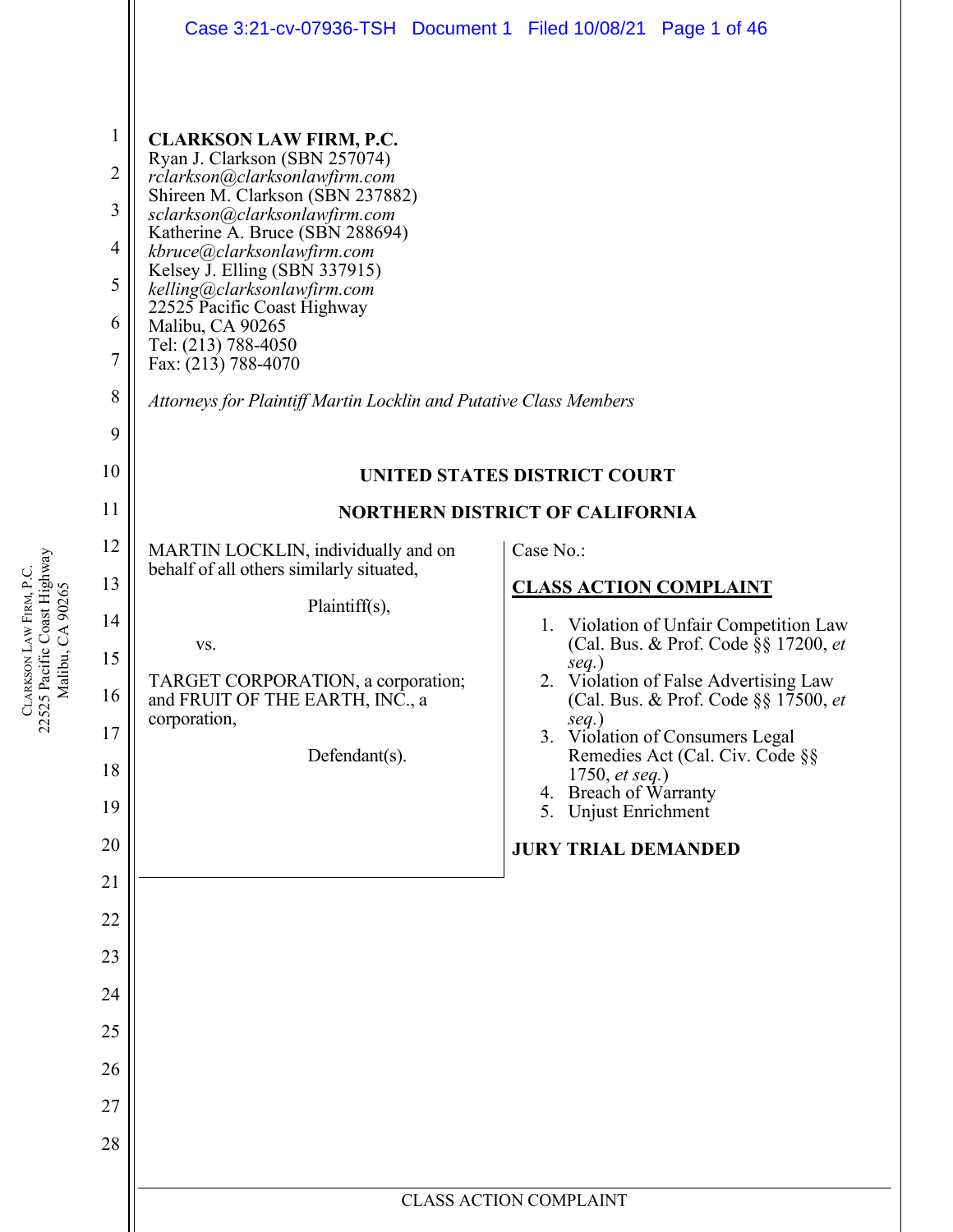## Case 3:21-cv-07936-TSH Document 1 Filed 10/08/21 Page 2 of 46

## **TABLE OF CONTENTS**

### Page No.

| $\overline{2}$ |                                                      |                                                                  | Page No. |  |
|----------------|------------------------------------------------------|------------------------------------------------------------------|----------|--|
| 3              |                                                      |                                                                  |          |  |
| $\overline{4}$ |                                                      |                                                                  |          |  |
| 5              |                                                      |                                                                  |          |  |
| 6              |                                                      |                                                                  |          |  |
| 7              | A.                                                   |                                                                  |          |  |
| 8              | <b>B.</b>                                            |                                                                  |          |  |
| 9              |                                                      |                                                                  |          |  |
| 10             | A.                                                   |                                                                  |          |  |
| 11             | <b>B.</b>                                            |                                                                  |          |  |
| 12             | $C_{\cdot}$                                          | Plaintiff and Reasonable Consumers Were Misled by the Products16 |          |  |
| 13             | D.                                                   |                                                                  |          |  |
| 14             | Ε.                                                   |                                                                  |          |  |
| 15             |                                                      |                                                                  |          |  |
| 16             |                                                      |                                                                  |          |  |
| 17             | Violation of California Unfair Competition Law       |                                                                  |          |  |
| 18             | (Cal. Bus. & Prof. Code §§ 17200, et seq.)           |                                                                  |          |  |
| 19             | A.                                                   |                                                                  |          |  |
| 20             | <b>B.</b>                                            |                                                                  |          |  |
| 21             | C.                                                   |                                                                  |          |  |
| 22             |                                                      |                                                                  |          |  |
| 23             | Violation of California False Advertising Law        |                                                                  |          |  |
| 24             | (Cal. Bus. & Prof. Code §§ 17500, et seq.)           |                                                                  |          |  |
| 25             |                                                      |                                                                  |          |  |
| 26             | Violation of California Consumers Legal Remedies Act |                                                                  |          |  |
| 27             |                                                      | (Cal. Civ. Code §§ 1750, et seq.)                                |          |  |
| 28             |                                                      |                                                                  |          |  |
|                | <b>CLASS ACTION COMPLAINT</b>                        |                                                                  |          |  |
|                |                                                      |                                                                  |          |  |

 $\mathbf{1}$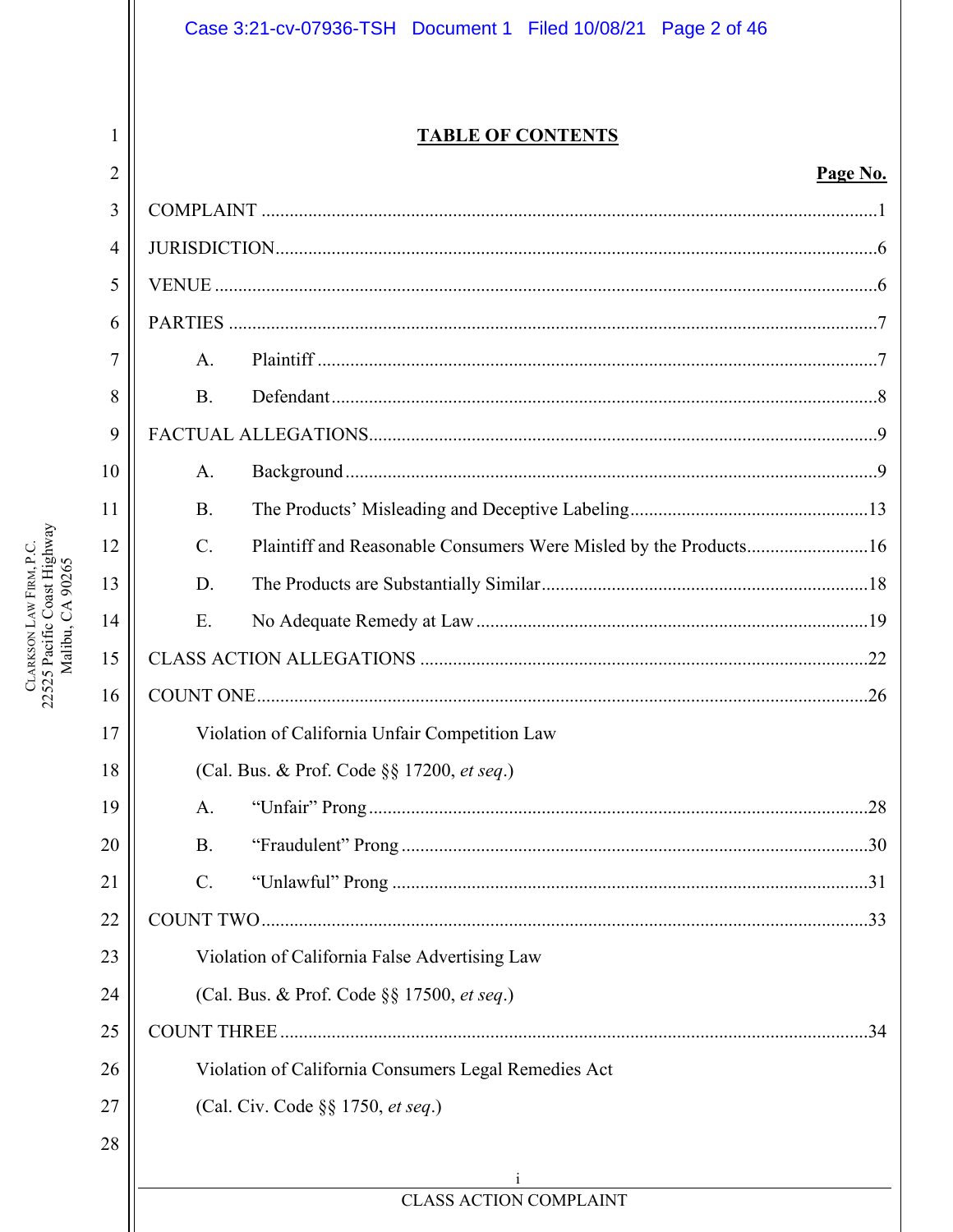## Case 3:21-cv-07936-TSH Document 1 Filed 10/08/21 Page 3 of 46

| $\mathfrak{Z}$ |                               |
|----------------|-------------------------------|
| $\overline{4}$ | Unjust Enrichment/Restitution |
| 5              |                               |
| 6              |                               |
| $\overline{7}$ |                               |
| 8              |                               |
| 9              |                               |
| 10             |                               |
| 11             |                               |
| 12             |                               |
| 13             |                               |
| 14             |                               |
| 15             |                               |
| 16             |                               |
| 17             |                               |
| 18             |                               |
| 19             |                               |
| 20             |                               |
| 21             |                               |
| 22             |                               |
| 23             |                               |
| 24<br>25       |                               |
| 26             |                               |
| 27             |                               |
| 28             |                               |
|                | $\rm ii$                      |
|                | <b>CLASS ACTION COMPLAINT</b> |
|                |                               |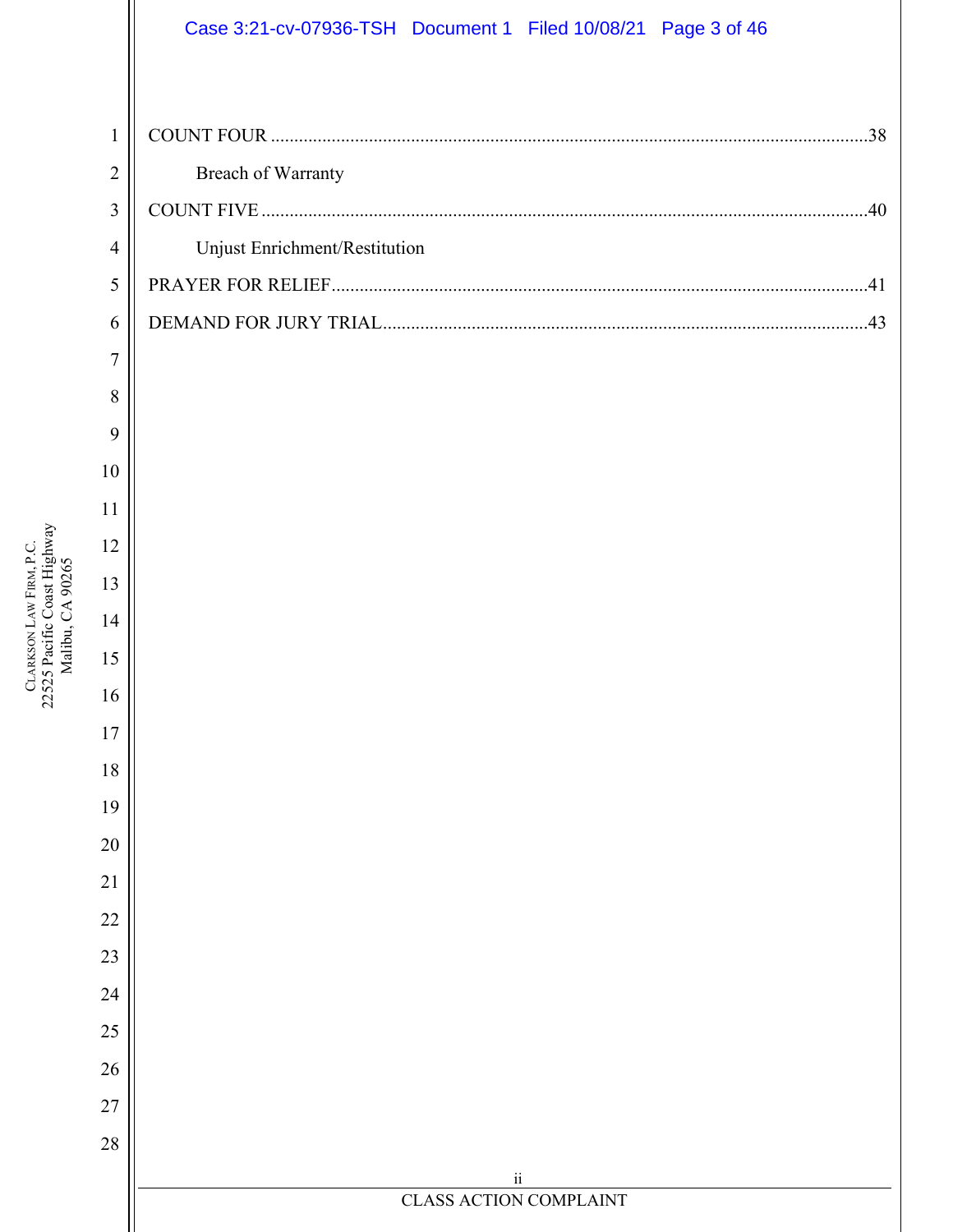### **COMPLAINT**

1. Plaintiff(s) Martin Locklin ("**Plaintiff(s)**"), individually and on behalf of all others similarly situated, as more fully described herein (the "**Class**" and "**Class Members**"), bring(s) this class action complaint against Defendant(s) Target Corporation and Fruit of the Earth, Inc. ("**Defendant(s)**"), and allege(s) the following based upon information and belief, unless otherwise expressly stated as based upon Plaintiff(s)'s personal knowledge:

2. **Synopsis.** To obtain an unfair competitive advantage in the billion-dollar sunscreen market, Defendant(s) is(are) exposing consumers and the environment to harmful chemical active ingredients in its(their) sun care products by falsely labeling them as: "reef-conscious formula." Defendant(s) has (ve) reaped millions of dollars through this fraudulent scheme based on a calculated business decision to put profits over people and the environment. Specifically, Defendant(s) deceptively labels certain of its(their) Up & Up™ brand *kids'* and *sport* sunscreen products with the "reef-conscious formula" claim to deliberately lead reasonable consumers, including Plaintiff, to believe that the Products only contain ingredients that are reef-safe and otherwise cannot harm reefs, including the coral reefs and marine life that inhabits or depends on them (hereinafter, **"Reef Friendly Representation," "False Advertising Claim"** and/or **"Challenged Representation"**). Fair and accurate exemplars of the Products' front labels, with the Challenged Representation circled in red, are below.

18 19 20 21 22 23 24 25 26 27 28 */ / / / / / / / / / / / / / / / / / / / / / / / / / / / / /*

1

**CLARKSON** 

LAW FIRM, P.C.

22525 Pacific Coast Highway Malibu, CA 90265

CLARKSON LAW FIRM, P.C.<br>22525 Pacific Coast Highway Malibu, CA 90265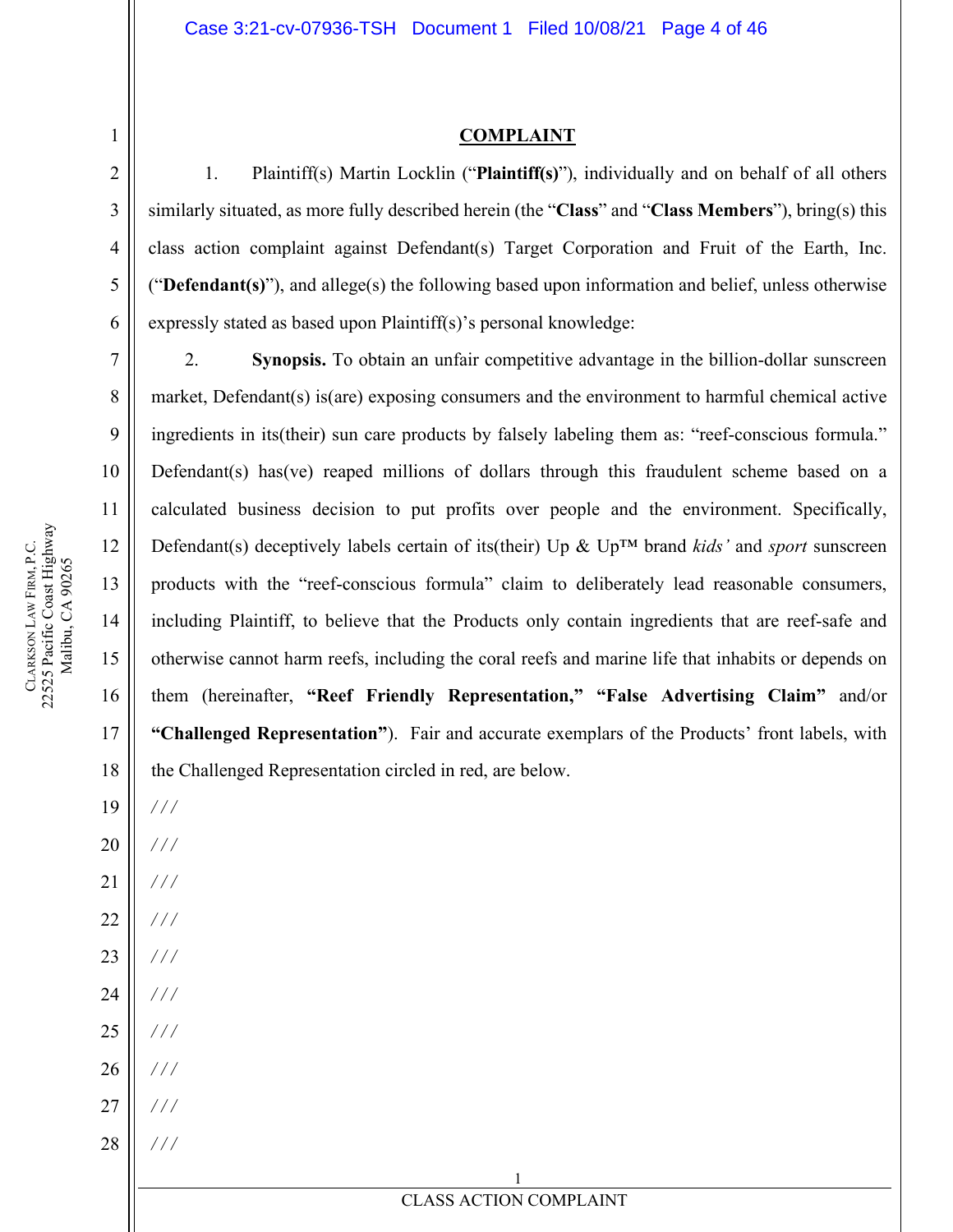### Case 3:21-cv-07936-TSH Document 1 Filed 10/08/21 Page 5 of 46

a. (1) Up & Up™ *Kids* Sunscreen: Exemplar Front Labels (*see* also **Exhibit 1-1 to 1-4** [Product Images])

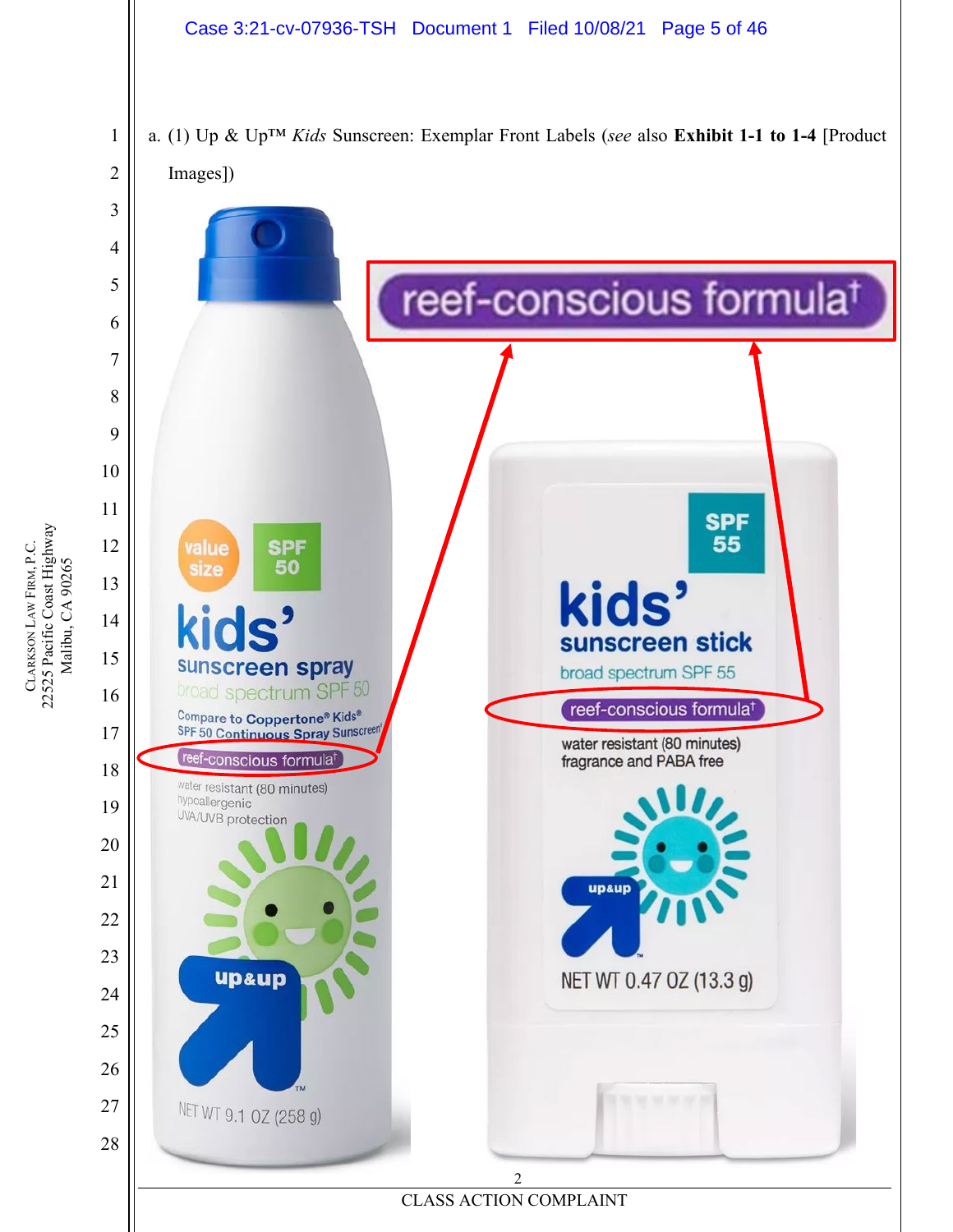

22525 Pacific Coast Highway CLARKSON LAW FIRM, P.C.<br>22525 Pacific Coast Highway<br>Malibu, CA 90265 LAW FIRM, P.C. Malibu, CA 90265 **CLARKSON**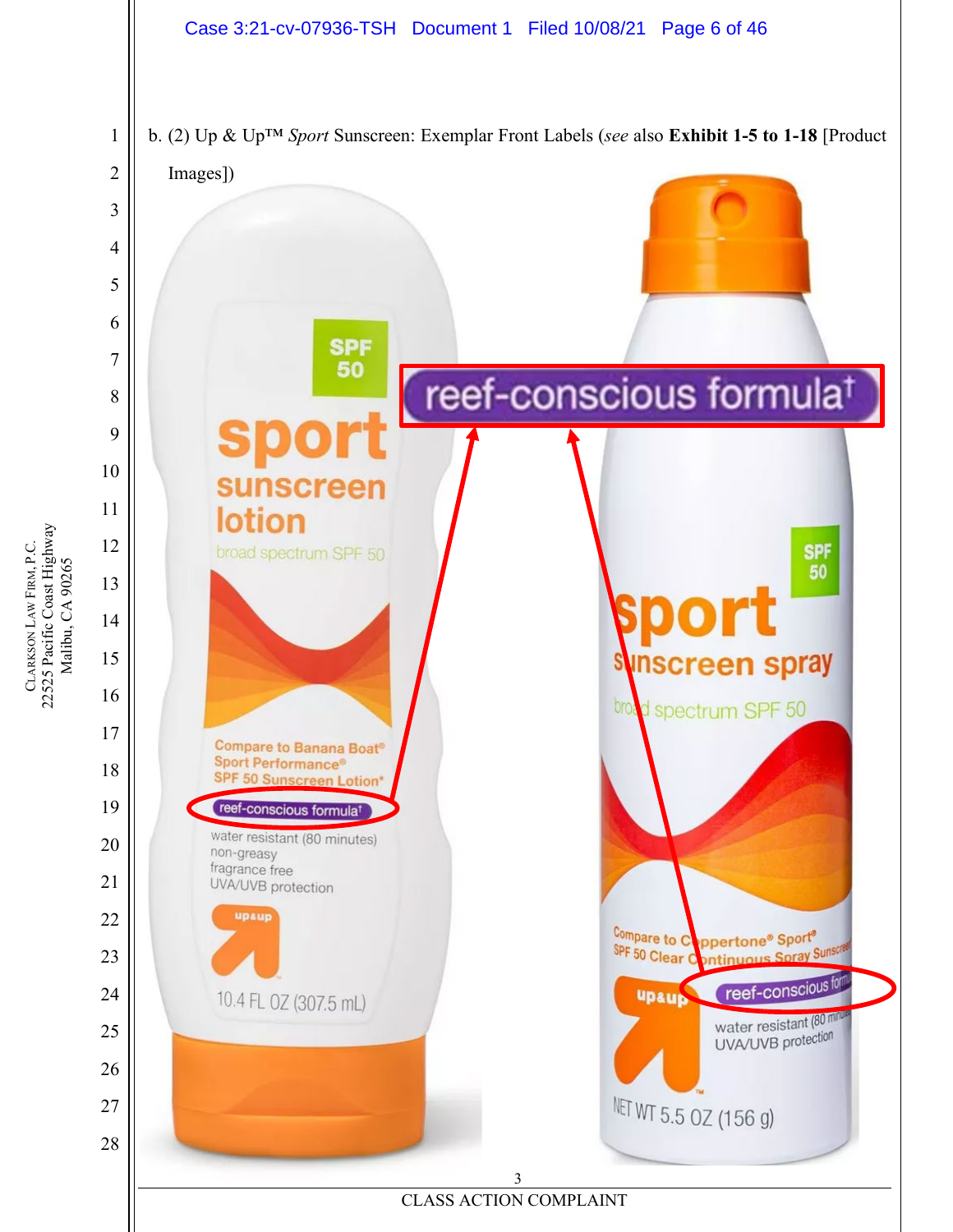

22525 Pacific Coast Highway CLARKSON LAW FIRM, P.C.<br>22525 Pacific Coast Highway<br>Malibu, CA 90265 LAW FIRM, P.C. Malibu, CA 90265 **CLARKSON** 

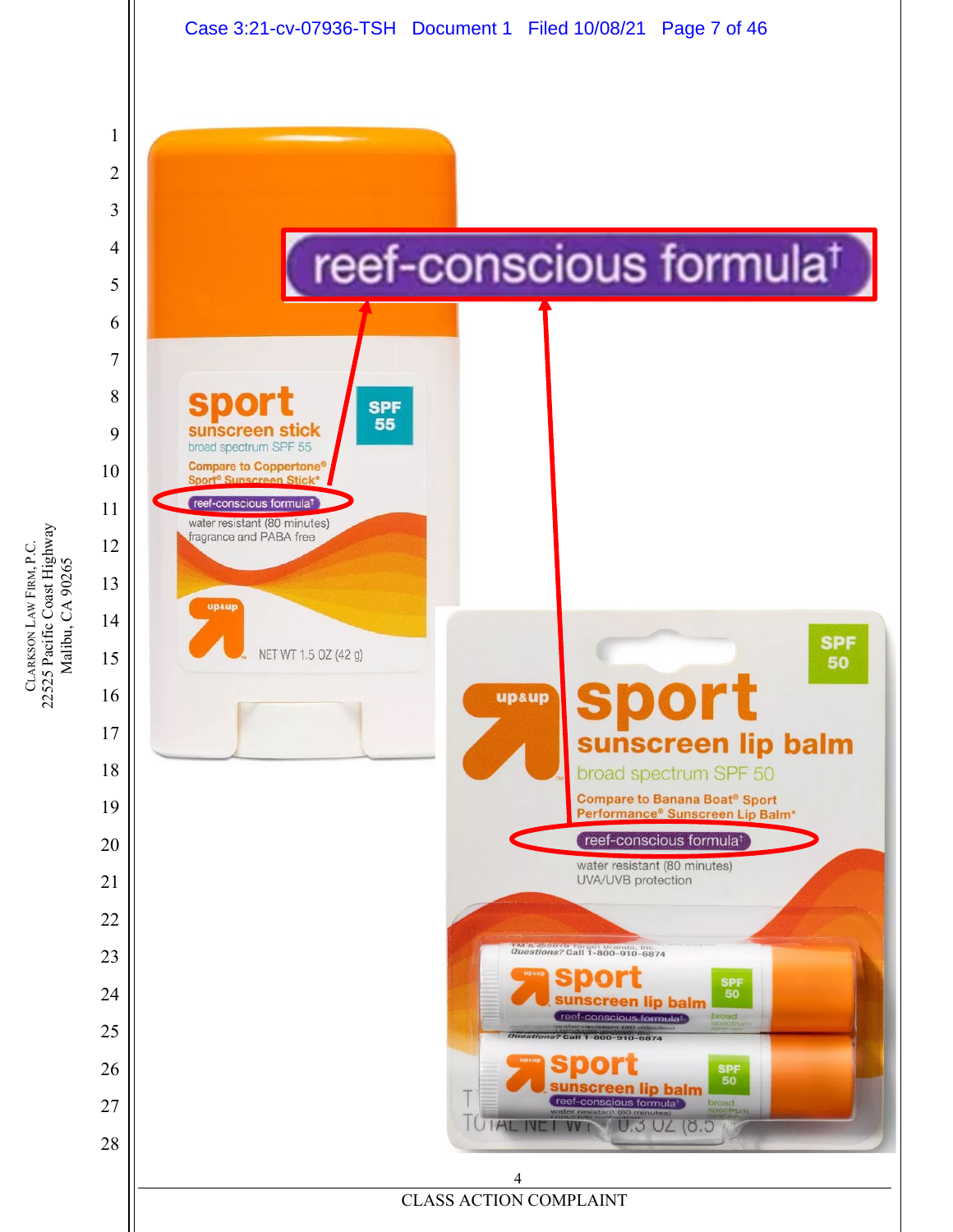#### Case 3:21-cv-07936-TSH Document 1 Filed 10/08/21 Page 8 of 46

1

2

3

4

5

6

7

8

9

10

11

13

14

15

16

17

18

19

21

22

23

24

25

26

27

28

3. **The Deception of the Challenged Representation.** The Challenged Representation has misled reasonable consumers, including Plaintiff(s), into believing that the Products only contain ingredients that are reef-safe or otherwise cannot harm reefs, including the coral reefs and the marine life that inhabits or depends on them. However, contrary to this labeling, the Products actually contain Harmful Ingredients (including avobenzone, homosalate, octisalate, and/or octocrylene), which are chemical ingredients that are not safe for reefs because they can harm and/or kill reefs, including the coral reefs and the marine life that inhabits or depends on them. Through falsely, misleadingly, and deceptively labeling the Products, Defendant(s) sought to take advantage of consumers' desire for sunscreens that are friendly to or safe for reefs (coral reefs and marine life and related ecosystems that inhabit or depend on coral reefs), while reaping the financial benefits of using less desirable, harmful, and/or less costly chemicals in the Products. Defendant(s) has(ve) done so at the expense of unwitting consumers, as well as Defendant(s)'s lawfully acting competitors, over whom Defendant(s) maintain(s) an unfair competitive advantage.

4. **The Products.** The products at issue are Up  $\&$  Up<sup>TM</sup> brand sun care products (including sunscreens, sun-blocks, and lip balms) manufactured and/or marketed by Defendant(s) that contain the Challenged Representation on the labels and/or packaging, in all sizes, forms of topical application (including, for example, stick, paste, oil, lotion, cream, liquid, spray, mist, or balm), SPFs, scents and/or flavors, variations, and packs, sets or bundles, which include, but are not necessarily limited to:

20 a. Up & Up™ *Kids'* Sunscreen, including

- (1) Spray, in SPF 50, 5.5-, 7.3-, and 9.1-oz, and
	- (2) Stick, in SPF 55, 0.47-oz

(*see*, *supra*, paragraph 2, a.; *see also* **Exhibit 1-1 to 1-4** [Product Images]); and b. Up & Up™ *Sport* Sunscreen, including

- (3) Lotion, in SPF 30, 3- and 10.4-oz,
- (4) Lotion, in SPF 50, 10.4-oz,
- (5) Spray, in SPF 15, 9.1-oz,
- (6) Spray, in SPF 30, 2.2-, 5.5-, 7.3-, and 9.1-oz,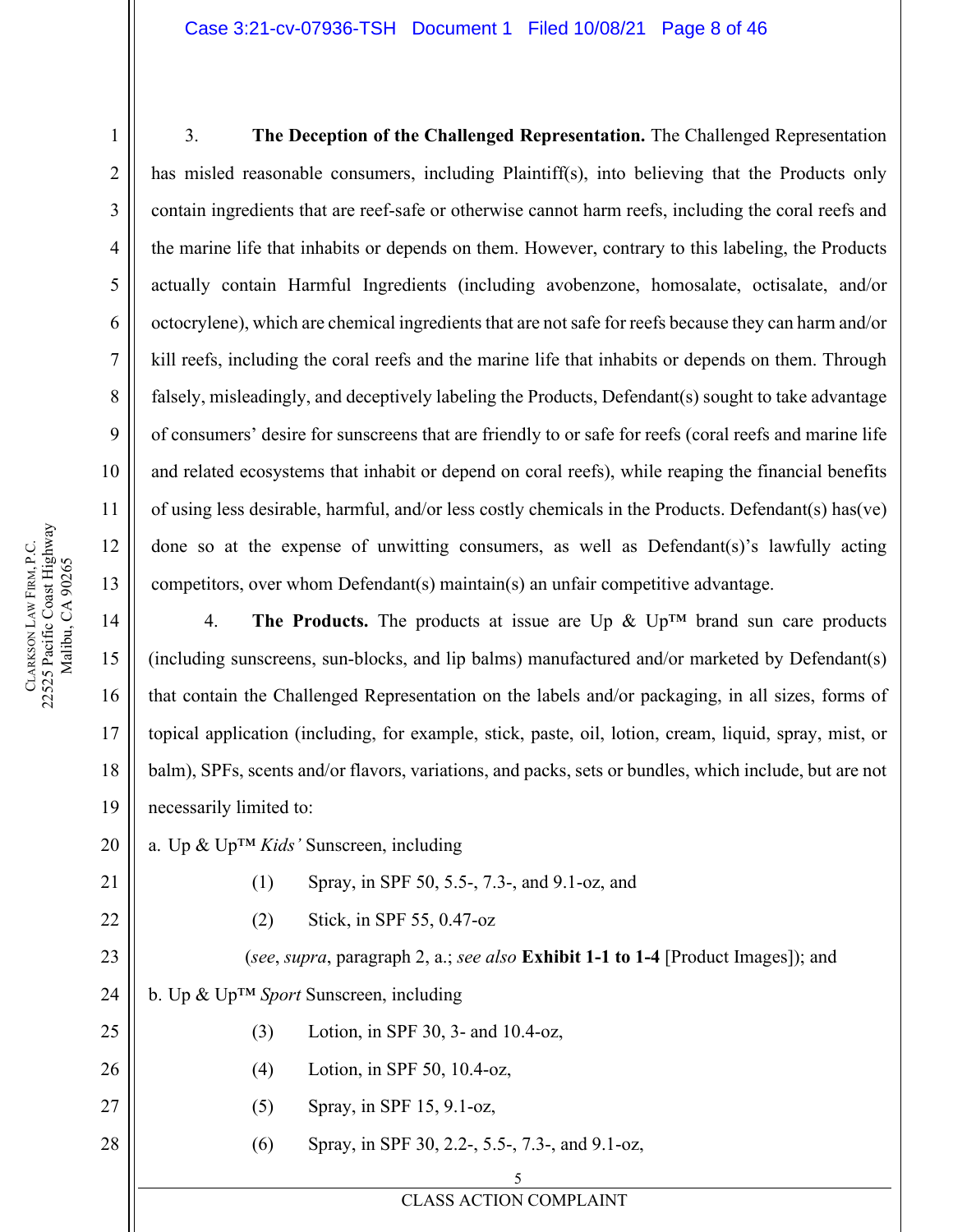- (7) Spray, in SPF 50, 5.5-, 7.3-, and 9.1-oz,
- (8) Stick, in SPF 55, 0.47- and 1.5-oz, and
- (9) Lip Balm, in SPF 50, 0.15-oz

(*see*, *supra*, paragraph 2, b.; *see also* **Exhibit 1-5 to 1-18** [Product Images]).

The aforementioned Products are collectively referred to herein and throughout this complaint as the "**Products**." *See* **Exhibit 1** [Product Images].

5. **Primary Dual Objectives.** Plaintiff(s) bring(s) this action individually and on behalf of those similarly situated to represent a National Class and a California Subclass of consumers who purchased the Products (defined *infra*) for dual primary objectives. Plaintiff(s) seek(s), on Plaintiff(s)'s individual behalf and on behalf of the Class, a monetary recovery of the premium consumers paid for the Challenged Representation and Defendant(s)'s ill-gotten gains, as consistent with permissible law (including, for example, damages, restitution, disgorgement, and any applicable penalties/punitive damages solely as to those causes of action so permitted). Plaintiff(s) further seek(s) injunctive relief to stop Defendant(s)'s unlawful labeling and advertising of the Products and to dispel the public's misconception caused by the Challenged Representation, by enjoining Defendant(s)'s unlawful advertising practices for the benefit of consumers, including Plaintiff(s) and the Class.

### **JURISDICTION**

6. This Court has original jurisdiction over this action pursuant to the Class Action Fairness Act of 2005, 28 U.S.C. § 1332(d), because the proposed Class consists of 100 or more members; the amount in controversy exceeds \$5,000,000, exclusive of costs and interest; and minimal diversity exists. This Court also has supplemental jurisdiction over the state law claims pursuant to 28 U.S.C. § 1367.

### **VENUE**

27 7. Venue is proper in this District under 28 U.S.C. § 1391 because a substantial part of the events and omissions giving rise to Plaintiff(s)'s claims occurred in this District. In addition, Plaintiff(s) purchased the unlawful Products in this District, and Defendant(s) has(ve) marketed, advertised, and sold the Products within this District.

1

2

3

4

5

6

7

8

9

10

11

12

13

14

15

16

17

18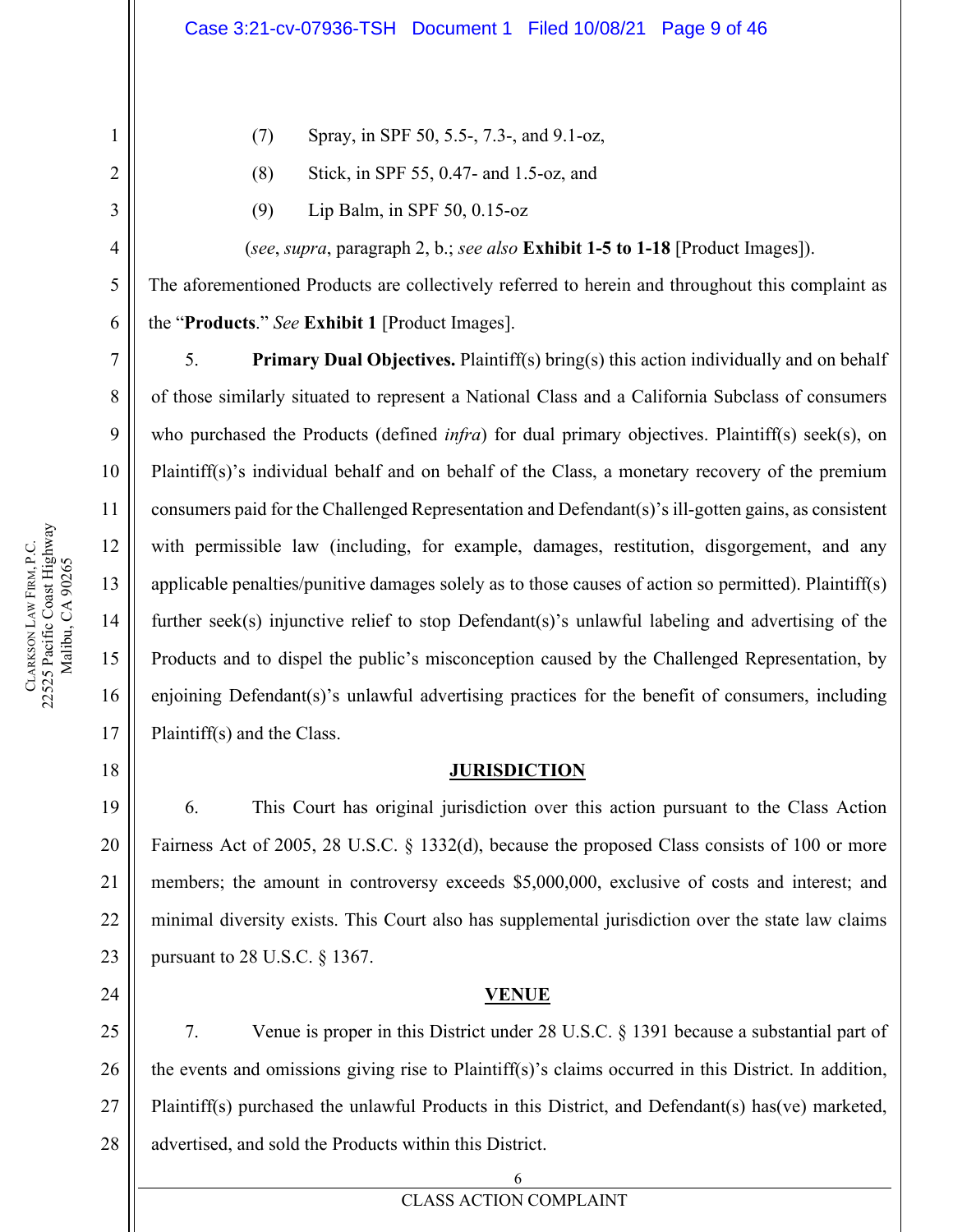### **PARTIES**

### **A. Plaintiff**

1

2

3

4

5

6

7

8

9

10

11

12

13

14

15

16

17

18

19

20

21

22

23

24

8. **Plaintiff Martin Locklin ("Plaintiff" and/or "Locklin").** The following is alleged based upon said Plaintiff's personal knowledge: (1) Plaintiff is a resident of San Francisco, California. (2) Plaintiff purchased the Up & Up™ *Sport* Sunscreen Lotion, SPF 50, in approximately 10.4-oz (the "**Purchased Product**") for approximately \$5.00 at a retail store in or around the City of San Francisco, State of California, in approximately the summer of 2020 (*see*, **Exhibit 1-7** [Exemplar Product Image]). (3) In making the purchase, the Challenged Representation on the Product's label led Plaintiff to believe that the Product's ingredients were all reef-safe and otherwise could not harm reefs, including the coral reefs and marine life that inhabits and depends on them. (4) At the time of purchase, Plaintiff did not know that the aforementioned Challenged Representation was false—i.e., that the Product contains ingredients that were not reef-safe and otherwise could harm reefs, including the coral reefs and marine life that inhabits and depends on them. (5) Plaintiff would not have purchased the Product had Plaintiff known that the Challenged Representation was false—i.e., that the Product contained ingredients that can harm reefs, including the coral reefs and marine life that inhabit and depend on them. (6) Plaintiff continues to see the Products available for purchase and desires to purchase them again if the Challenged Representation was in fact true. (7) Plaintiff is not personally familiar with ingredients in the Products and does not possess any specialized knowledge, skill, experience, or education in sun care products, similar to and including the Products, and their ingredients or formulations; the Harmful Ingredients and similar substances; marine life pollutants and substances hazardous to reefs, including coral reefs and the marine life that inhabits and depends on them; and, therefore, Plaintiff has no way of determining whether the Challenged Representation on the Products is true. (8) Plaintiff is, and continues to be, unable to rely on the truth of the Challenged Representation on the Products' labels.

25 26 9. **"Plaintiff(s)".** The aforementioned Plaintiff(s) is(are) individually and/or collectively referred to as "**Plaintiff(s)**" throughout this complaint.

27 10. **Plaintiff(s)'s Future Harm.** Plaintiff(s) would continue to purchase the Products in the future if the Products, as Defendant(s) continue(s) to advertise and warrant them, lived up to and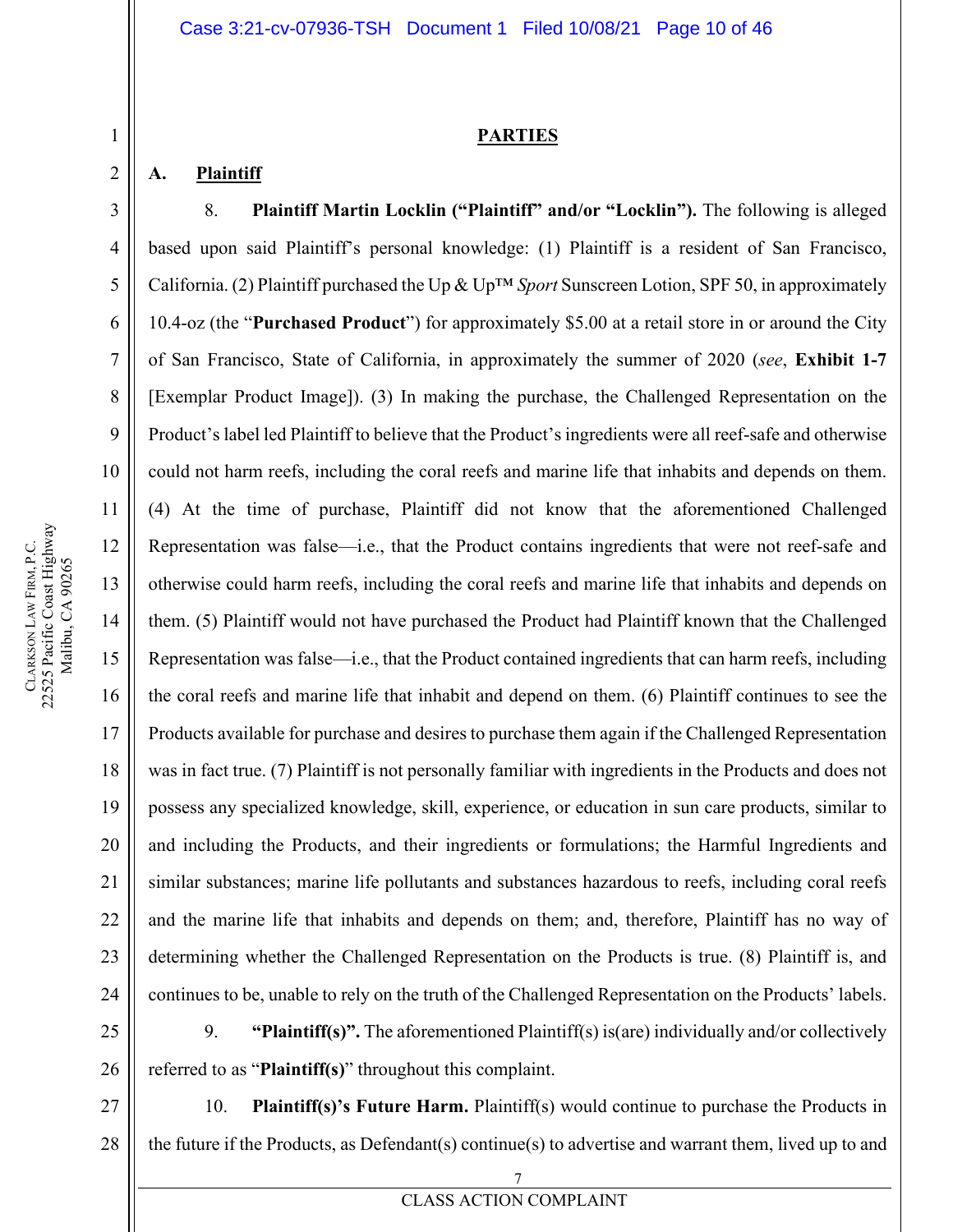conformed with the Challenged Representation. Further, Plaintiff(s) is an (are) average consumer(s) who is(are) not sophisticated in, for example, sun care product formulations, similar to and including the Products, and chemicals hazardous to reefs, similar to and including the Harmful Ingredients. Since Plaintiff(s) would like to purchase the Products again to obtain the benefits of the Challenged Representations that Defendant(s) continue(s) to use—despite the fact that the Products were once marred by false advertising or warranties—Plaintiff(s) would likely and reasonably, but incorrectly, assume the Products are true to and conform with the Challenged Representations on their labels, packaging, and Defendant's advertisements, including Defendant's website(s) and social media platforms. Accordingly, Plaintiff(s) is at risk of reasonably, but incorrectly, assuming that Defendant(s) has(ve) fixed the Products such that Plaintiff(s) may buy them again, believing they are no longer falsely advertised and warranted and instead believing that they comply with the Challenged Representations. In this regard, Plaintiff(s) is(are) currently and in the future deprived of the ability to rely on the Challenged Representations to purchase the Products.

### **B. Defendant**

16 17 18 19 20 21 22 23 24 25 26 27 28 11. **Defendant Target Corporation ("Defendant(s)" and/or "Target Corp.")** is a corporation incorporated in the State of Minnesota, and headquartered in the State of Minnesota, with its primary place of business in the State of Minnesota. Defendant was doing business in the State of California at all relevant times. Directly and through its agents, Defendant has substantial contacts with and receives substantial benefits and income from and through the State of California. Defendant is one of the owners, manufacturers, and/or distributors of the Products, and is one of the companies that created and/or authorized the false, misleading, and deceptive labeling of the Products. Defendant and its agents promoted, marketed, and sold the Products at issue in this State and in this judicial district. The unfair, unlawful, deceptive, and misleading Challenged Representations on the Products were prepared, authorized, ratified, and/or approved by Defendant and its agents, and were disseminated throughout this District, California, and the nation by Defendant and its agents to deceive and mislead consumers therein into purchasing the Products and paying a premium for the falsely advertised Products' attributes.

1

2

3

4

5

6

7

8

9

10

11

12

13

14

15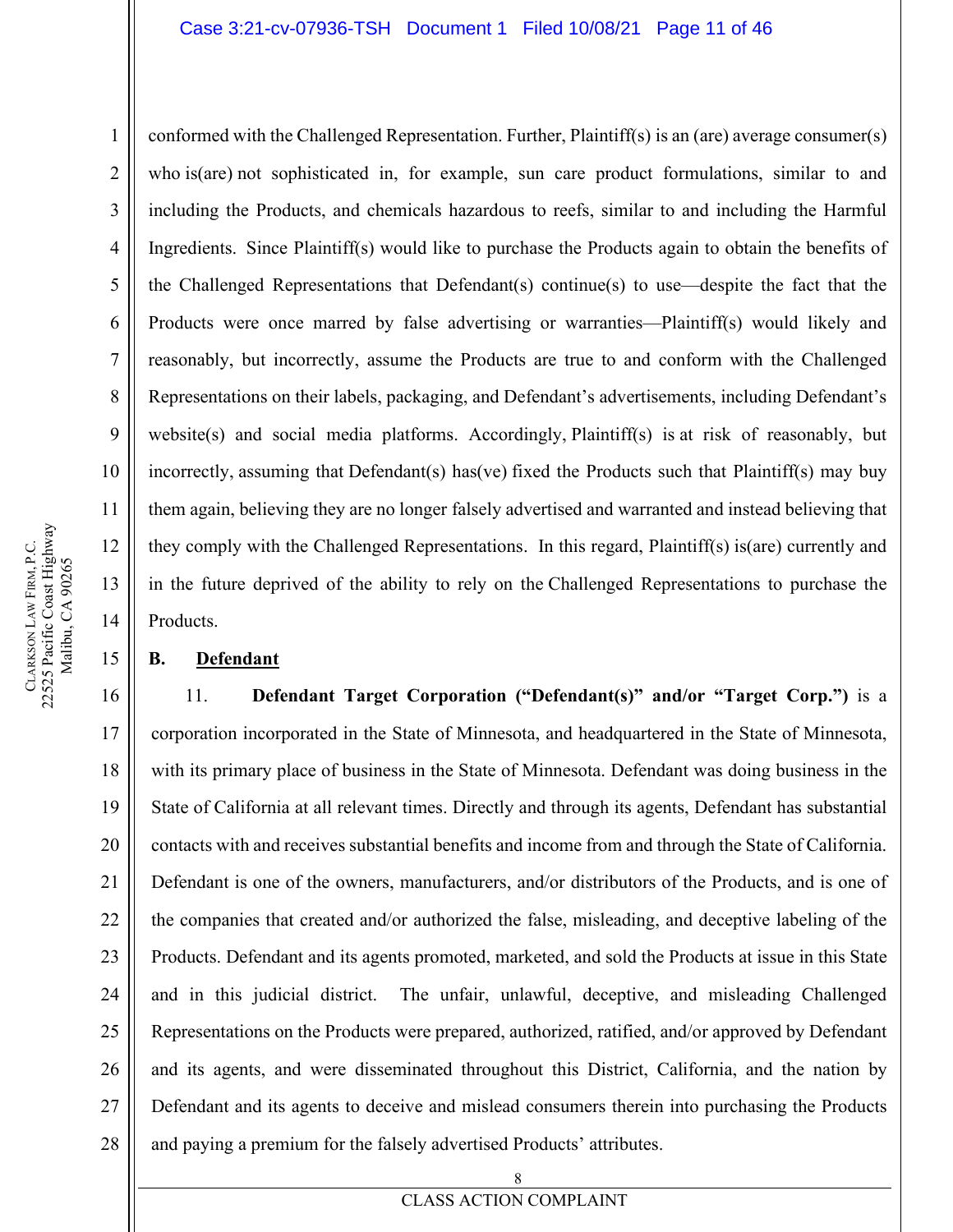12. **Defendant Fruit of the Earth, Inc. ("Defendant(s)" and/or "FOTE")** is a corporation incorporated in the State of Texas, and headquartered in the State of Texas, with its primary place of business in the State of Texas. Defendant was doing business in the State of California at all relevant times. Directly and through its agents, Defendant has substantial contacts with and receives substantial benefits and income from and through the State of California. Defendant is one of the owners, manufacturers, and/or distributors of the Products, and is one of the companies that created and/or authorized the false, misleading, and deceptive labeling of the Products. Defendant and its agents promoted, marketed, and sold the Products at issue in this State and in this judicial district. The unfair, unlawful, deceptive, and misleading Challenged Representations on the Products were prepared, authorized, ratified, and/or approved by Defendant and its agents, and were disseminated throughout this District, California, and the nation by Defendant and its agents to deceive and mislead consumers therein into purchasing the Products and paying a premium for the falsely advertised Products' attributes.

13. **"Defendant(s)".** The aforementioned Defendant(s) is(are) individually and/or collectively referred to as "**Defendant(s)**" throughout this complaint.

## **FACTUAL ALLEGATIONS**

### **A. Background**

18 19 20 21 22 23 14. **Background.** Reefs are some of the most diverse ecosystems in the world. Reefs protect coastlines from storms and erosion, provide jobs for local communities, and offer opportunities for recreation.[1](#page-11-0) Over half a billion people depend on reefs for food, income, and protection.<sup>[2](#page-11-1)</sup> Additionally, reef ecosystems are culturally important to people around the world.<sup>[3](#page-11-2)</sup> Indeed, the world's largest reef, the Australian Great Barrier Reef, is considered to be one of the great seven natural wonders of the world due to its scale, beauty, and biodiversity.<sup>[4](#page-11-3)</sup> Despite their

24

<span id="page-11-0"></span>25

<sup>1</sup> "Coral Reef Ecosystems," National Oceanic and Atmospheric Administration,

<span id="page-11-1"></span>27 <sup>3</sup> *Id.*

1

2

3

4

5

6

7

8

9

10

11

12

13

14

15

16

<sup>26</sup> https://www.noaa.gov/education/resource-collections/marine-life/coral-reef-ecosystems (accessed Oct. 1, 2021).<br><sup>2</sup> *Id.* 

<span id="page-11-2"></span>

<span id="page-11-3"></span><sup>9</sup> 28 <sup>4</sup> *Id.*; "Great Barrier Reef," WWF [World Wildlife Fund], https://www.wwf.org.au/what-we-do/oceans/great-barrier-reef#gs.b5pmtu (accessed Sept. 29, 2021).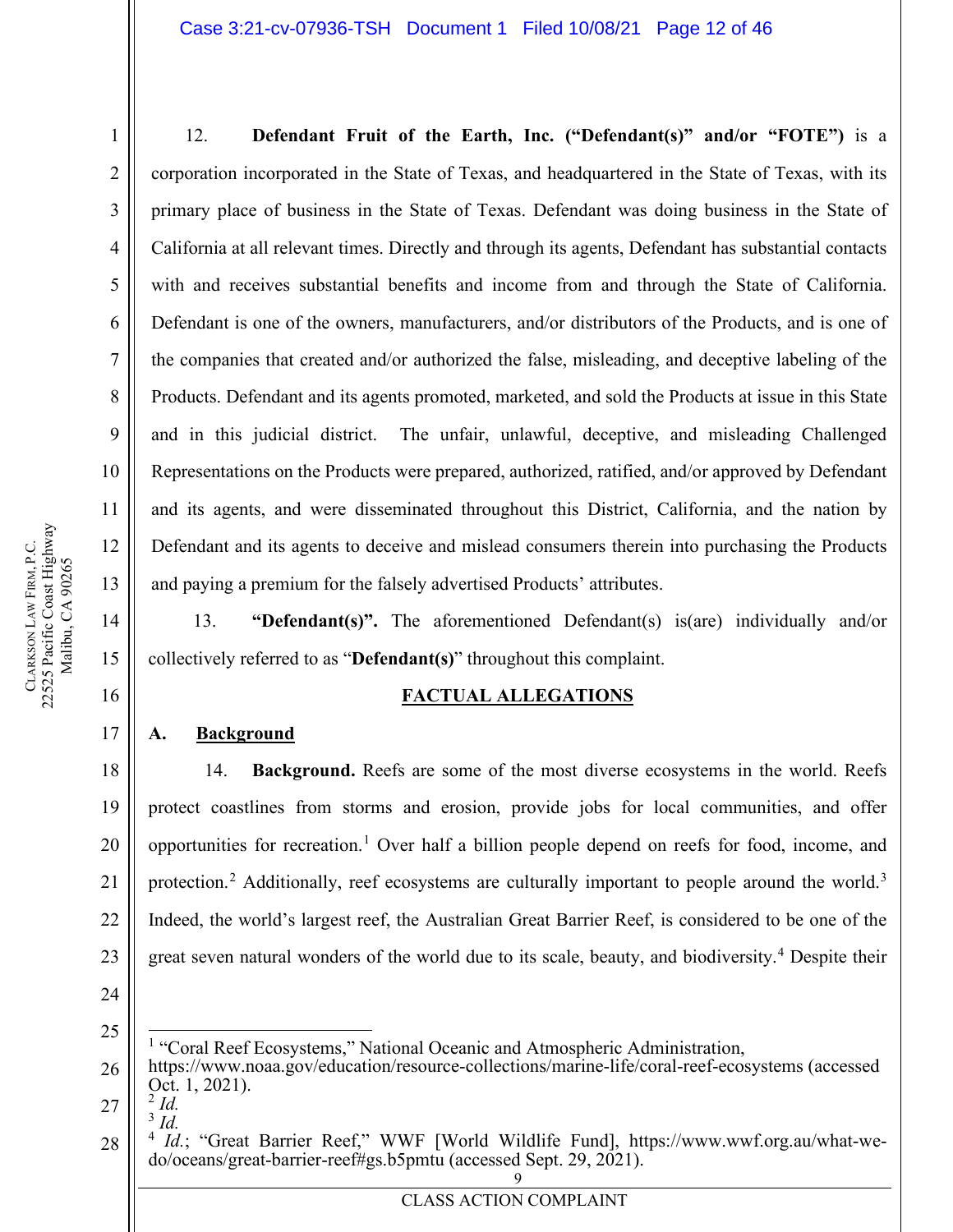ecological and cultural importance, reefs are disappearing at alarming rates.<sup>[5](#page-12-0)</sup> In fact, some scientists predict that if current trends continue, nearly all reefs will disappear over the next twenty to fifty years.<sup>[6](#page-12-1)</sup> In recent years, consumers have become increasingly concerned about protecting reefs through individual action, including purchasing reef friendly personal care products, in particular sun care and sun protection products, which are free from chemicals that can harm reefs, including the coral reefs and marine life that inhabits and depends on them. Thus, reef-safe personal care products, in particular sun care products such as sunscreens and sun blocks, are rapidly increasing in popularity due to their perceived positive ecological impact.<sup>[7](#page-12-2)</sup>

15. **Harmful Chemicals.** Avobenzone, homosalate, octisalate, and/or octocrylene (collectively, "**Harmful Ingredients**") are chemicals that can harm reefs, including coral reefs and the marine life that inhabits and depends on them.

16. **The HEL—Octrocrylene.** The Haerecticus Environmental Laboratory ("**HEL**") is a nonprofit organization that specializes in research and advocacy in a number of areas including sunscreens and how their ingredients impact natural environmental habitats. Regarding certain harmful ingredients used in sunscreens, the HEL reports that octrocrylene is a chemical that causes harm and/or can kill coral reefs and pose a substantial threat to ecosystem health.<sup>[8](#page-12-3)</sup>

17 18 19 20 17. **The NOS—Octrocrylene.** The National Ocean Service ("**NOS**") also advocates against the use of certain chemicals, including octocrylene, in the use of sunscreen because of the severe negative impact that is has on coral reefs.<sup>[9](#page-12-4)</sup> The NOS classifies octrocylene as a threat to coral reefs, as well as marine ecosystems.<sup>[10](#page-12-5)</sup>

<span id="page-12-0"></span>21 <sup>5</sup> *Id.*

1

2

3

4

5

6

7

8

9

10

11

12

13

14

15

<span id="page-12-1"></span><sup>22</sup> 23 <sup>6</sup> "Nearly All Coral Reefs Will Disappear Over the Next 20 Years, Scientists Say," Forbes (2020), https://www.forbes.com/sites/trevornace/2020/02/24/70-90-percent-of-coral-reefs-will-disappear-<br>over-the-next-20-years-scientists-say/?sh=70e461da7d87 (accessed Oct. 1, 2021).

<span id="page-12-2"></span><sup>24</sup> 25 "Reef Safe Sunscreen Guide," Save the Reef, https://savethereef.org/about-reef-savesunscreen.html (last accessed Sept. 29, 2021); "9 Reasons Why You Should Switch to a Reef Safe Sunscreen," Elle.com, https://www.elle.com/beauty/makeup-skin-care/g32685164/best-reef-safe-<br>sunscreen/ (accessed Oct. 1, 2021); "How to Know if Your Sunscreen is Killing Coral Reefs – and<br>the Brands to Try Instead," Trave

<span id="page-12-3"></span><sup>26</sup> 27 safe-sunscreen (accessed Oct. 1, 2021).<br><sup>8</sup> "Protect Land + Sea Certification," Haereticus Environmental Laboratory, http://haereticus-<br>lab.org/protect-land-sea-certification-3/ (accessed Oct. 1, 2021).<br><sup>9</sup> "Skincare Chemi

<span id="page-12-5"></span><span id="page-12-4"></span><sup>28</sup> https://oceanservice.noaa.gov/news/sunscreen-corals.html (accessed Oct. 1, 2021). <sup>10</sup> *Id.*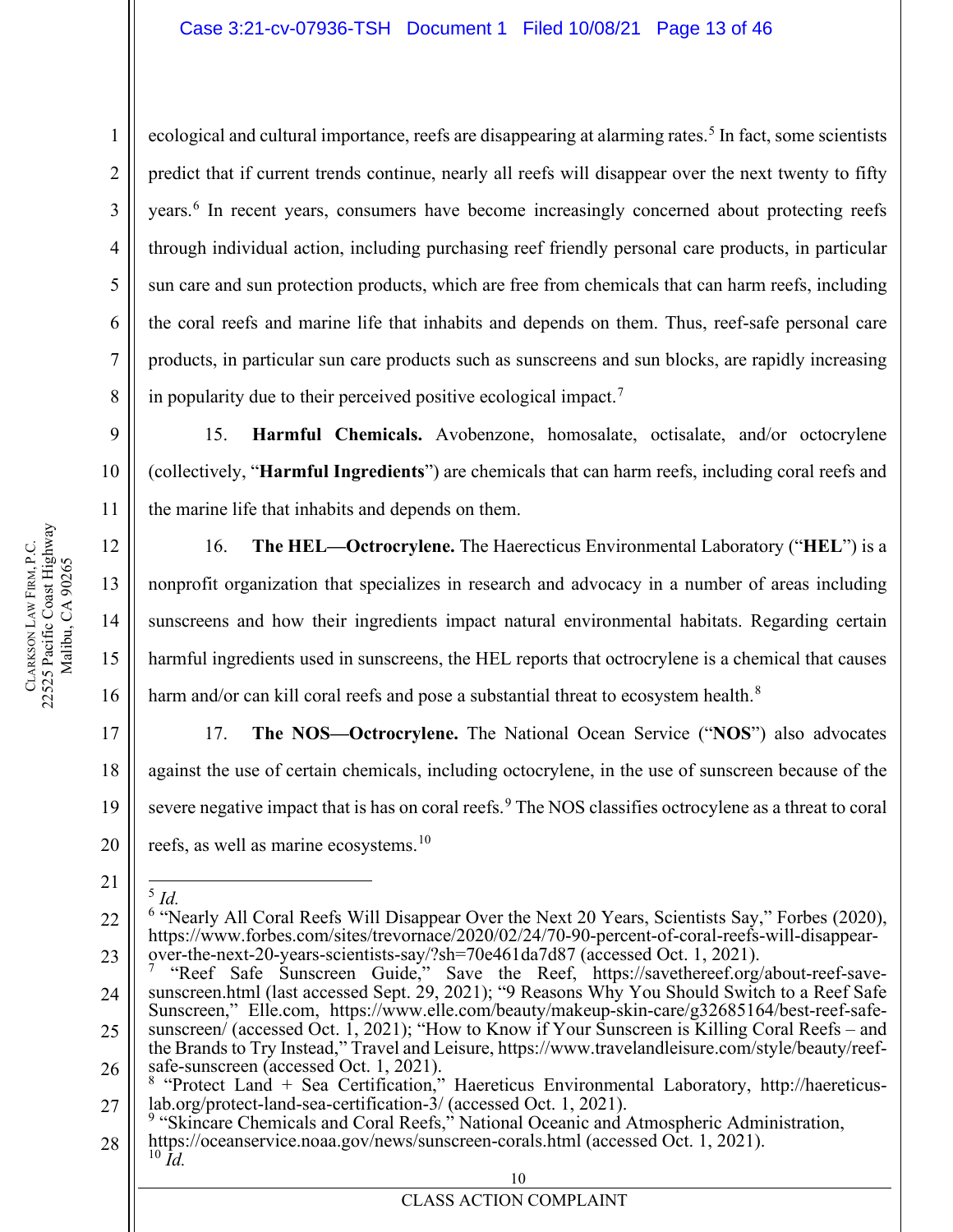18. **The Hawaii Center for Biological Diversity (the "Center")—Octrocrylene & Avobenzone.** The Center is petitioning the FDA for a national ban on chemicals, like octocrylene and avobenzone, in sunscreens that harm and kill the coral reefs.<sup>[11](#page-13-0)</sup> The center is also advocating for a statewide ban of octocrylene and avobenzone in sunscreens, noting the toxic impacts these chemicals have on the coral reefs and marine life.<sup>[12](#page-13-1)</sup>

19. **FDA Petition—Octrocrylene.** In fact, a larger group of researchers have also petitioned the FDA to remove from sale all sunscreens that contain octocrylene.<sup>[13](#page-13-2)</sup> Because products made with octocrylene may contain benzophenone, a known carcinogen, and is considered to be an endocrine, metabolic, and reproductive disruptor.  $^{14}$  $^{14}$  $^{14}$ 

20. **Hawaii Legislature—Octrocrylene & Avobenzone.** In 2018, state lawmakers banned oxybenzone and octinoxate from being included as ingredients in sunscreens sold in Hawaii because of their deleterious impact on coral reefs and dependent marine life. In 2021, state lawmakers amended the bill to also ban the sale of sunscreens that contain avobenzone and octocrylene starting in 2023.<sup>[15](#page-13-4)</sup> Octocrylene was banned because it can disrupt human hormones and has a toxic impact on aquatic ecosystems, including coral reefs.<sup>[16](#page-13-5)</sup> Avobenzone was banned because it is "an endocrine disruptor and can reduce coral resilience against the high ocean temperatures that are killing corals worldwide."[17](#page-13-6)

18 19 21. **International Bans—Octrocrylene & Homosalate.** In June 2019, the US Virgin Islands banned sunscreens containing octocrylene, oxybenzone, and octinoxate, with the ban

- <span id="page-13-2"></span><span id="page-13-1"></span>23 24  $13$  Popular sunscreens under scrutiny as scientists cite another potential carcinogen, Los Angeles Times (Aug. 10, 2021), https://www.latimes.com/business/story/2021-08-10/sunscreen-fdacarcinogen-benzophenone-octocrylene-concerns (accessed Oct. 1, 2021).<br><sup>14</sup> *Id.* <sup>15</sup> "Hawaii Senate Bill 132," Hawaii State Legislature,
- <span id="page-13-4"></span><span id="page-13-3"></span>25
- 26 https://www.capitol.hawaii.gov/measure\_indiv.aspx?billtype=SB&billnumber=132&year=2021(a ccessed on Oct. 1, 2021).
- <span id="page-13-5"></span>27  $^{16}$  "Bill would prohibit sale of sunscreen products containing avobenzone and octocrylene," West Hawaii Today (March 10, 2021), https://www.westhawaiitoday.com/2021/03/10/hawaii-news/bill- would-prohibit-sale-of-sunscreen-products-containing-avobenzone-and-octocrylene/ (accessed

```
28
Oct. 1, 2021, 2021). 17 Id.
```
11

1

2

3

4

5

6

7

8

9

10

11

12

13

14

15

16

17

<span id="page-13-0"></span><sup>21</sup> 22 <sup>11</sup> "Hawai'i Senate Bill Bans Harmful Sunscreen Chemicals" Center for Biological Diversity (March 9, 2021), https://biologicaldiversity.org/w/news/press-releases/hawaii-senate-bill-bansharmful-sunscreen-chemicals-2021-03-09/ (accessed Oct. 1, 2021).<br><sup>12</sup> *Id.*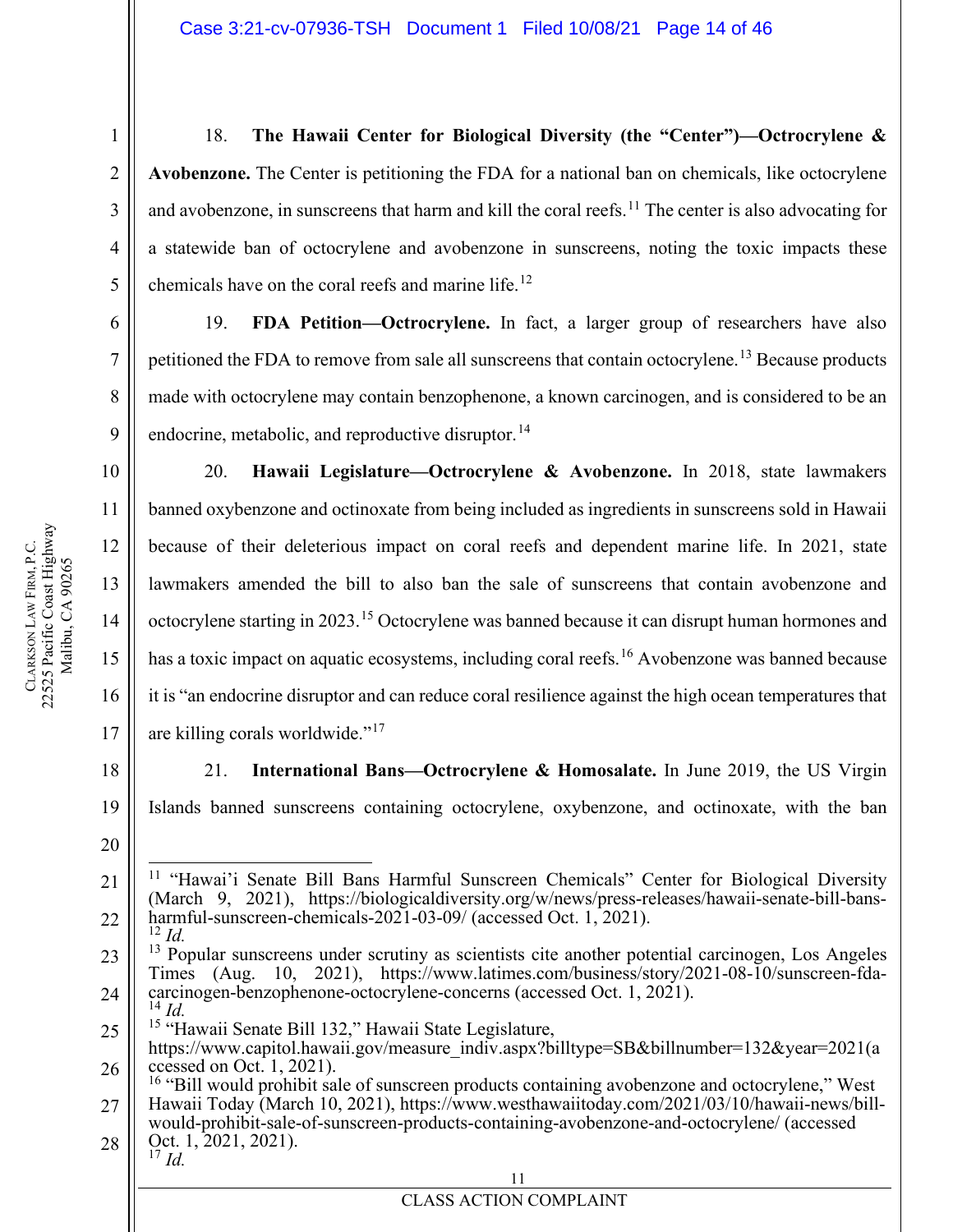effective beginning March 2020.<sup>[18](#page-14-0)</sup> In addition, Palau, Bonaire, and the nature reserve areas in Mexico have approved legislation for similar bans, and a similar ban is being discussed in Brazil and the EU.<sup>[19](#page-14-1)</sup> Furthermore, the European Commission has recently recommended that homosalate was not safe to use at certain concentrations and should have a maximum concentration of 1.4 percent.[20](#page-14-2) Scientists in the United States have likewise raised concerns about the toxic nature of these ingredients, as well as homosalate, and believe they also have a harmful impact on reefs.<sup>[21](#page-14-3)</sup>

22. **The EWG—Octisalate**. The EWG warns consumers that the harmful effect of Octisalate, to the human body and aquatic ecosystems, is mostly uncertain because there lacks sufficient data to determine whether this chemical is safe to use in sun protectants and sunscreens.<sup>[22](#page-14-4)</sup> Octisalate is frequently detected in coral reefs and, unfortunately, common wastewater treatments cannot remove this chemical, leading octisalate to accumulate and negatively affect the coral reef

23 and mixture toxicity of three organic UV-

1

2

3

4

5

6

7

8

9

10

11

12

13

14

15

<span id="page-14-0"></span><sup>16</sup> 17  $18$  Narla, et. al., "Sunscreen: FDA regulation, and environmental and health impact," Royal Society of Chemistry (Nov. 22, 2019), https://pubs.rsc.org/en/content/articlehtml/2019/pp/c9pp00366e (accessed on Oct. 1, 2021).<br><sup>19</sup> *Id.* <br><sup>20</sup> **The Trouble with** 

<span id="page-14-2"></span><span id="page-14-1"></span><sup>18</sup> 19 Trouble with Ingredients In Sunscreen," Environmental Working Group, https://www.ewg.org/sunscreen/report/the-trouble-with-sunscreen-chemicals/ (accessed on Oct. 8,

<span id="page-14-3"></span><sup>20</sup> 21 22 2021).<br><sup>21</sup> Yang, Changwon, et al. "Homosalate Aggravates the Invasion of Human Trophoblast Cells as Well as Regulates Intracellular Signaling Pathways Including PI3K/AKT and MAPK Pathways," 243 Environmental Pollution 1263-73 (Dec. 2018), https://europepmc.org/article/med/30267922 (accessed Oct. 1, 2021); Park, Chang-Beom, et al. "Single- and Mixture Toxicity of Three Organic UV-Filters, Ethylhexyl Methoxycinnamate, Octocrylene, and Avobenzone on Daphnia Magna." 137 Ecotoxicology and Environmental Safety 57-63 (Mar. 2017), https://www.researchgate.net/publication/311425878 Single-

filters ethylhexyl methoxycinnamate octocrylene and avobenzone on Daphnia magna

<sup>24</sup> 25 26 (accessed Oct. 1, 2021); McCoshum, Shaun M., et al. "Direct and Indirect Effects of Sunscreen Exposure for Reef Biota," 776 Hydrobiologia 139-46 (Issue no. 1, Aug. 2016), https://www.researchgate.net/publication/299423358 Direct and indirect effects of sunscreen exposure for reef biota (accessed Sept. 29, 2021);  $S$ lijkerman, D. M. E., and M. Keur, "Sunscreen Ecoproducts: Product Claims, Potential Effects and Environmental Risks of Applied UV Filters,"<br>Wageningen Marine Research (2018), https://research.wur.nl/en/publications/sunscreen-

<sup>27</sup> ecoproducts-product-claims-potential-effects-and-enviro (accessed Oct. 1, 2021). <sup>22</sup> "The Trouble with Ingredients In Sunscreen," Environmental Working Group,

<span id="page-14-4"></span><sup>28</sup> https://www.ewg.org/sunscreen/report/the-trouble-with-sunscreen-chemicals/ (accessed on Oct. 8, 2021).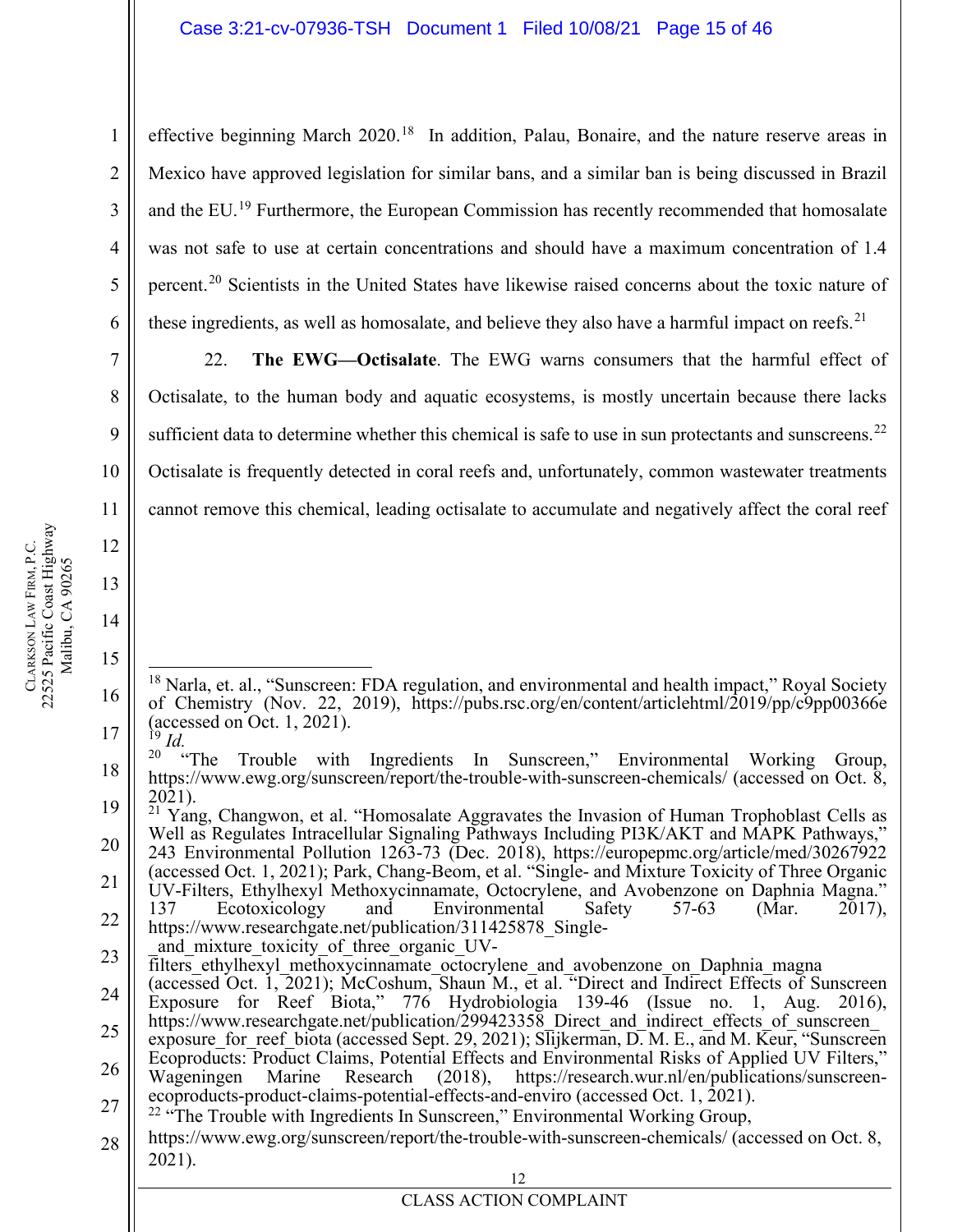ecosystems and marine organisms.<sup>[23](#page-15-0)</sup> The toxicity of this chemical contributes to the bleaching of coral reefs, which ultimately leads to coral extinction.<sup>[24](#page-15-1)</sup>

23. **Consumers' Desire for Reef-Safe Products.** Consequently, because of the ecological concerns about sun care products (such as sunscreens and sun blocks), consumers have increasingly sought out products that are reef-safe and otherwise cannot harm reefs, including coral reefs and the marine life that inhabits and depends on them. As a result, sales have surged in recent years for consumer personal care and sun care products advertised with "reef safe," "reef friendly," "reef conscious," and similar claims.

### **B. The Products' Misleading and Deceptive Labeling**

24. **Products.** As described *supra*, Defendant manufactures, markets, advertises, labels, packages, and sells the Products.

25. **Challenged Representations on Products' Labels.** Also as described *supra*, Defendant falsely and misleadingly labels the Products with the Challenged Representation. The Challenged Representation is conspicuous. It is prominently placed on each Product's primary display panel of the front label or packaging. The front primary display panel contains scant imagery and information about the Products, largely limited to the brand name, identity of the product (e.g., sunscreen), and one or a few claims about the Products' attributes (e.g., size). The Challenged Representation is stated in clear, legible, and highly visible font, including a relatively large typeface that starkly contrasts with the background color and imagery. The net-effect or net-impression on consumers who view the Products is that their attention is drawn to the Challenged Representation. *See* **Exhibit 1** [Product Images].

26. **Consumers' Reasonably Rely on the Challenged Representation.** Based on the Challenged Representation, reasonable consumers believe that the Products are safe for reefs. Put differently, reasonable consumers believe the Products do not contain any ingredients that can harm

- 25
- <span id="page-15-1"></span><span id="page-15-0"></span>26 27 28 <sup>23</sup> Ouchene, Lydia, et al. "Hawaii and Other Jurisdictions Ban Oybenzone or Octionaxte Sunscreens Based on the Confirmed Adverse Environmental Effects of Sunscreen Ingredients on Aquatic Environments,: *Journal of Cutaneous Medicine and Surgery*, Nov. 2019, p. 648, doi: 10.1177/1200475419871592 (last accessed Oct. 8, 2021). <sup>24</sup> *Id.*

13 CLASS ACTION COMPLAINT

1

2

3

4

5

6

7

8

9

10

11

12

13

14

15

16

17

18

19

20

21

22

23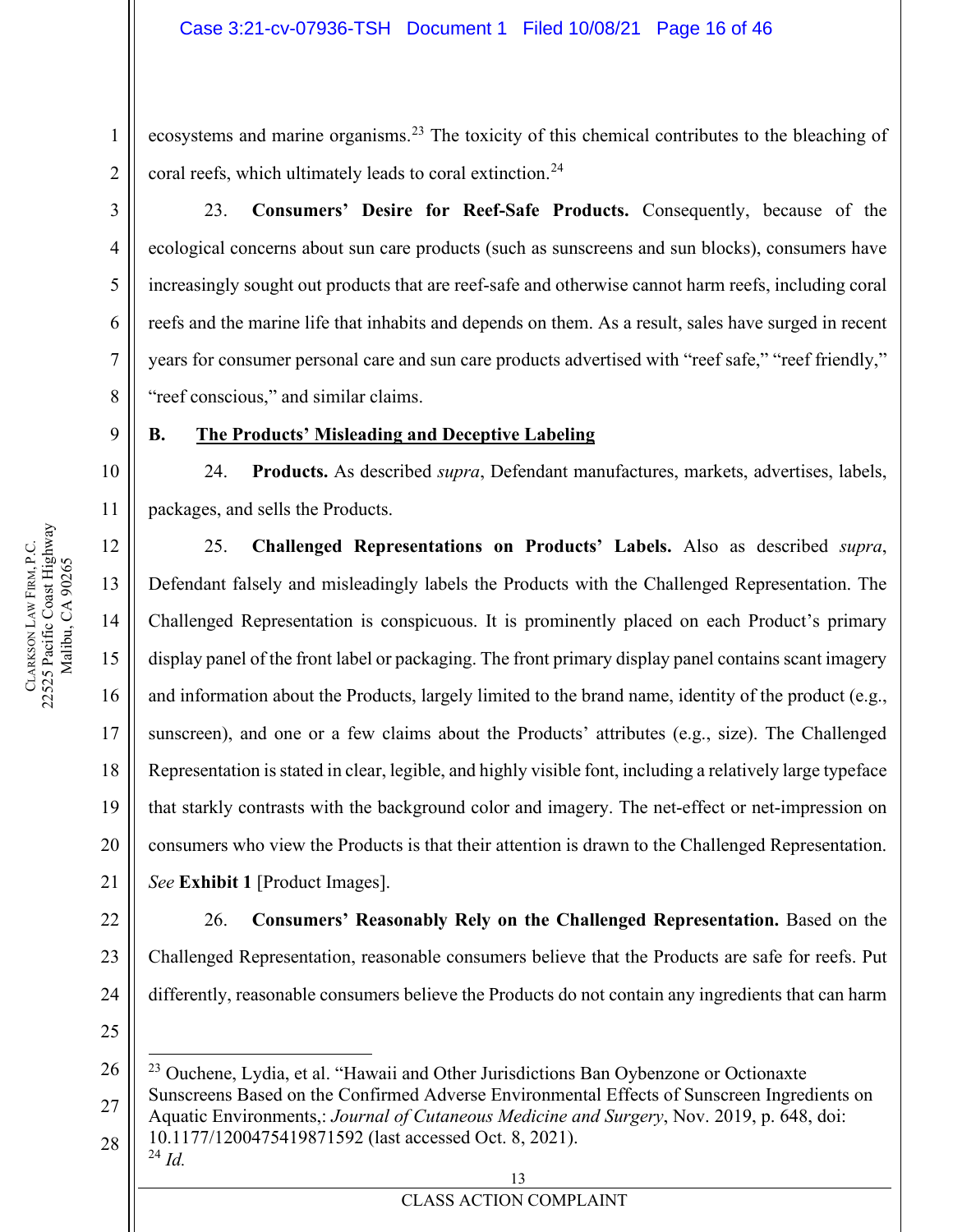reefs, including coral reefs and the marine life that inhabits and relies on them, as a result of the Challenged Representations.

27. **Harmful Chemicals Contained in the Products.** In spite of the Products labeling, they contain Harmful Ingredients, including avobenzone, homosalate, octisalate, and/or octocrylene, which are chemicals that harm reefs, including coral reefs and the marine life that inhabits them. As summarized below, the Products contain the following active ingredients, which include the Harmful Ingredients:

> **a. Up & Up™** *Sport* **Sunscreen (Lotion, SPF 30, All Sizes)** Avobenzone 1.8%<br>Homosalate 7% Homosalate Octorylene 5%

> > *See* **Exhibit 1-5 to 1-6** (Sport Lotion SPF 30)

**b. Up & Up™** *Kids'* **and** *Sport* **Sunscreen (Lotion, SPF 50, All Sizes)** Avobenzone 3% Homosalate 10% Octorylene 6%

*See* **Exhibit 1-7** (Sport Lotion SPF 50)

**c. Up & Up™** *Sport* **Sunscreen (Spray, SPF 15, All Sizes)** Avobenzone 2% Octisalate 4.5% Octorylene 7%

*See* **Exhibit 1-8** (Sport Spray SPF 15)

- **d. Up & Up™** *Sport* **Sunscreen (Spray, SPF 30, All Sizes)** Avobenzone 3% Homosalate 10%<br>Octisalate 5% **Octisalate** Octorylene 2%
	- *See* **Exhibit 1-9 to 1-12** (Sport Spray SPF 30)

**e. Up & Up™** *Kids'* **and** *Sport* **Sunscreen (Spray, SPF 50, All Sizes)** Avobenzone 3% Homosalate 10% Octisalate 5% Octorylene 4%

*See* **Exhibit 1-1 to 1-3** (Kids Spray SPF 50); **Exhibit 1-13 to 1-15** (Sport Spray SPF 50)

**f. Exhibit 1-4: Up & Up™** *Kids'* **and** *Sport* **Sunscreen (Stick, SPF 55, All Sizes)** Avobenzone 3%

> 14 CLASS ACTION COMPLAINT

1

2

3

4

5

6

7

8

9

18

19

20

21

22

23

24

25

26

27

28

**CLARKSON** 

LAW FIRM, P.C.

22525 Pacific Coast Highway

CLARKSON LAW FIRM, P.C.<br>22525 Pacific Coast Highway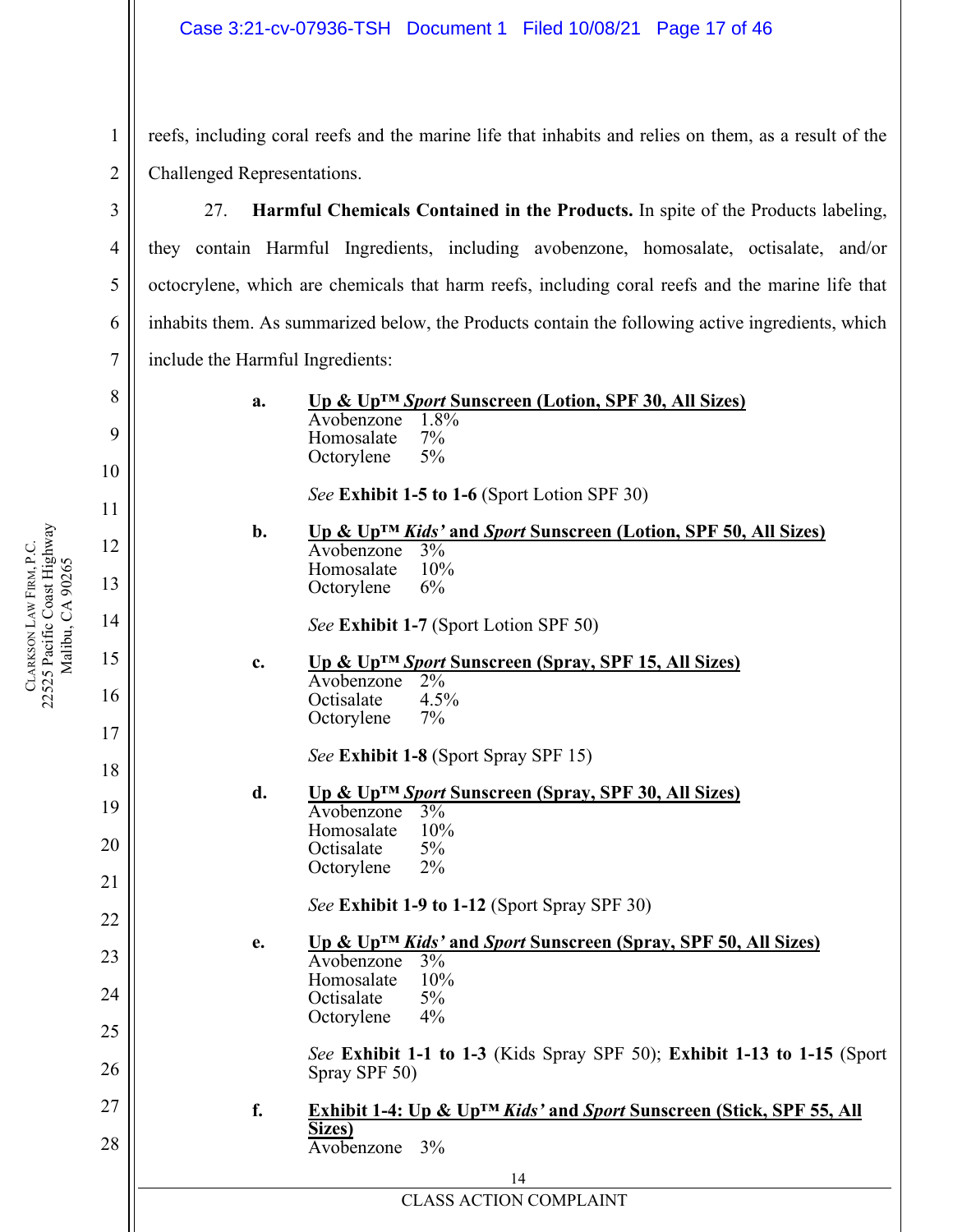<span id="page-17-4"></span><span id="page-17-3"></span><span id="page-17-2"></span><span id="page-17-1"></span><span id="page-17-0"></span>15 1 2 3 4 5 6 7 8 9 10 11 12 13 14 15 16 17 18 19 20 21 22 23 24 25 26 27 28 Homosalate 15% Octisalate 5% Octorylene 10% *See* **Exhibit 1-4** (Kids Stick SPF 55); **Exhibit 1-16 to 1-17** (Sport Stick SPF 55) **g. Exhibit 1-5 to 1-6: Up & Up™** *Sport* **Sunscreen (Lip Balm, SPF 50, All Sizes)** Avobenzone 3%<br>Homosalate 8% Homosalate Octorylene 10% *See* **Exhibit 1-18** (Sport Lip Balm SPF 50) 28. **Avobenzone.** Avobenzone is typically used in the place of oxybenzone, another harmful chemical ingredient. When avobenzone is exposed to ultraviolet light the compound degrades and causes damage to coral reefs and aquatic life.<sup>[25](#page-17-0)</sup> 29. **Octocrylene**. Octocrylene produces benzophenone, which is a mutagen, carcinogen, and endocrine disruptor.<sup>[26](#page-17-1)</sup> It is associated with a wide range of toxicities, including genotoxicity, carcinogenicity, and endocrine disruption. Octocrylene has been shown to accumulate in various types of aquatic life and cause DNA damage, developmental abnormalities, and adverse reproductive effects.[27](#page-17-2) Bioaccumulation of this chemical leads to endocrine disruption, alteration of gene transcription, and developmental toxicity in fish, dolphins, sea urchins, and other marine life.<sup>[28](#page-17-3)</sup> In addition, octocrylene adversely impacts coral reefs, even at low concentrations, by accumulating in coral tissue and triggering mitochondrial dysfunction.<sup>[29](#page-17-4)</sup>  $^{25}$  Ruszkiewicz, Joanna, et al. "Neurotoxic effect of active ingredients in sunscreen products, a contemporary review," *PMC*, doi: 10.10/16/j.toxrep.2017.05, May 2017, https://www.ncbi.nlm.nih.gov/pmc/articles/PMC5615097/#bib0635 (last accessed Oct. 1, 2021).<br><sup>26</sup> Octocrylene" *Environmental Working Group.* https://www.ewg.org/skindeep/ingredients/704206-OCTOCRYLENE (last accessed on Oct. 1, 2021). <sup>27</sup> Gago-Ferrero, Pablo, et al. "First Determination of UV Filters in Marine Mammals. Octocrylene Levels in Franciscana Dolphins," *Environmental Science & Technology*, vol. 47, no. 11, American Chemical Society, June 2013, pp. 5619–25, doi:10.1021/es400675y (last accessed Oct. 1, 2021); Zhang, Qiuya Y., et al. "Assessment of Multiple Hormone Activities of a UV-Filter (Octocrylene) in Zebrafish (Danio Rerio)," Chemosphere, vol. 159, Sept. 2016, pp. 433–41, ScienceDirect, doi:10.1016/j.chemosphere.2016.06.037 (last accessed Oct. 1, 2021).<br><sup>28</sup> Blüthgen, Nancy, et al. "Accumulation and Effects of the UV-Filter Octocrylene in Adult and Embryonic Zebrafish (Danio Rerio)," *The Science of the Total Environment*, vol. 476–477, Apr. <sup>29</sup> Stien, Didier, et al. "Metabolomics Reveal That Octocrylene Accumulates in *Pocillopora Damicornis* Tissues as Fatty Acid Conjugates and Triggers Coral Cell Mitochondrial Dysfunction," *Analytical Chemistry*, vol. 91, no. 1, Jan. 2019, pp. 990–95, *DOI.org (Crossref)*, doi:10.1021/acs.analchem.8b04187 (last accessed Oct. 1, 2021). Case 3:21-cv-07936-TSH Document 1 Filed 10/08/21 Page 18 of 46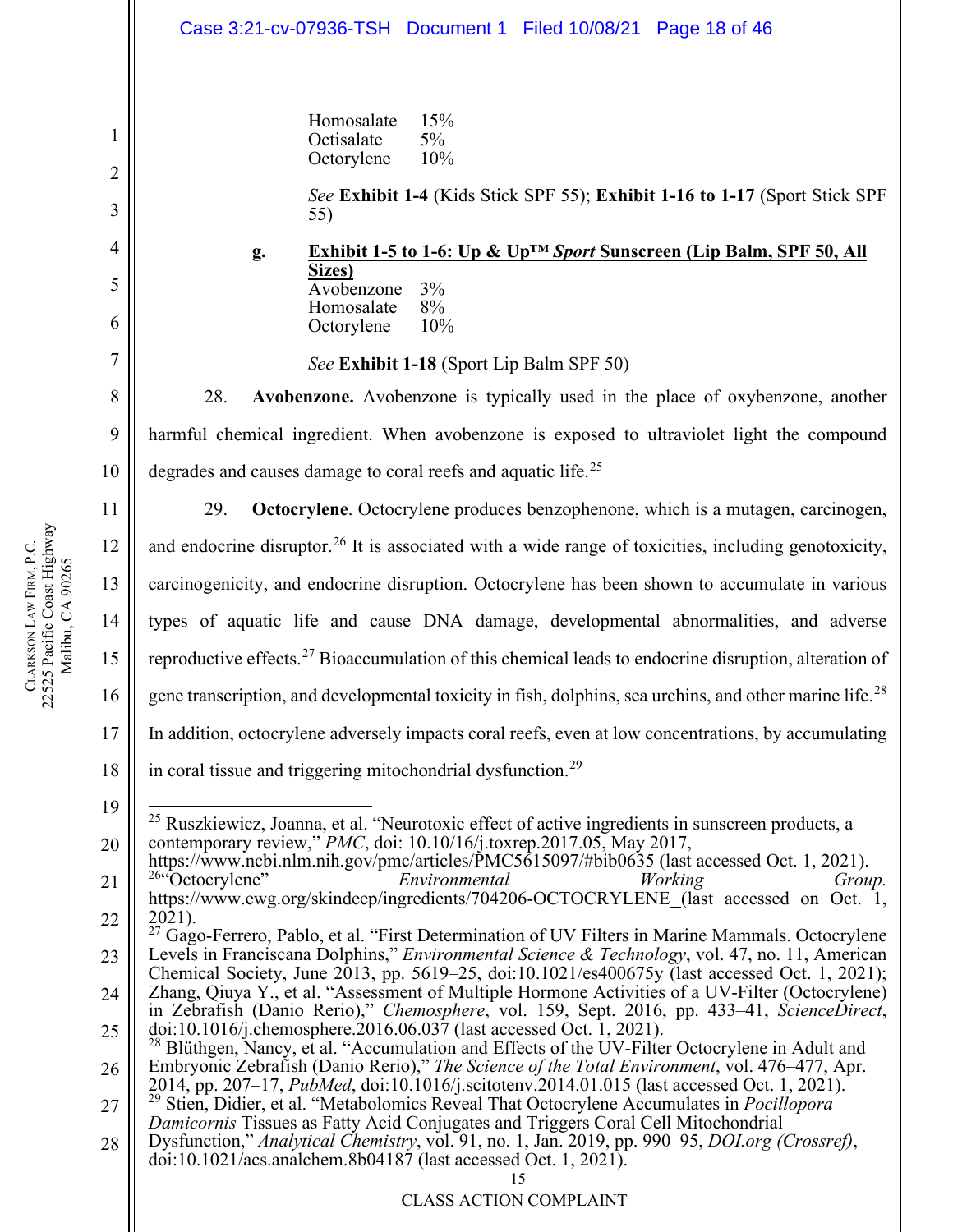30. **Homosalate.** Homosalate also has harmful effects similar to octocrlyene. Homosalate impacts the bodies hormone system, particularly the estrogen system. This hormone disruption, as well as pesticide disruption, are also cause harm to the coral reefs and aquatic organisms.<sup>[30](#page-18-0)</sup>

4 5 6

7

8

9

10

11

12

13

14

15

1

2

3

31. **Octisalate.** Octisalate also has similar harmful effects to the environment and coral reefs. Octisalate is frequently detected in coral reefs and, unfortunately, common wastewater treatments cannot remove this chemical, leading octisalate to accumulate and negatively affect the coral reef ecosystems and marine organisms.<sup>[31](#page-18-1)</sup> The toxicity of this chemical contributes to the bleaching of coral reefs, which ultimately leads to coral extinction.<sup>[32](#page-18-2)</sup>

32. **True Reef Safe Sunscreens.** True reef-safe sun care products do not contain any ingredients that can harm reefs, including the coral reefs and the marine life that inhabits and depends on them. Many environmental organizations have favored mineral active ingredients that provide sun protection, such as zinc oxide and titanium dioxide, because they have not been determined unsafe for people, the environment, or aquatic life, like reefs. However, manufacturers, such as Defendant, "greenwash" their products by labeling them with environmentally and ecofriendly claims, such as the Challenged Representations, to charge consumers with a premium for reef-safe products, gain an unfair advantage over their competitors, and defraud consumers into buying the Products even though they contain Harmful Ingredients that can harm reefs, including coral reefs and the marine life that inhabits and depends on them.

## **C. Plaintiff and Reasonable Consumers Were Misled by the Products**

33. **Deception.** Defendant's labeling and advertising of the Products with the Challenged Representation, when they are not reef-safe because they contain the Harmful Ingredients, which can harm reefs, including coral reefs and/or the marine life that inhabits and depends on them,

<span id="page-18-2"></span>16 28 10.1177/1200475419871592 (last accessed Oct. 8, 2021). <sup>32</sup> *Id.*

22

23

**CLARKSON** 

LAW FIRM, P.C.

22525 Pacific Coast Highway Malibu, CA 90265

CLARKSON LAW FIRM, P.C.<br>22525 Pacific Coast Highway Malibu, CA 90265

<span id="page-18-0"></span><sup>24</sup> <sup>30</sup> "EWG's Sunscreen Guide," EWG, https://www.ewg.org/sunscreen/report/executive-summary/ (last accessed Sept. 29, 2021); "Homosalate," Campaign for Safe Cosmetics,

<sup>25</sup> https://www.safecosmetics.org/get-the-facts/chemicals-of-concern/homosalate/ (last accessed Oct.  $1, \overline{2}021$ ).

<span id="page-18-1"></span><sup>26</sup> 27 <sup>31</sup> Ouchene, Lydia, et al. "Hawaii and Other Jurisdictions Ban Oybenzone or Octionaxte Sunscreens Based on the Confirmed Adverse Environmental Effects of Sunscreen Ingredients on Aquatic Environments,: *Journal of Cutaneous Medicine and Surgery*, Nov. 2019, p. 648, doi: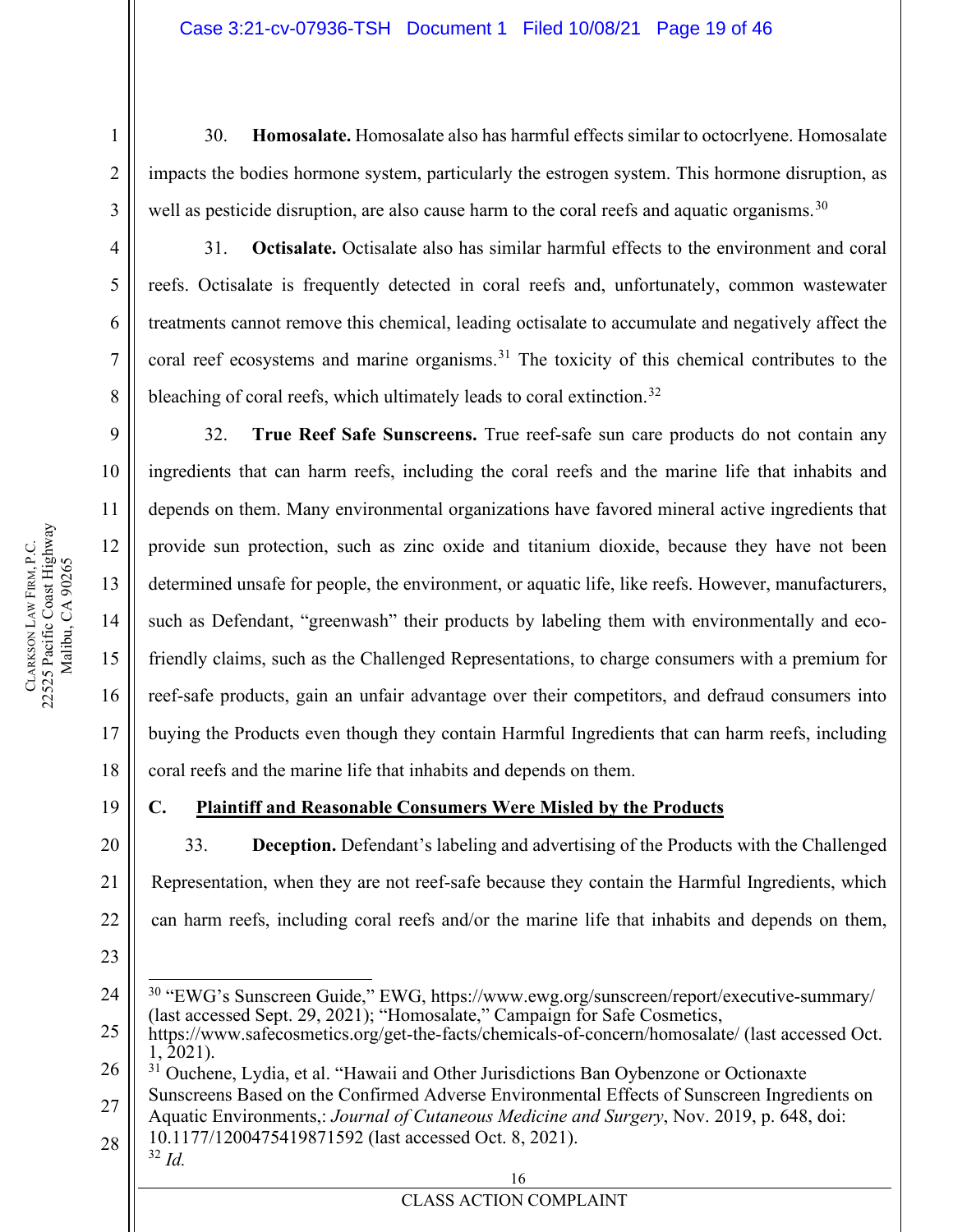misleads and deceives reasonable consumers, including Plaintiff, into purchasing the Products to their financial detriment.

34. **Misrepresentation/Omission.** As set forth herein, the Challenged Representation misrepresents that the Products do not contain ingredients that are unsafe for reefs and that the Products' ingredients otherwise could not harm reefs, including coral reefs and the marine-life that inhabits and depends them, because the Products actually contain Harmful Ingredients that are unsafe for, and can otherwise harm, reefs, including coral reefs and/or the marine life that inhabits and depends on them.

35. **Material.** The Challenged Representation was and is material to reasonable consumers, including Plaintiff, in making the decision to purchase the Products, as set forth herein.

36. **Reliance.** Reasonable consumers, including Plaintiff, relied on the Challenged Representation in deciding to purchase the Products, as set forth herein.

37. **Consumers Lack Knowledge of Falsity.** Consumers, including Plaintiff, who purchased the Products, did not know, and had no reason to know, at the time of purchase that the Products' Challenged Representation was false, misleading, deceptive, and unlawful as set forth herein.

17 18 19 20 21 22 23 24 25 26 27 28 38. **Defendant' Knowledge.** Defendant knew, or should have known, that the Challenged Representation was false, misleading, deceptive, and unlawful, at the time that Defendant manufactured, marketed, advertised, labeled, and sold the Products using the Challenged Representations, and Defendants intentionally and deliberately used the Challenged Representations to cause Plaintiff and similarly situated consumers to buy them believing that the Products are safe for, and otherwise could not harm, reefs (including coral reefs and the marine life that inhabits and depends on them). The conspicuousness of the Challenged Representation on the Products' labels and repeated use of the Challenged Representation in advertisements demonstrate Defendant's awareness of the materiality of this representations and understanding that consumers prefer and are motivated to buy products that conform to the Challenged Representation. Generally, manufacturers and marketers repeat marketing messages to emphasize and characterize a brand or product line. Similarly, they reserve the front primary display panel of labels on consumer products

1

2

3

4

5

6

7

8

9

10

11

12

13

14

15

16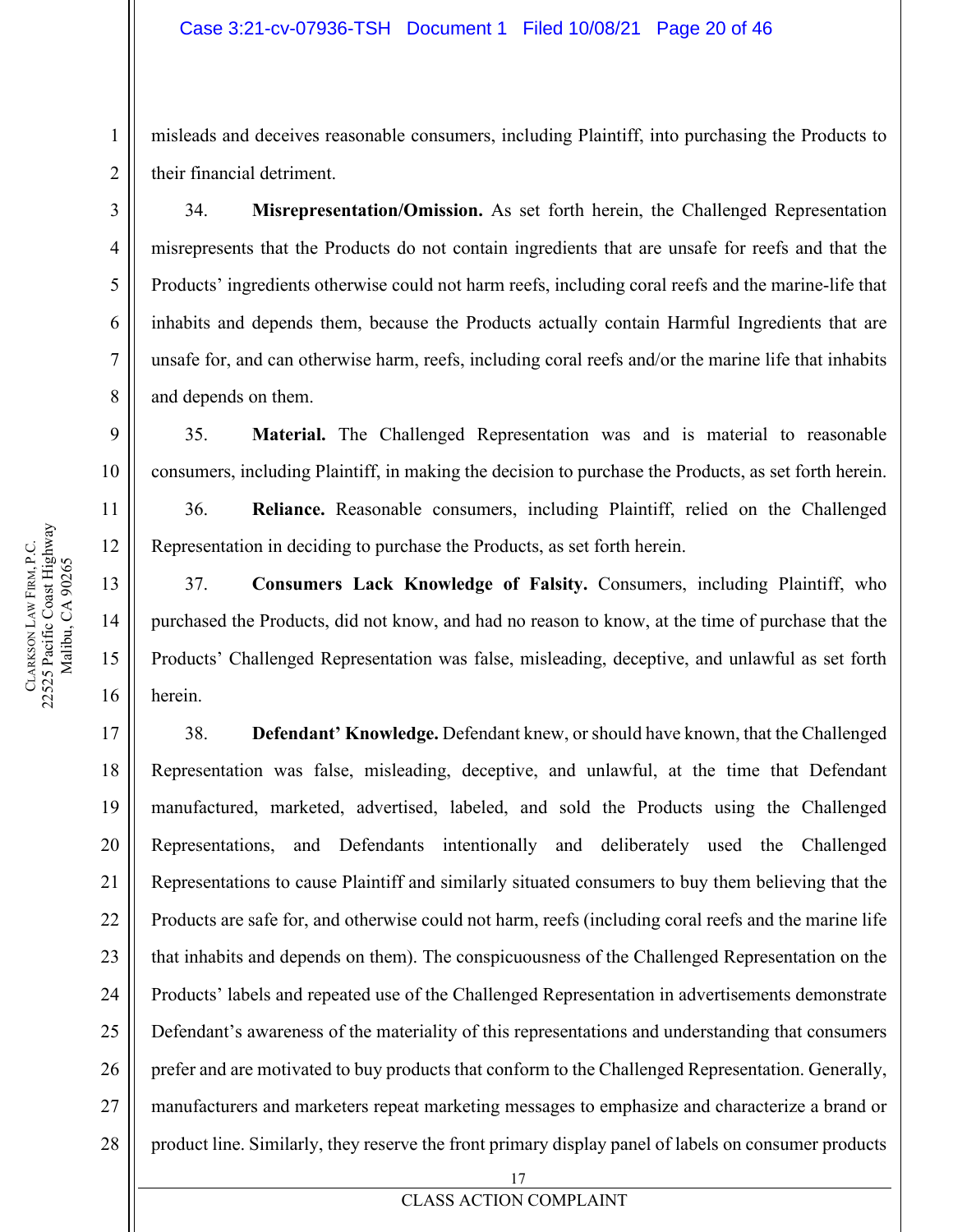### Case 3:21-cv-07936-TSH Document 1 Filed 10/08/21 Page 21 of 46

of similar dimensions for the most important and persuasive information that they believe will motivate consumers to buy the products. Defendant, as the manufacturer, formulated the Products with the Harmful Ingredients and otherwise approved their inclusion in the Products. Defendant, as the manufacturer, had exclusive control over the Challenged Representation's inclusion on the Products' labels and in their advertisements—i.e., Defendant readily and easily could have removed the Challenged Representation or refrained from using it on the labels and advertisements of the Products. Defendant is and was, at all times, statutorily required to ensure it has adequate substantiation for the Challenged Representation prior to labeling the Products, advertising the Products, and selling the Products anywhere in the United States. Here, adequate substantiation and compliance with regulatory law require reliable scientific evidence that supports such far-reaching environment-friendly and/or eco-friendly claims as the Challenged Representation. Thus, Defendant knew, or should have known, at all relevant times, that the Challenged Representations are false and/or deceptive and reasonable consumers, such as Plaintiff, are being misled into buying the Products based on the belief that the Challenged Representations.

39. **Detriment.** Plaintiff and similarly situated consumers would not have purchased the Products, or would not have purchased the Products for as great a price, if they had known that the Challenged Representations were false and, therefore, the Products did not have the attribute claimed, promised, warranted, advertised, and represented. Accordingly, based on Defendant's material misrepresentations and omissions, reasonable consumers, including Plaintiff, purchased the Products to their detriment.

21

### **D. The Products are Substantially Similar**

40. As described herein, Plaintiff purchased the Purchased Product. The additional Products identified above in paragraph 4 *supra* (collectively, the "**Unpurchased Products**") are substantially similar to the Purchased Product.

> a. **Defendant.** All Products are manufactured, sold, marketed, advertised, labeled, and packaged by Defendant.

27 28 b. **Brand.** All Products are sold under the same brand name: Up & Up™.

## CLASS ACTION COMPLAINT

1

2

3

4

5

6

7

8

9

10

11

12

13

14

15

16

17

18

19

20

22

23

24

25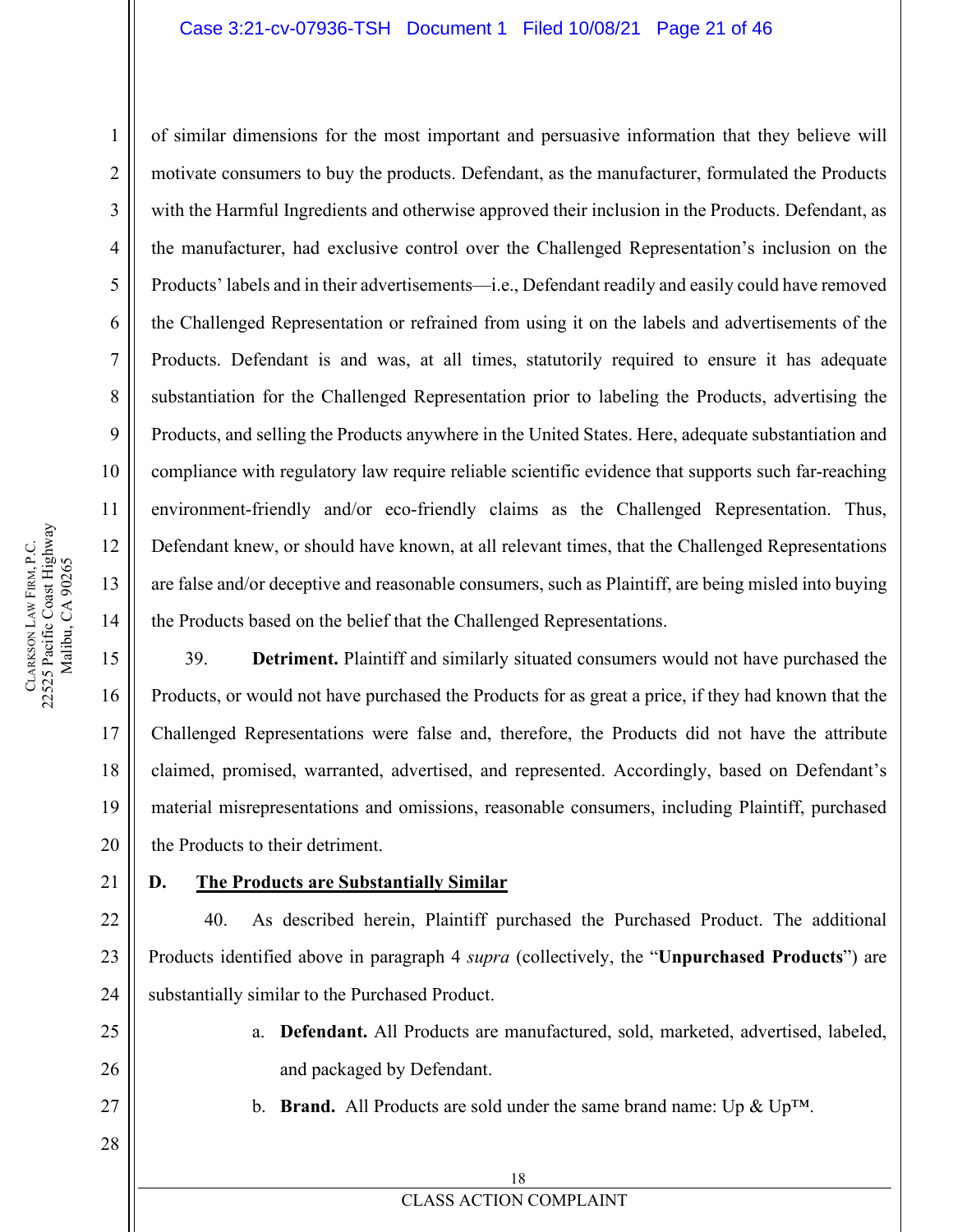- c. **Marketing Demographics.** All Products are marketed directly to consumers for personal use.
- d. **Purpose.** All Products are sun care products primarily designed to provide protection from the sun.
- e. **Application.** All Products are applied in the same manner—topically; directly onto the skin, lips, and/or body surfaces.
- f. **Misrepresentations.** All Products contain the same the same Challenged Representation conspicuously and prominently placed on the primary display panel of the front label.
- g. **Packaging.** All Products are packaged in similar packaging.
- h. **Key Ingredients.** All Products contain a combination of the same Harmful Ingredients.
- i. **Misleading Effect.** The misleading effect of the Challenged Representation on consumers is the same for all Products—consumers pay for reef-safe products, but receive products that are not reef-safe and otherwise can harm reefs, including coral reefs and the marine life that inhabits and depends on them.
- 17

18

19

20

21

22

23

24

25

26

27

28

1

2

3

4

5

6

7

8

9

10

11

12

13

14

15

16

### **E. No Adequate Remedy at Law**

41. **No Adequate Remedy at Law.** Plaintiff and members of the Class are entitled to equitable relief as no adequate remedy at law exists.

19 a. **Broader Statutes of Limitations.** The statutes of limitations for the causes of action pled herein vary. The limitations period is four years for claims brought under the UCL, which is one year longer than the statutes of limitations under the FAL and CLRA. In addition, the statutes of limitations vary for certain states' laws for breach of warranty and unjust enrichment/restitution, between approximately 2 and 6 years. Thus, California Subclass members who purchased the Products more than 3 years prior to the filing of the complaint will be barred from recovery if equitable relief were not permitted under the UCL. Similarly, Nationwide Class members who purchased the Products prior to the furthest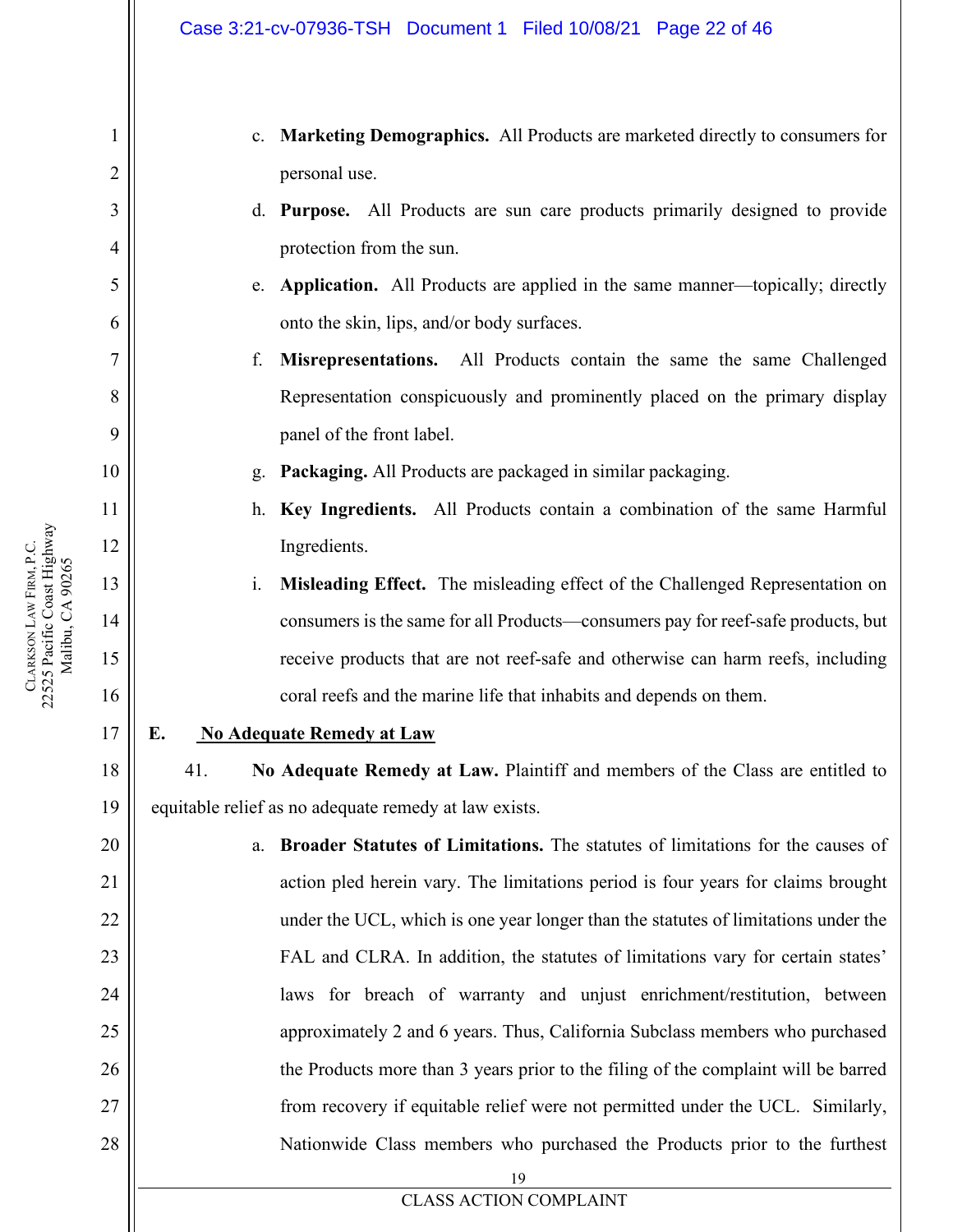reach-back under the statute of limitations for breach of warranty, will be barred from recovery if equitable relief were not permitted for restitution/unjust enrichment.

b. **Broader Scope of Conduct.** In addition, the scope of actionable misconduct under the unfair prong of the UCL is broader than the other causes of action asserted herein. It includes, for example, Defendant's overall unfair marketing scheme to promote and brand the Products with the Challenged Representation, across a multitude of media platforms, including the Products' labels and packaging, over a long period of time, in order to gain an unfair advantage over competitor products and to take advantage of consumers' desire for products that comport with the Challenged Representation. The UCL also creates a cause of action for violations of law (such as statutory or regulatory requirements and court orders related to similar representations and omissions made on the type of products at issue). Thus, Plaintiff and Class members may be entitled to restitution under the UCL, while not entitled to damages under other causes of action asserted herein (e.g., the FAL requires actual or constructive knowledge of the falsity; the CLRA is limited to certain types of plaintiffs (an individual who seeks or acquires, by purchase or lease, any goods or services for personal, family, or household purposes) and other statutorily enumerated conduct). Similarly, unjust enrichment/restitution is broader than breach of warranty. For example, in some states, breach of warranty may require privity of contract or pre-lawsuit notice, which are not typically required to establish unjust enrichment/restitution. Thus, Plaintiff and Class members may be entitled to recover under unjust enrichment/restitution, while not entitled to damages under breach of warranty, because they purchased the products from third-party retailers or did not provide adequate notice of a breach prior to the commencement of this action.

c. **Injunctive Relief to Cease Misconduct and Dispel Misperception.** Injunctive relief is appropriate on behalf of Plaintiff and members of the Class because

1

2

3

4

5

6

7

8

9

10

11

12

13

14

15

16

17

18

19

20

21

22

23

24

25

26

27

28

20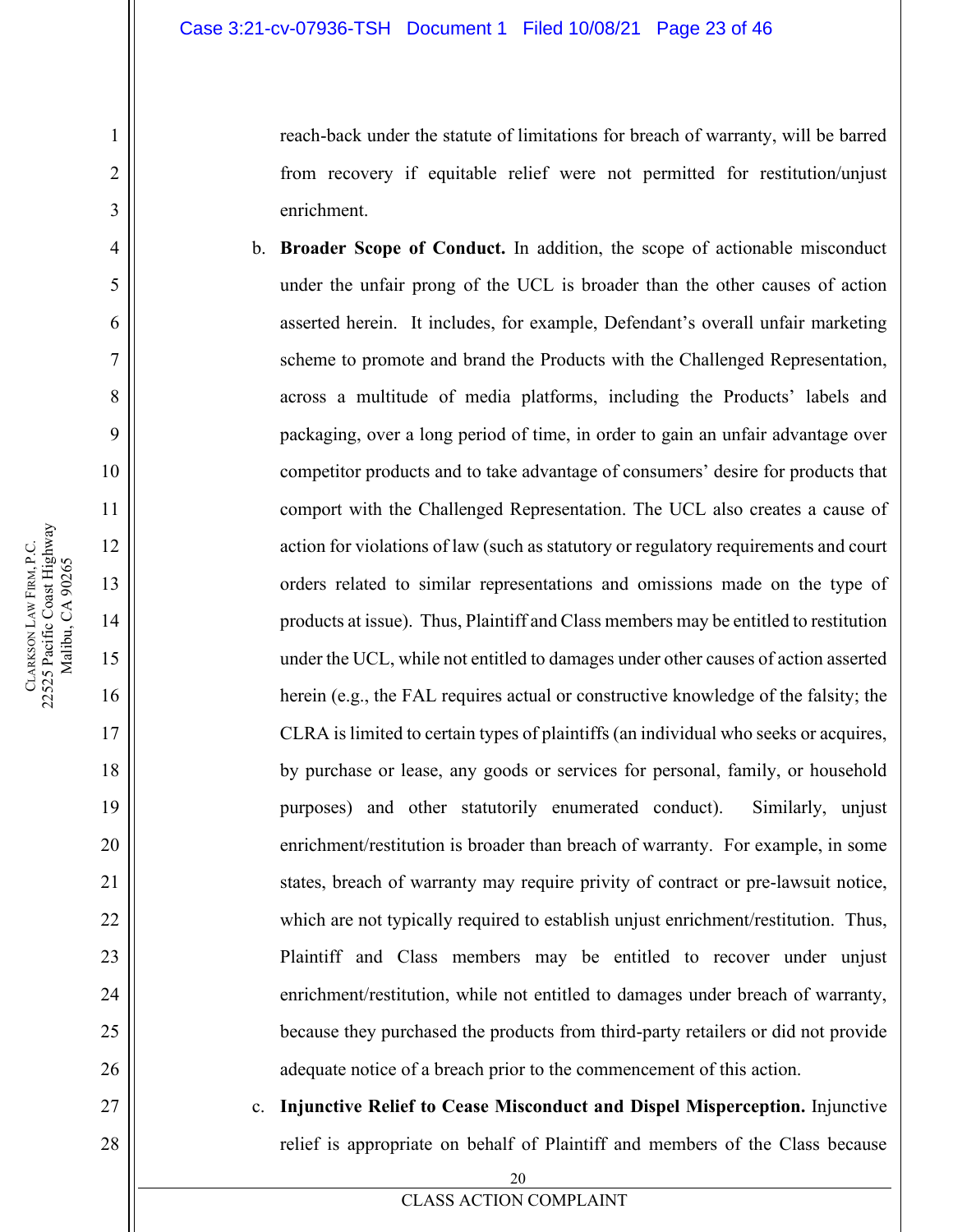Defendant continues to misrepresent the Products with the Challenged Representation. Injunctive relief is necessary to prevent Defendant from continuing to engage in the unfair, fraudulent, and/or unlawful conduct described herein and to prevent future harm—none of which can be achieved through available legal remedies (such as monetary damages to compensate past harm). Further, injunctive relief, in the form of affirmative disclosures is necessary to dispel the public misperception about the Products that has resulted from years of Defendant's unfair, fraudulent, and unlawful marketing efforts. Such disclosures would include, but are not limited to, publicly disseminated statements that the Products Challenged Representation is not true and providing accurate information about the Products' true nature; and/or requiring prominent qualifications and/or disclaimers on the Products' front label concerning the Products' true nature. An injunction requiring affirmative disclosures to dispel the public's misperception, and prevent the ongoing deception and repeat purchases based thereon, is also not available through a legal remedy (such as monetary damages). In addition, Plaintiff is *currently* unable to accurately quantify the damages caused by Defendant's future harm, because discovery and Plaintiff's investigation have not yet completed, rendering injunctive relief all the more necessary. For example, because the court has not yet certified any class, the following remains unknown: the scope of the class, the identities of its members, their respective purchasing practices, prices of past/future Product sales, and quantities of past/future Product sales.

- d. **Public Injunction.** Further, because a "public injunction" is available under the UCL, damages will not adequately "benefit the general public" in a manner equivalent to an injunction.
- e. **California vs. Nationwide Class Claims**. Violation of the UCL, FAL, and CLRA are claims asserted on behalf of Plaintiff and the California Subclass against Defendant, while breach of warranty and unjust enrichment/restitution are

1

2

3

4

5

6

7

8

9

10

11

12

13

14

15

16

17

18

19

20

21

22

23

24

25

26

27

28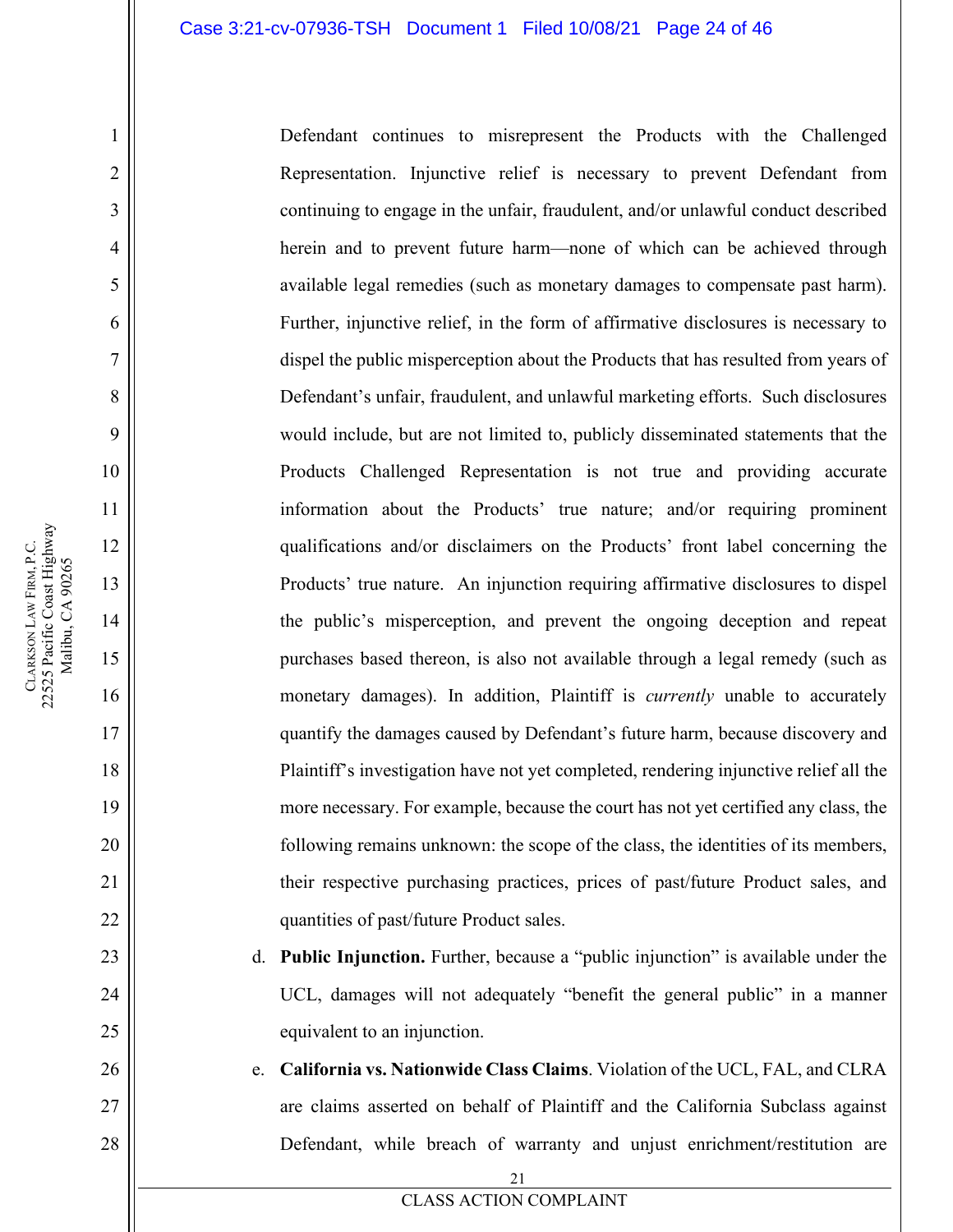asserted on behalf of Plaintiff and the Nationwide Class. Dismissal of fartherreaching claims, such as restitution, would bar recovery for non-California members of the Class. In other words, legal remedies available or adequate under the California-specific causes of action (such as the UCL, FAL, and CLRA) have no impact on this Court's jurisdiction to award equitable relief under the remaining causes of action asserted on behalf of non-California putative class members.

f. **Procedural Posture—Incomplete Discovery & Pre-Certification.** Lastly, this is an initial pleading in this action and discovery has not yet commenced and/or is at its initial stages. No class has been certified yet. No expert discovery has commenced and/or completed. The completion of fact/non-expert and expert discovery, as well as the certification of this case as a class action, are necessary to finalize and determine the adequacy and availability of all remedies, including legal and equitable, for Plaintiff(s)'s individual claims and any certified class or subclass. Plaintiff(s) therefore reserve(s) Plaintiff(s)'s right to amend this complaint and/or assert additional facts that demonstrate this Court's jurisdiction to order equitable remedies where no adequate legal remedies are available for either Plaintiff(s) and/or any certified class or subclass. Such proof, to the extent necessary, will be presented prior to the trial of any equitable claims for relief and/or the entry of an order granting equitable relief.

### **CLASS ACTION ALLEGATIONS**

22 23 24 42. **Class Definition.** Plaintiff brings this action as a class action pursuant to Federal Rules of Civil Procedure 23(b)(2) and 23(b)(3) on behalf of herself and all others similarly situated, and as members of the Classes defined as follows:

- All residents of the United States who, within the applicable statute of limitations periods, purchased the Products for purposes other than resale ("**Nationwide Class**"); and
- All residents of California who, within four years prior to the filing of this Complaint, purchased the Products for purposes other than resale ("**California Subclass**").

1

2

3

4

5

6

7

8

9

10

11

12

13

14

15

16

17

18

19

20

21

25

26

27

28

22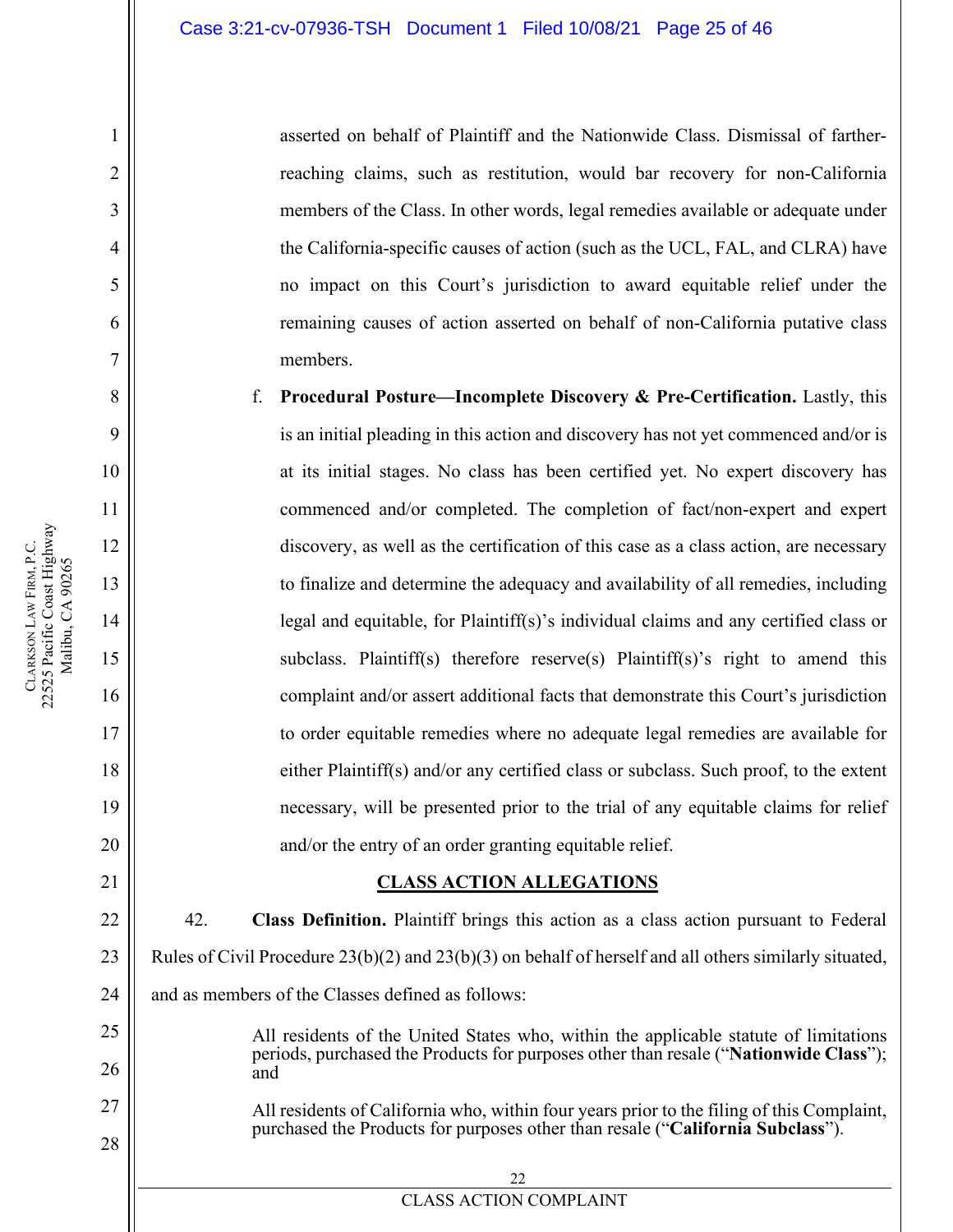("Nationwide Class" and "California Subclass," collectively, "**Class**").

43. **Class Definition Exclusions.** Excluded from the Class are: (i) Defendant, its assigns, successors, and legal representatives; (ii) any entities in which Defendant has controlling interests; (iii) federal, state, and/or local governments, including, but not limited to, their departments, agencies, divisions, bureaus, boards, sections, groups, counsels, and/or subdivisions; and (iv) any judicial officer presiding over this matter and person within the third degree of consanguinity to such judicial officer.

44. **Reservation of Rights to Amend the Class Definition.** Plaintiff reserves the right to amend or otherwise alter the class definition presented to the Court at the appropriate time in response to facts learned through discovery, legal arguments advanced by Defendant, or otherwise.

45. **Numerosity:** Members of the Class are so numerous that joinder of all members is impracticable. Upon information and belief, the Nationwide Class consists of tens of thousands of purchasers (if not more) dispersed throughout the United States, and the California Subclass likewise consists of thousands of purchasers (if not more) dispersed throughout the State of California. Accordingly, it would be impracticable to join all members of the Class before the Court.

46. **Common Questions Predominate:** There are numerous and substantial questions of law or fact common to all members of the Class that predominate over any individual issues. Included within the common questions of law or fact are:

- a. Whether Defendant engaged in unlawful, unfair or deceptive business practices by advertising and selling the Products;
- b. Whether Defendant's conduct of advertising and selling the Products as containing only reef friendly ingredients when they do not constitutes an unfair method of competition, or unfair or deceptive act or practice, in violation of Civil Code section 1750, *et seq*.;
	- c. Whether Defendant used deceptive representations in connection with the sale of the Products in violation of Civil Code section 1750, *et seq*.;
	- d. Whether Defendant represented that the Products have characteristics or quantities that they do not have in violation of Civil Code section 1750, *et seq*.;
- e. Whether Defendant advertised the Products with intent not to sell them as advertised in violation of Civil Code section 1750, *et seq*.;
	- f. Whether Defendant's labeling and advertising of the Products are untrue or misleading in violation of Business and Professions Code section 17500, *et seq*.;

18

19

20

21

22

23

24

25

26

27

28

1

2

3

4

5

6

7

8

9

**CLARKSON** 

LAW FIRM, P.C.

22525 Pacific Coast Highway Malibu, CA 90265

CLARKSON LAW FIRM, P.C.<br>22525 Pacific Coast Highway Malibu, CA 90265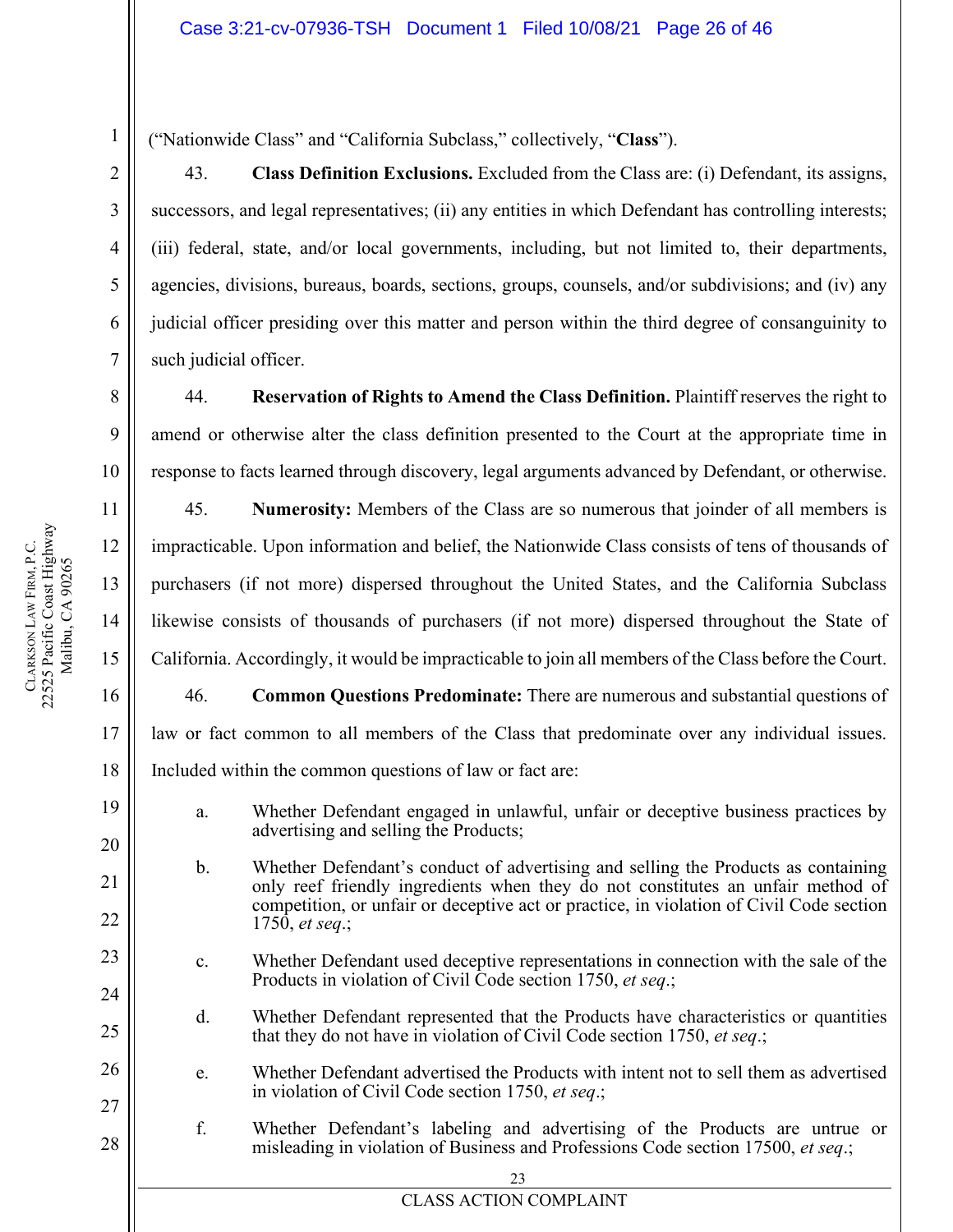|                   |                                                                                                        | Case 3:21-cv-07936-TSH  Document 1  Filed 10/08/21  Page 27  of 46                                                                                                                                                      |
|-------------------|--------------------------------------------------------------------------------------------------------|-------------------------------------------------------------------------------------------------------------------------------------------------------------------------------------------------------------------------|
|                   |                                                                                                        |                                                                                                                                                                                                                         |
| $\mathbf{1}$<br>2 | g.                                                                                                     | Whether Defendant knew or by the exercise of reasonable care should have known its<br>labeling and advertising was and is untrue or misleading in violation of Business and<br>Professions Code section 17500, et seq.; |
| 3<br>4            | h.                                                                                                     | Whether Defendant's conduct is an unfair business practice within the meaning of<br>Business and Professions Code section 17200, et seq.;                                                                               |
| 5                 | i.                                                                                                     | Whether Defendant's conduct is a fraudulent business practice within the meaning of<br>Business and Professions Code section 17200, et seq.;                                                                            |
| 6<br>7            | j.                                                                                                     | Whether Defendant's conduct is an unlawful business practice within the meaning of<br>Business and Professions Code section 17200, et seq.;                                                                             |
| 8                 | k.                                                                                                     | Whether Plaintiff and the Class paid more money for the Products than they actually<br>received;                                                                                                                        |
| 9<br>10           | 1.                                                                                                     | How much more money Plaintiff and the Class paid for the Products than they actually<br>received;                                                                                                                       |
| 11                | m.                                                                                                     | Whether Defendant's conduct constitutes breach of warranty;                                                                                                                                                             |
| 12                | n.                                                                                                     | Whether Plaintiff and the Class are entitled to injunctive relief; and                                                                                                                                                  |
| 13                | 0.                                                                                                     | Whether Defendant was unjustly enriched by their unlawful conduct.                                                                                                                                                      |
| 14                | 47.                                                                                                    | <b>Typicality:</b> Plaintiff's claims are typical of the claims of the Class Members he seeks                                                                                                                           |
| 15                |                                                                                                        | to represent because Plaintiff, like the Class Members, purchased Defendant's misleading and                                                                                                                            |
| 16                |                                                                                                        | deceptive Products. Defendant's unlawful, unfair and/or fraudulent actions concern the same                                                                                                                             |
| 17                | business practices described herein irrespective of where they occurred or were experienced.           |                                                                                                                                                                                                                         |
| 18                | Plaintiff and the Class sustained similar injuries arising out of Defendant's conduct. Plaintiff's and |                                                                                                                                                                                                                         |
| 19                | Class Members' claims arise from the same practices and course of conduct and are based on the         |                                                                                                                                                                                                                         |
| 20                | same legal theories.                                                                                   |                                                                                                                                                                                                                         |
| 21                | 48.                                                                                                    | Adequacy: Plaintiff is an adequate representative of the Class he seeks to represent                                                                                                                                    |
| 22                |                                                                                                        | because his interests do not conflict with the interests of the Class Members Plaintiff seeks to                                                                                                                        |
| 23                |                                                                                                        | represent. Plaintiff will fairly and adequately protect Class Members' interests and has retained                                                                                                                       |

25 questions that arise in consumer protection litigation.

26 27 49. **Superiority and Substantial Benefit:** A class action is superior to other methods for the fair and efficient adjudication of this controversy, since individual joinder of all members of the

counsel experienced and competent in the prosecution of complex class actions, including complex

28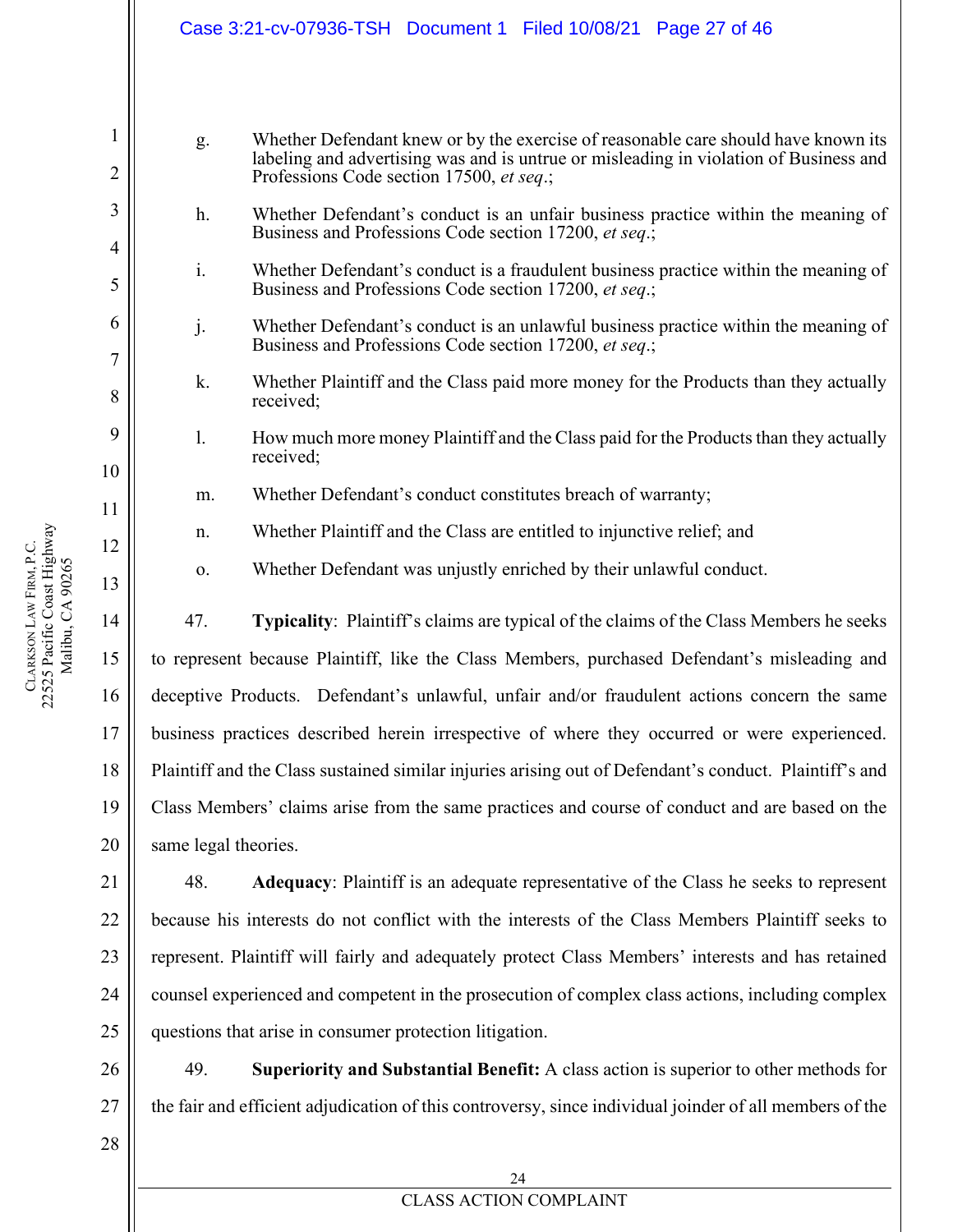Class is impracticable and no other group method of adjudication of all claims asserted herein is more efficient and manageable for at least the following reasons:

- a. The claims presented in this case predominate over any questions of law or fact, if any exist at all, affecting any individual member of the Class;
- b. Absent a Class, the members of the Class will continue to suffer damage and Defendant's unlawful conduct will continue without remedy while Defendant profits from and enjoy its ill-gotten gains;
- c. Given the size of individual Class Members' claims, few, if any, Class Members could afford to or would seek legal redress individually for the wrongs Defendant committed against them, and absent Class Members have no substantial interest in individually controlling the prosecution of individual actions;
- d. When the liability of Defendant has been adjudicated, claims of all members of the Class can be administered efficiently and/or determined uniformly by the Court; and
	- e. This action presents no difficulty that would impede its management by the Court as a class action, which is the best available means by which Plaintiff and Class Members can seek redress for the harm caused to them by Defendant.

50. **Inconsistent Rulings.** Because Plaintiff seeks relief for all members of the Class, the

prosecution of separate actions by individual members would create a risk of inconsistent or varying

adjudications with respect to individual members of the Class, which would establish incompatible

standards of conduct for Defendant.

51. **Injunctive/Equitable Relief.** The prerequisites to maintaining a class action for injunctive or equitable relief pursuant to Fed. R. Civ. P. 23(b)(2) are met as Defendant has acted or refused to act on grounds generally applicable to the Class, thereby making appropriate final injunctive or equitable relief with respect to the Class as a whole.

52. **Manageability.** Plaintiff and Plaintiff's counsel are unaware of any difficulties that are likely to be encountered in the management of this action that would preclude its maintenance as a class action.

25  $1/1$ 

- 26  $/$   $/$
- 27  $/$  /  $/$
- 28 / / /

25

### CLASS ACTION COMPLAINT

1

2

3

4

5

6

7

8

9

10

11

12

13

14

15

16

17

18

19

20

21

22

23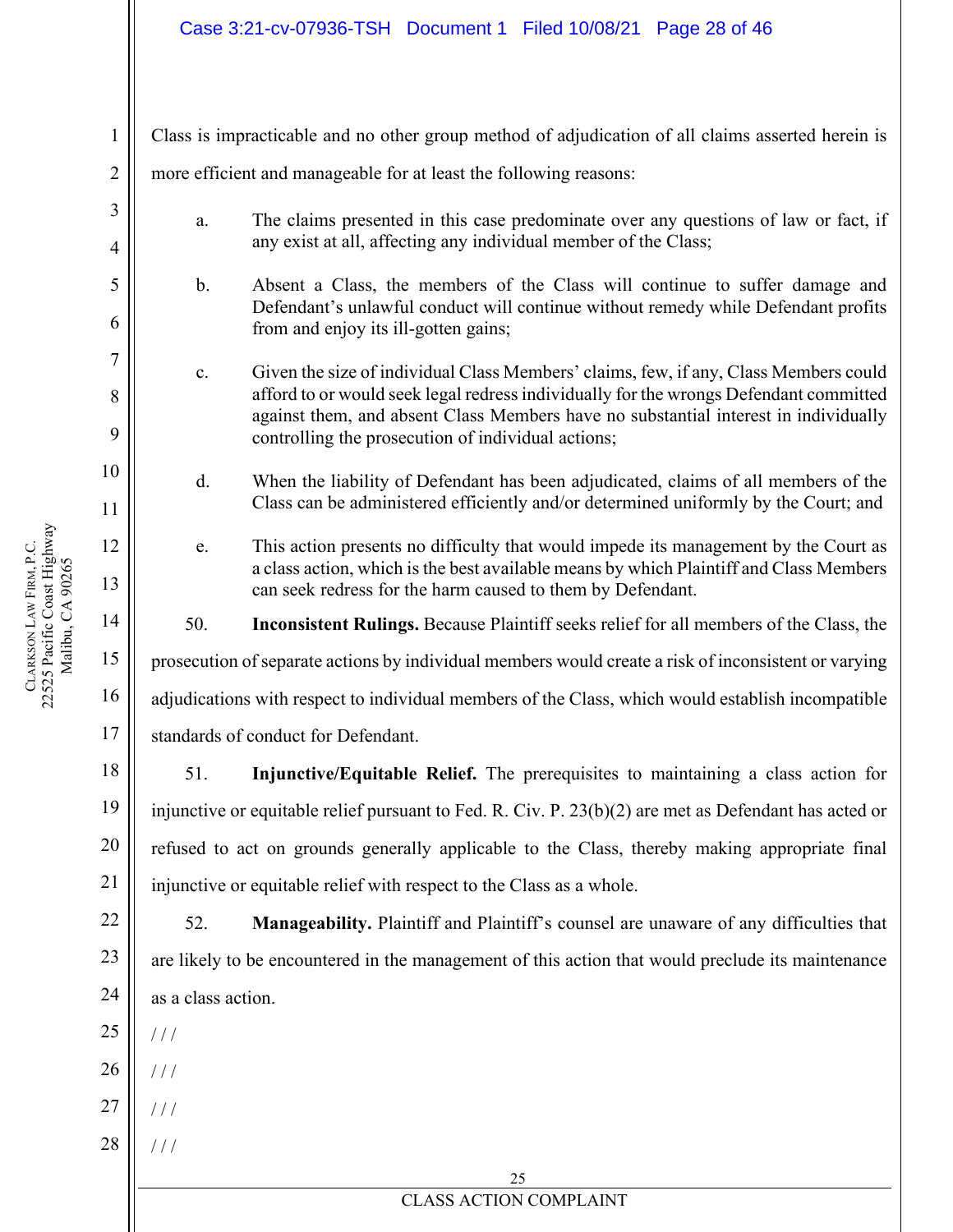### **COUNT ONE**

# **Violation of California Unfair Competition Law (Cal. Bus. & Prof. Code §§ 17200,** *et seq***.) (***On Behalf of the California Subclass***)**

53. **Incorporation by Reference.** Plaintiff re-alleges and incorporates by reference all allegations contained in this complaint, as though fully set forth herein.

54. **California Subclass.** This cause of action is brought pursuant to Business and Professions Code Section 17200, *et seq*., on behalf of Plaintiff and a California Subclass who purchased the Products within the applicable statute of limitations.

55. **The UCL.** California Business & Professions Code, sections 17200, *et seq.* (the **"UCL"**) prohibits unfair competition and provides, in pertinent part, that "unfair competition shall mean and include unlawful, unfair or fraudulent business practices and unfair, deceptive, untrue or misleading advertising."

56. **False Advertising Claims.** Defendant, in its advertising and packaging of the Products, made false and misleading statements and fraudulent omissions regarding the quality and characteristics of the Products—specifically, the Reef Friendly Representation—despite the fact the Products contain chemical ingredients that can harm and/or kill coral reefs. Such claims and omissions appear on the label and packaging of the Products, which are sold at retail stores and point-of-purchase displays.

57. **Defendant's Deliberately False and Fraudulent Marketing Scheme.** Defendant does not have any reasonable basis for the claims about the Products made in Defendant's advertising and on Defendant's packaging or labeling because the Products contain ingredients that can cause harm and/or kill coral reefs. Defendant knew and knows that the Products are not truly reef friendly sunscreens, though Defendant intentionally advertised and marketed the Products to deceive reasonable consumers into believing that Products contain only ingredients that are safe for coral reefs.

28 58. **False Advertising Claims Cause Purchase of Products.** Defendant's labeling and advertising of the Products led to, and continues to lead to, reasonable consumers, including

1

2

3

4

5

6

7

8

9

10

11

12

13

14

15

16

17

18

19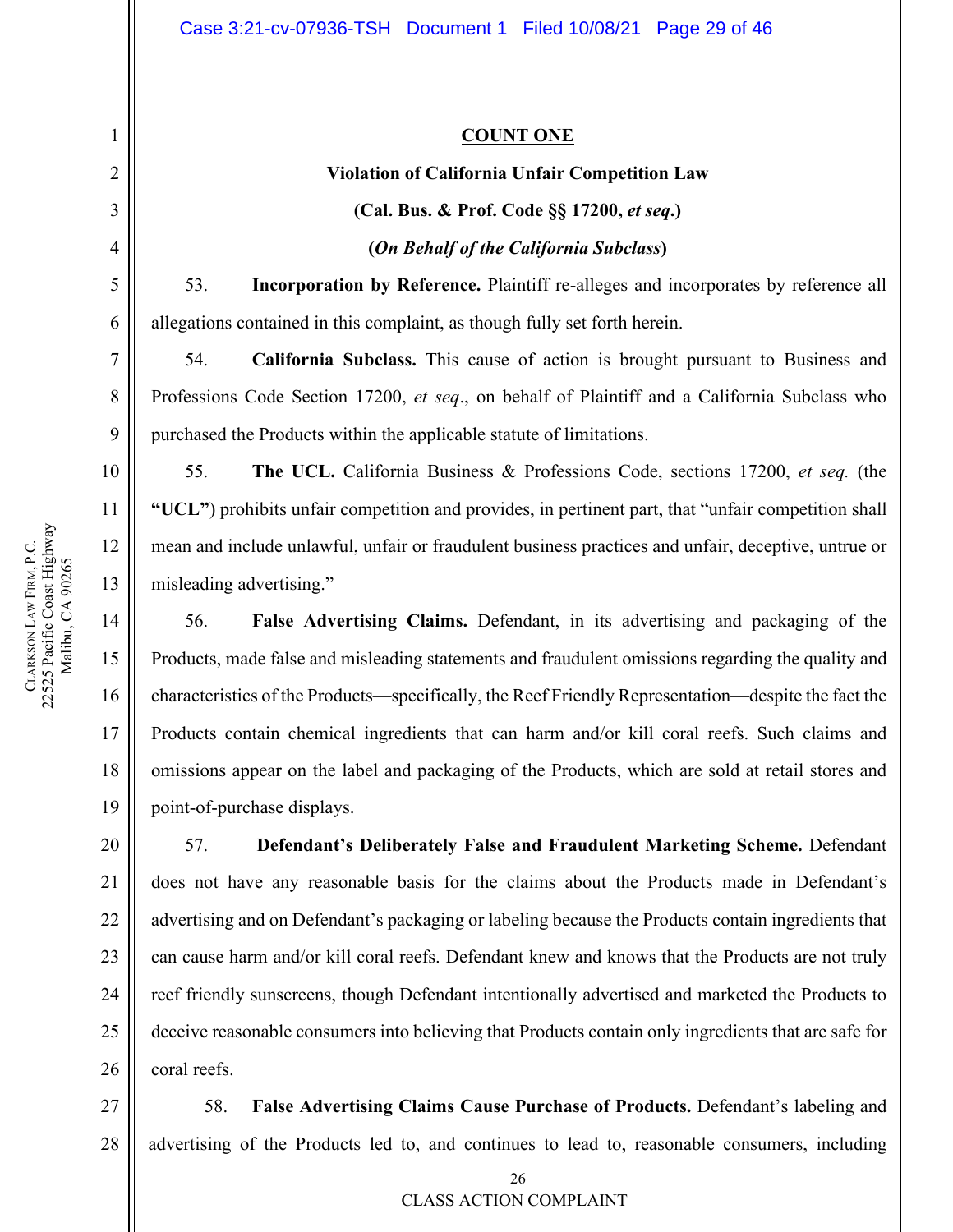17

18

19

20

21

22

1

Plaintiff, believing that the Products are truly reef friendly and do not harm and/or kill coral reefs.

59. **Injury in Fact.** Plaintiff and the California Subclass have suffered injury in fact and have lost money or property as a result of and in reliance upon Defendant's False Advertising Claims—namely Plaintiff and the California Subclass lost the purchase price for the Products they bought from the Defendant.

60. **Conduct Violates the UCL.** Defendant's conduct, as alleged herein, constitutes unfair, unlawful, and fraudulent business practices pursuant to the UCL. The UCL prohibits unfair competition and provides, in pertinent part, that "unfair competition shall mean and include unlawful, unfair or fraudulent business practices and unfair, deceptive, untrue or misleading advertising." Cal. Bus & Prof. Code § 17200. In addition, Defendant's use of various forms of advertising media to advertise, call attention to, or give publicity to the sale of goods or merchandise that are not as represented in any manner constitutes unfair competition, unfair, deceptive, untrue or misleading advertising, and an unlawful business practice within the meaning of Business and Professions Code Sections 17200 and 17531, which advertisements have deceived and are likely to deceive the consuming public, in violation of Business and Professions Code Section 17200.

61. **No Reasonably Available Alternatives/Legitimate Business Interests.** Defendant failed to avail themselves of reasonably available, lawful alternatives to further their legitimate business interests.

62. **Business Practice.** All of the conduct alleged herein occurred and continues to occur in Defendant's business. Defendant's wrongful conduct is part of a pattern, practice and/or generalized course of conduct, which will continue on a daily basis until Defendant voluntarily alters its conduct or Defendant is otherwise ordered to do so.

23 24 25 26 27 28 63. **Injunction.** Pursuant to Business and Professions Code Sections 17203 and 17535, Plaintiff and the members of the California Subclass seek an order of this Court enjoining Defendant from continuing to engage, use, or employ its practice of labeling and advertising the sale and use of the Products. Likewise, Plaintiff and the members of the California Subclass seek an order requiring Defendant to disclose such misrepresentations, and to preclude Defendant's failure to disclose the existence and significance of said misrepresentations.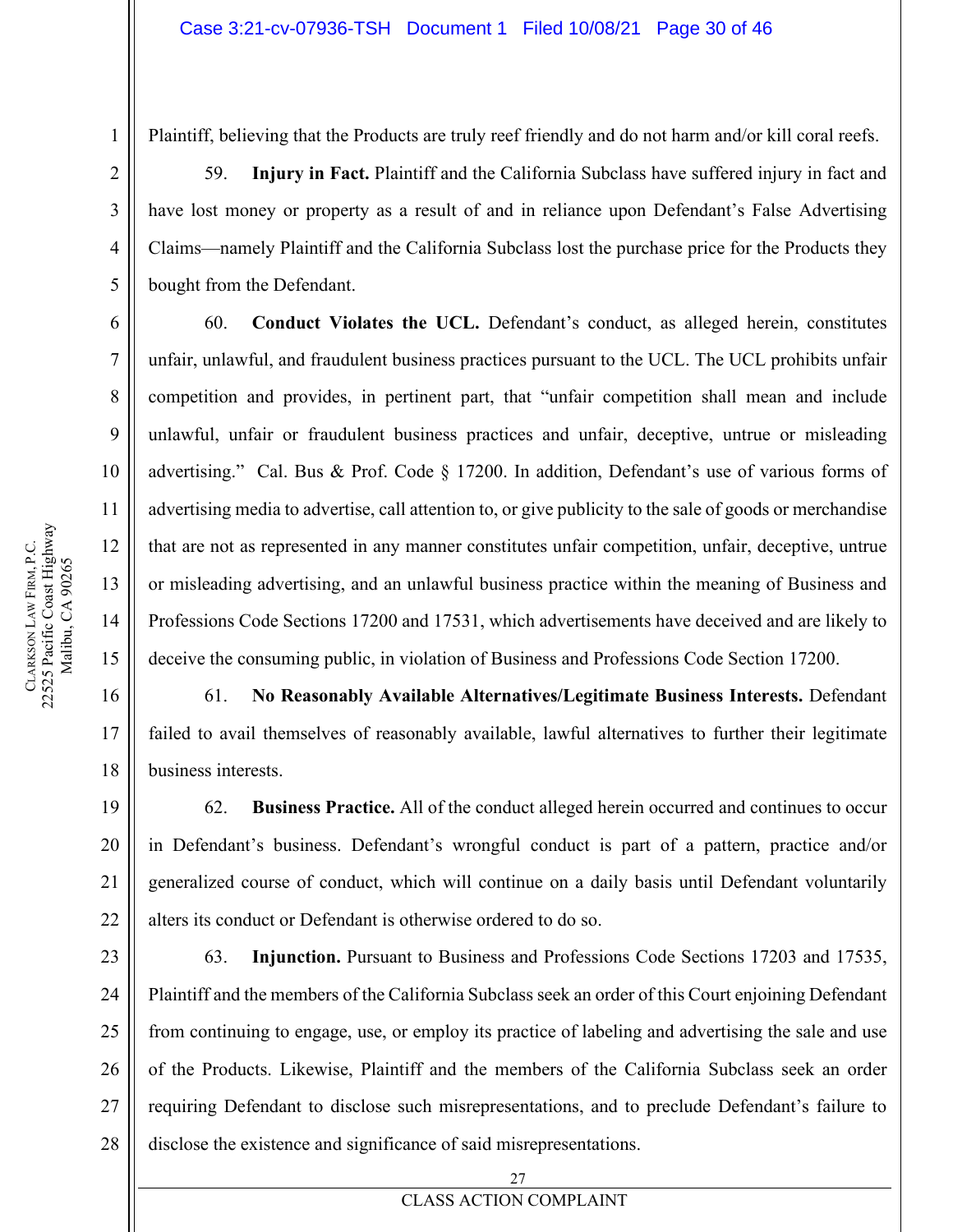64. **Causation/Damages.** As a direct and proximate result of Defendant's misconduct in violation of the UCL, Plaintiff and members of the California Subclass were harmed in the amount of the purchase price they paid for the Products. Further, Plaintiff and members of the California Subclass have suffered and continue to suffer economic losses and other damages including, but not limited to, the amounts paid for the Products, and any interest that would have accrued on those monies, in an amount to be proven at trial. Accordingly, Plaintiff seeks a monetary award for violation of the UCL in damages, restitution, and/or disgorgement of ill-gotten gains to compensate Plaintiff and the California Subclass for said monies, as well as injunctive relief to enjoin Defendant's misconduct to prevent ongoing and future harm that will result.

65. **Punitive Damages.** Plaintiff seeks punitive damages pursuant to this cause of action for violation of the UCL on behalf of Plaintiff and the California Subclass. Defendant's unfair, fraudulent, and unlawful conduct described herein constitutes malicious, oppressive, and/or fraudulent conduct warranting an award of punitive damages as permitted by law. Defendant's misconduct is malicious as Defendant acted with the intent to cause Plaintiff and consumers to pay for Products that they were not, in fact, receiving. Defendant willfully and knowingly disregarded the rights of Plaintiff and consumers as Defendant was, at all times, aware of the probable dangerous consequences of its conduct and deliberately failed to avoid misleading consumers, including Plaintiff. Defendant's misconduct is oppressive as, at all relevant times, said conduct was so vile, base, and/or contemptible that reasonable people would look down upon it and/or otherwise would despise such corporate misconduct. Said misconduct subjected Plaintiff and consumers to cruel and unjust hardship in knowing disregard of their rights. Defendant's misconduct is fraudulent as Defendant intentionally misrepresented and/or concealed material facts with the intent to deceive Plaintiff and consumers. The wrongful conduct constituting malice, oppression, and/or fraud was committed, authorized, adopted, approved, and/or ratified by officers, directors, and/or managing agents of Defendant.

### **A. "Unfair" Prong**

27 28 66. **Unfair Standard.** Under the UCL, a challenged activity is "unfair" when "any injury it causes outweighs any benefits provided to consumers and the injury is one that the consumers

1

2

3

4

5

6

7

8

9

10

11

12

13

14

15

16

17

18

19

20

21

22

23

24

25

26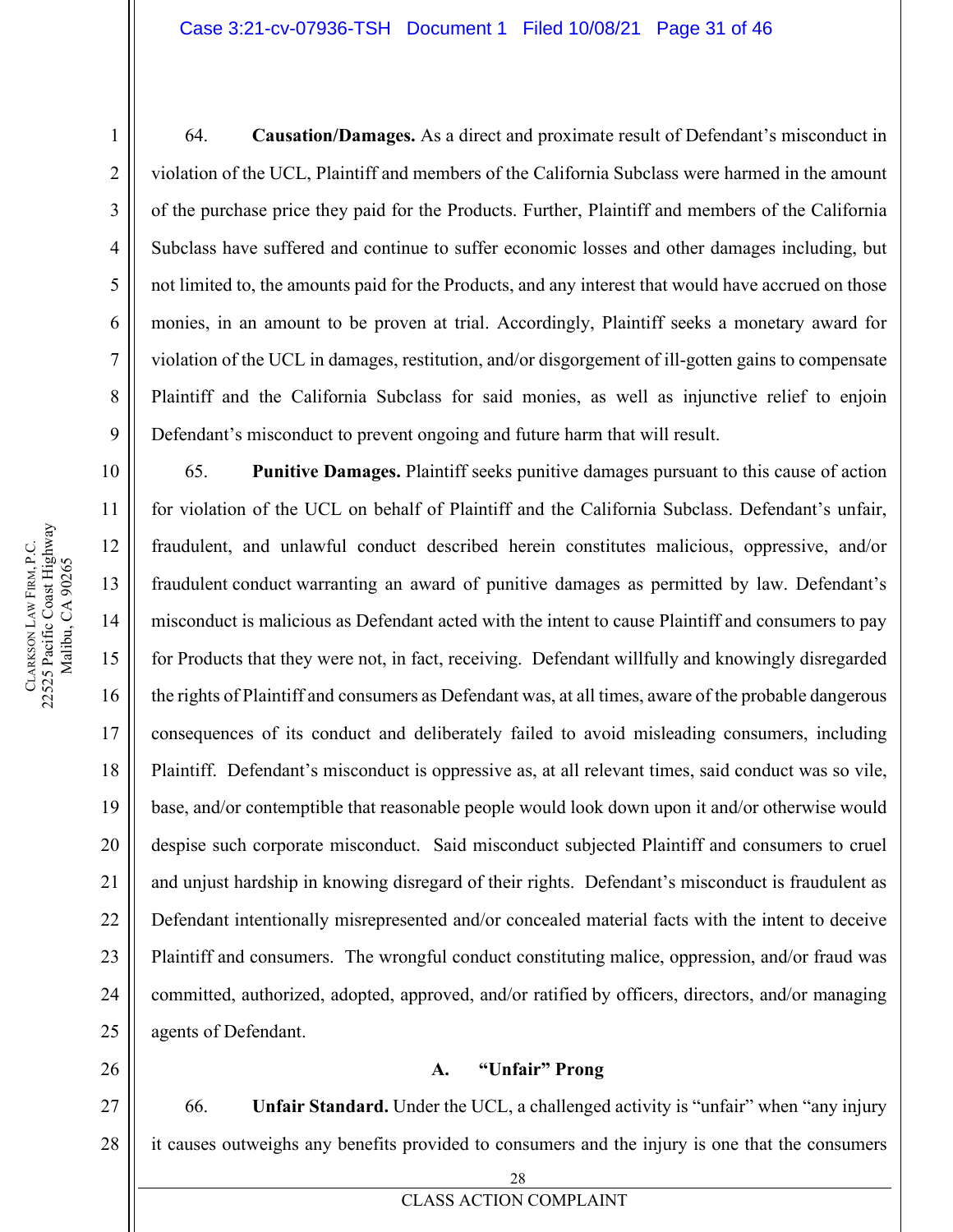themselves could not reasonably avoid." *Camacho v. Auto Club of Southern California,* 142 Cal. App. 4th 1394, 1403 (2006).

67. **Injury.** Defendant's action of mislabeling the Products with the Challenged Representation does not confer any benefit to consumers; rather, doing so causes injuries to consumers, who do not receive products commensurate with their reasonable expectations, overpay for the Products, and receive Products of lesser standards than what they reasonably expected to receive. Consumers cannot avoid any of the injuries caused by Defendant's deceptive labeling and advertising of the Products. Accordingly, the injuries caused by Defendant's deceptive labeling and advertising outweigh any benefits.

68. **Balancing Test.** Some courts conduct a balancing test to decide if a challenged activity amounts to unfair conduct under California Business and Professions Code Section 17200. They "weigh the utility of the defendant's conduct against the gravity of the harm to the alleged victim." *Davis v. HSBC Bank Nevada, N.A.,* 691 F.3d 1152, 1169 (9th Cir. 2012).

69. **No Utility.** Here, Defendant's conduct of labeling the Products with the Reef Friendly Representation when the Products contain harmful chemical ingredients that harm and/or kill coral reefs has no utility and financially harms purchasers. Thus, the utility of Defendant's conduct is vastly outweighed by the gravity of harm.

70. **Legislative Declared Policy.** Some courts require that "unfairness must be tethered to some legislative declared policy or proof of some actual or threatened impact on competition." *Lozano v. AT&T Wireless Servs. Inc.,* 504 F. 3d 718, 735 (9th Cir. 2007).

71. **Unfair Conduct.** Defendant's labeling and advertising of the Products, as alleged herein, is false, deceptive, misleading, and unreasonable, and constitutes unfair conduct. Defendant knew or should have known of its unfair conduct. Defendant's misrepresentations constitute an unfair business practice within the meaning of California Business and Professions Code Section 17200.

28 72. **Reasonably Available Alternatives.** There existed reasonably available alternatives to further Defendant's legitimate business interests, other than the conduct described herein. Defendant could have refrained from labeling the Products with the Reef Friendly Representation.

1

2

3

4

5

6

7

8

9

10

11

12

13

14

15

16

17

18

19

20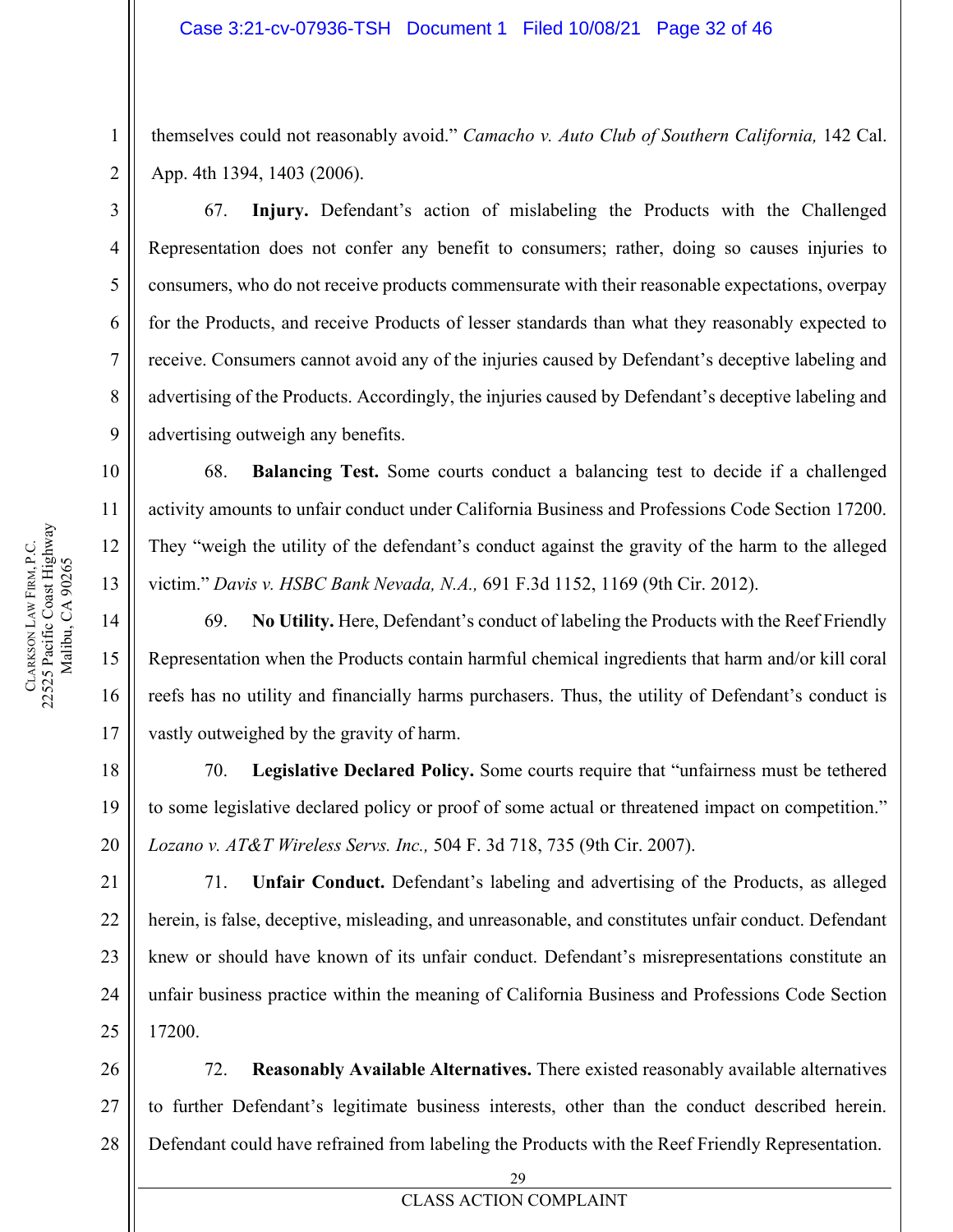73. **Defendant's Wrongful Conduct.** All of the conduct alleged herein occurs and continues to occur in Defendant's business. Defendant's wrongful conduct is part of a pattern or generalized course of conduct repeated on thousands of occasions daily.

74. **Injunction.** Pursuant to Business and Professions Code Sections 17203, Plaintiff and the California Subclass seek an order of this Court enjoining Defendant from continuing to engage, use, or employ its practices of labeling the Products with the Reef Friendly Representation.

75. **Causation/Damages.** Plaintiff and the California Subclass have suffered injury in fact and have lost money as a result of Defendant's unfair conduct. Plaintiff and the California Subclass paid an unwarranted premium for these Products. Specifically, Plaintiff and the California Subclass paid for Products that contain chemical active ingredients. Plaintiff and the California Subclass would not have purchased the Products, or would have paid substantially less for the Products, if they had known that the Products' advertising and labeling were deceptive. Accordingly, Plaintiff seeks damages, restitution and/or disgorgement of ill-gotten gains pursuant to the UCL.

### **B. "Fraudulent" Prong**

76. **Fraud Standard.** The UCL considers conduct fraudulent (and prohibits said conduct) if it is likely to deceive members of the public. *Bank of the West v. Superior Court*, 2 Cal. 4th 1254, 1267 (1992).

77. **Fraudulent & Material Challenged Representations.** Defendant used the Reef Friendly Representation with the intent to sell the Products to consumers, including Plaintiff and the California Subclass. The Challenged Representation is false and Defendant knew or should have known of its falsity. The Challenged Representation is likely to deceive consumers into purchasing the Products because they are material to the average, ordinary, and reasonable consumer.

78. **Fraudulent Business Practice.** As alleged herein, the misrepresentations by Defendant constitute a fraudulent business practice in violation of California Business & Professions Code Section 17200.

79. **Reasonable and Detrimental Reliance.** Plaintiff and the California Subclass reasonably and detrimentally relied on the material and false Challenged Representation to their detriment in that they purchased the Products.

1

2

3

4

5

6

7

8

9

10

11

12

13

14

15

16

17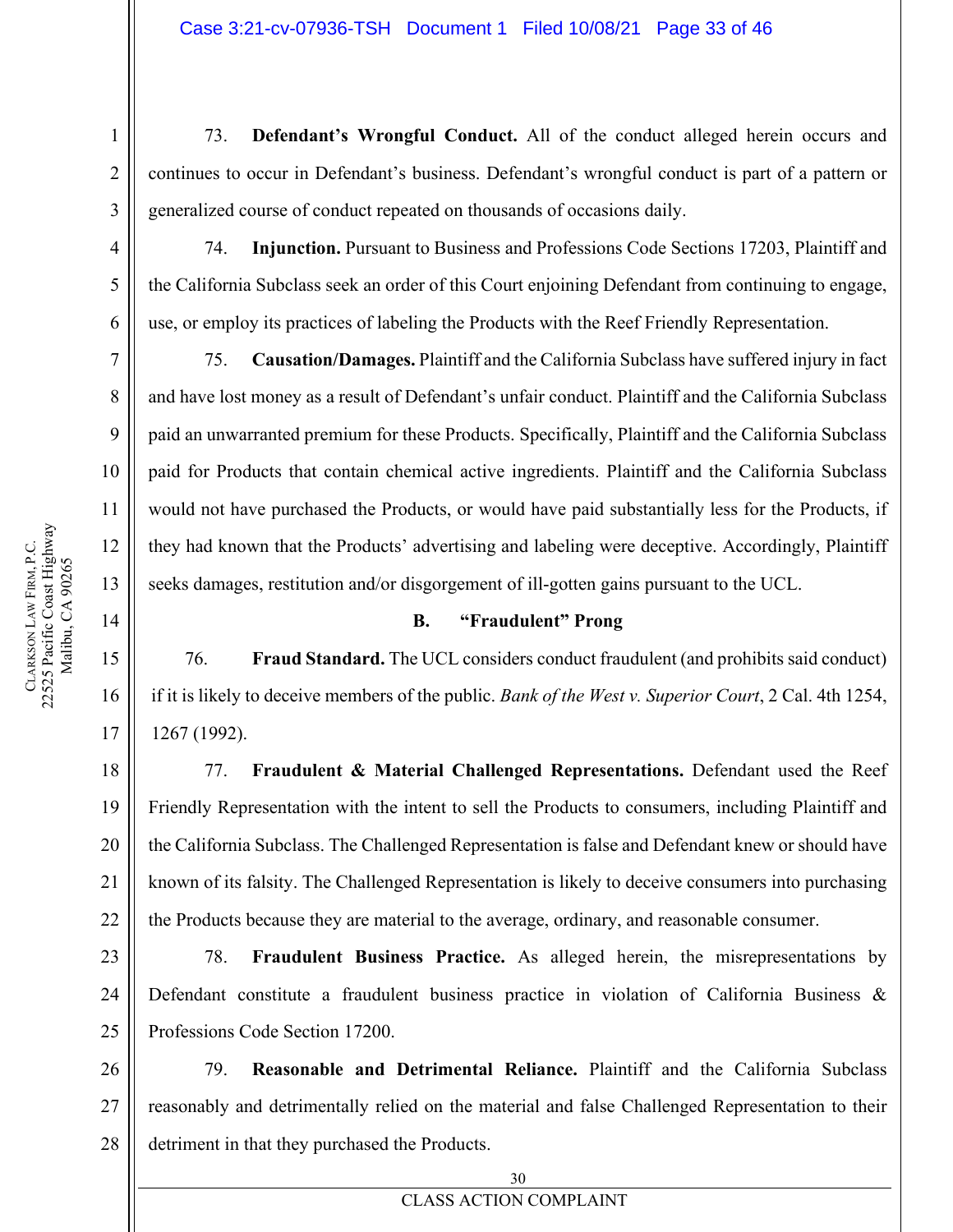80. **Reasonably Available Alternatives.** Defendant had reasonably available alternatives to further its legitimate business interests, other than the conduct described herein. Defendant could have refrained from labeling the Products with the Reef Friendly Representation.

81. **Business Practice.** All of the conduct alleged herein occurs and continues to occur in Defendant's business. Defendant's wrongful conduct is part of a pattern or generalized course of conduct.

82. **Injunction.** Pursuant to Business and Professions Code Sections 17203, Plaintiff and the California Subclass seek an order of this Court enjoining Defendant from continuing to engage, use, or employ its practice of labeling the Products with the Reef Friendly Representation.

83. **Causation/Damages.** Plaintiff and the California Subclass have suffered injury in fact and have lost money as a result of Defendant's fraudulent conduct. Plaintiff paid an unwarranted premium for the Products. Specifically, Plaintiff and the California Subclass paid for products that they believed contained only ingredients that are safe for coral reefs, when, in fact, the Products contained harmful chemical ingredients that can harm and/or kill coral reefs. Plaintiff and the California Subclass would not have purchased the Products if they had known the truth. Accordingly, Plaintiff seeks damages, restitution, and/or disgorgement of ill-gotten gains pursuant to the UCL.

### **C. "Unlawful" Prong**

84. **Unlawful Standard.** The UCL identifies violations of other laws as "unlawful practices that the unfair competition law makes independently actionable." *Velazquez v. GMAC Mortg. Corp.,* 605 F. Supp. 2d 1049, 1068 (C.D. Cal. 2008).

85. **Violations of CLRA and FAL.** Defendant's labeling of the Products, as alleged herein, violates California Civil Code sections 1750, et seq. (the "**CLRA**") and California Business and Professions Code sections 17500, et seq. (the "**FAL**") as set forth below in the sections regarding those causes of action.

26 27 28 86. **Additional Violations.** Defendant's conduct in making the false representations described herein constitutes a knowing failure to adopt policies in accordance with and/or adherence to applicable laws, as set forth herein, all of which are binding upon and burdensome to their

1

2

3

4

5

6

7

8

9

10

11

12

13

14

15

16

17

18

19

20

21

22

23

24

25

## 31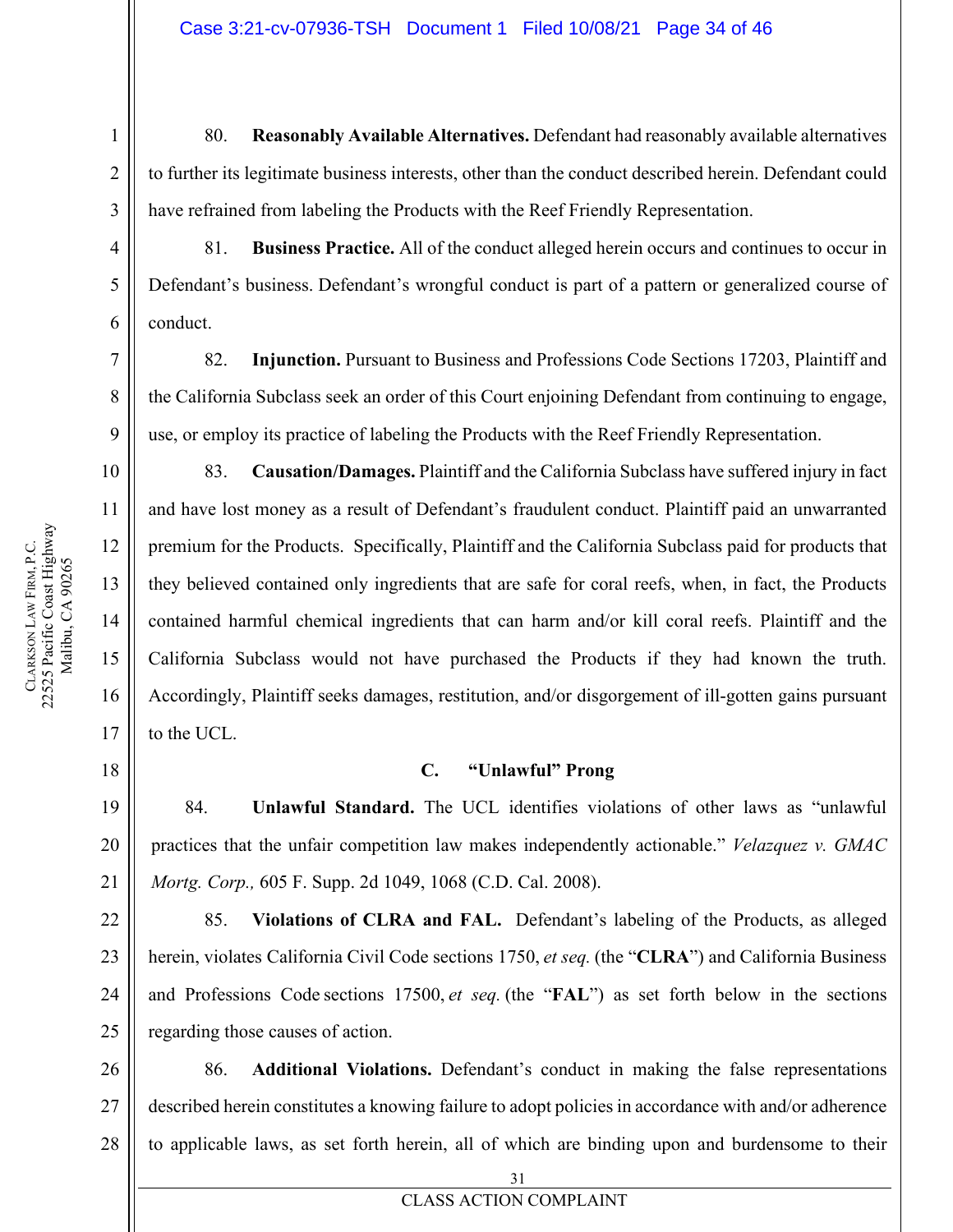### Case 3:21-cv-07936-TSH Document 1 Filed 10/08/21 Page 35 of 46

competitors. This conduct engenders an unfair competitive advantage for Defendant, thereby constituting an unfair, fraudulent and/or unlawful business practice under California Business & Professions Code sections 17200-17208. Additionally, Defendant's misrepresentations of material facts, as set forth herein, violate California Civil Code sections 1572, 1573, 1709, 1710, 1711, and 1770, as well as the common law.

87. **Unlawful Conduct.** Defendant's packaging, labeling, and advertising of the Products, as alleged herein, are false, deceptive, misleading, and unreasonable, and constitute unlawful conduct. Defendant knew or should have known of its unlawful conduct.

88. **Reasonably Available Alternatives.** Defendant had reasonably available alternatives to further its legitimate business interests, other than the conduct described herein. Defendant could have refrained from labeling the Products with the Reef Friendly Representation.

89. **Business Practice.** All of the conduct alleged herein occurs and continues to occur in Defendant's business. Defendant's wrongful conduct is part of a pattern or generalized course of conduct.

90. **Injunction.** Pursuant to Business and Professions Code Section 17203, Plaintiff and the California Subclass seek an order of this Court enjoining Defendant from continuing to engage, use, or employ its practice of false and deceptive advertising of the Products.

18 19 20 21 22 23 91. **Causation/Damages.** Plaintiff and the California Subclass have suffered injury in fact and have lost money as a result of Defendant's unlawful conduct. Plaintiff and the California Subclass paid an unwarranted premium for the Products. Plaintiff and the California Subclass would not have purchased the Products if they had known that Defendant's purposely deceived consumers into believing that the Products are truly safe for coral reefs. Accordingly, Plaintiff seeks damages, restitution and/or disgorgement of ill-gotten gains pursuant to the UCL.

24 / / /

25  $/ / /$ 

- 26 / / /
- 27 / / /
- 28 / / /

1

2

3

4

5

6

7

8

9

10

11

12

13

14

15

16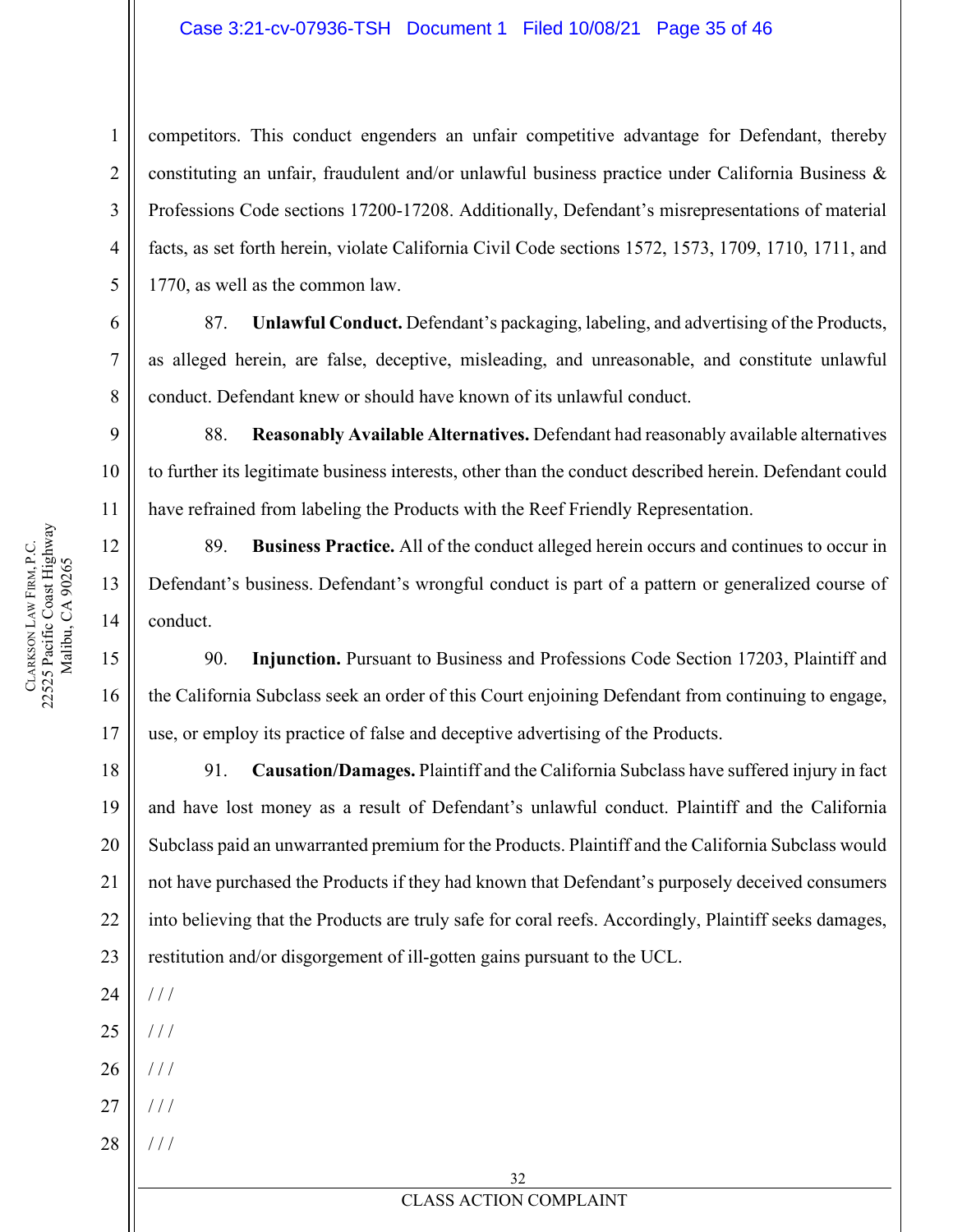### **COUNT TWO**

# **Violation of California False Advertising Law (Cal. Bus. & Prof. Code §§ 17500,** *et seq***.) (***On Behalf of the California Subclass***)**

92. **Incorporation by reference.** Plaintiff re-alleges and incorporates by reference all allegations contained in this complaint, as though fully set forth herein.

93. **California Subclass.** Plaintiff brings this claim individually and on behalf of the California Subclass who purchased the Products within the applicable statute of limitations.

94. **FAL Standard.** The False Advertising Law, codified at Cal. Bus. & Prof. Code section 17500, *et seq.*, prohibits "unfair, deceptive, untrue or misleading advertising[.]"

95. **False & Material Challenged Representations Disseminated to Public.** Defendant violated section 17500 when it advertised and marketed the Products through the unfair, deceptive, untrue, and misleading Reef Friendly Representation disseminated to the public through the Products' labeling, packaging and advertising. These representations were false because the Products do not conform to them. The representations were material because they are likely to mislead a reasonable consumer into purchasing the Products.

17 18 19 96. **Knowledge.** In making and disseminating the representations alleged herein, Defendant knew or should have known that the representations were untrue or misleading, and acted in violation of § 17500.

97. **Intent to sell.** Defendant's Challenged Representation was specifically designed to induce reasonable consumers, like Plaintiff and the California Subclass, to purchase the Products.

22 23 24 25 26 27 28 98. **Causation/Damages.** As a direct and proximate result of Defendant's misconduct in violation of the FAL, Plaintiff and members of the California Subclass were harmed in the amount of the purchase price they paid for the Products. Further, Plaintiff and members of the Class have suffered and continue to suffer economic losses and other damages including, but not limited to, the amounts paid for the Products, and any interest that would have accrued on those monies, in an amount to be proven at trial. Accordingly, Plaintiff seeks a monetary award for violation of the FAL in damages, restitution, and/or disgorgement of ill-gotten gains to compensate Plaintiff and the

1

2

3

4

5

6

7

8

9

10

11

12

13

14

15

16

20

21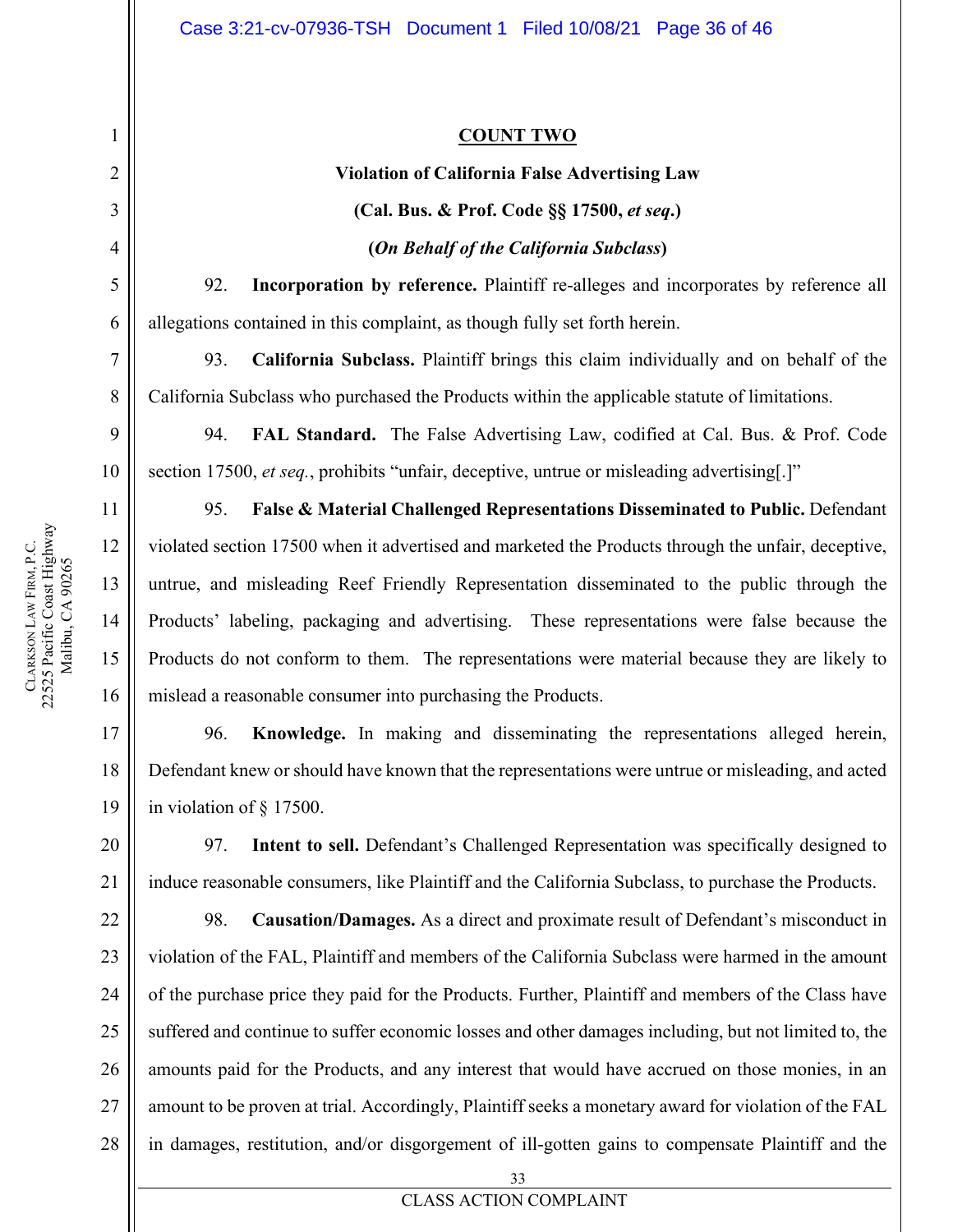California Subclass for said monies, as well as injunctive relief to enjoin Defendant's misconduct to prevent ongoing and future harm that will result.

99. **Punitive Damages.** Defendant's unfair, fraudulent, and unlawful conduct described herein constitutes malicious, oppressive, and/or fraudulent conduct warranting an award of punitive damages as permitted by law. Defendant's misconduct is malicious as Defendant acted with the intent to cause Plaintiff and consumers to pay for Products that they were not, in fact, receiving. Defendant willfully and knowingly disregarded the rights of Plaintiff and consumers as Defendant was aware of the probable dangerous consequences of its conduct and deliberately failed to avoid misleading consumers, including Plaintiff. Defendant's misconduct is oppressive as, at all relevant times, said conduct was so vile, base, and/or contemptible that reasonable people would look down upon it and/or otherwise would despise such corporate misconduct. Said misconduct subjected Plaintiff and consumers to cruel and unjust hardship in knowing disregard of their rights. Defendant's misconduct is fraudulent as Defendant, at all relevant times, intentionally misrepresented and/or concealed material facts with the intent to deceive Plaintiff and consumers. The wrongful conduct constituting malice, oppression, and/or fraud was committed, authorized, adopted, approved, and/or ratified by officers, directors, and/or managing agents of Defendant.

### **COUNT THREE**

### **Violation of California Consumers Legal Remedies Act**

**(Cal. Civ. Code §§ 1750,** *et seq***.)**

### **(***On Behalf of the California Subclass***)**

100. **Incorporation by Reference.** Plaintiff re-alleges and incorporates by reference all allegations contained in this complaint, as though fully set forth herein.

24 25 101. **California Subclass.** Plaintiff brings this claim individually and on behalf of the California Subclass who purchased the Products within the applicable statute of limitations.

26 27 28 102. **CLRA Standard.** The CLRA provides that "unfair methods of competition and unfair or deceptive acts or practices undertaken by any person in a transaction intended to result or which results in the sale or lease of goods or services to any consumer are unlawful."

> 34 CLASS ACTION COMPLAINT

1

2

3

5

6

7

8

9

18

19

20

21

22

23

**CLARKSON** 

LAW FIRM, P.C.

22525 Pacific Coast Highway Malibu, CA 90265

CLARKSON LAW FIRM, P.C.<br>22525 Pacific Coast Highway Malibu, CA 90265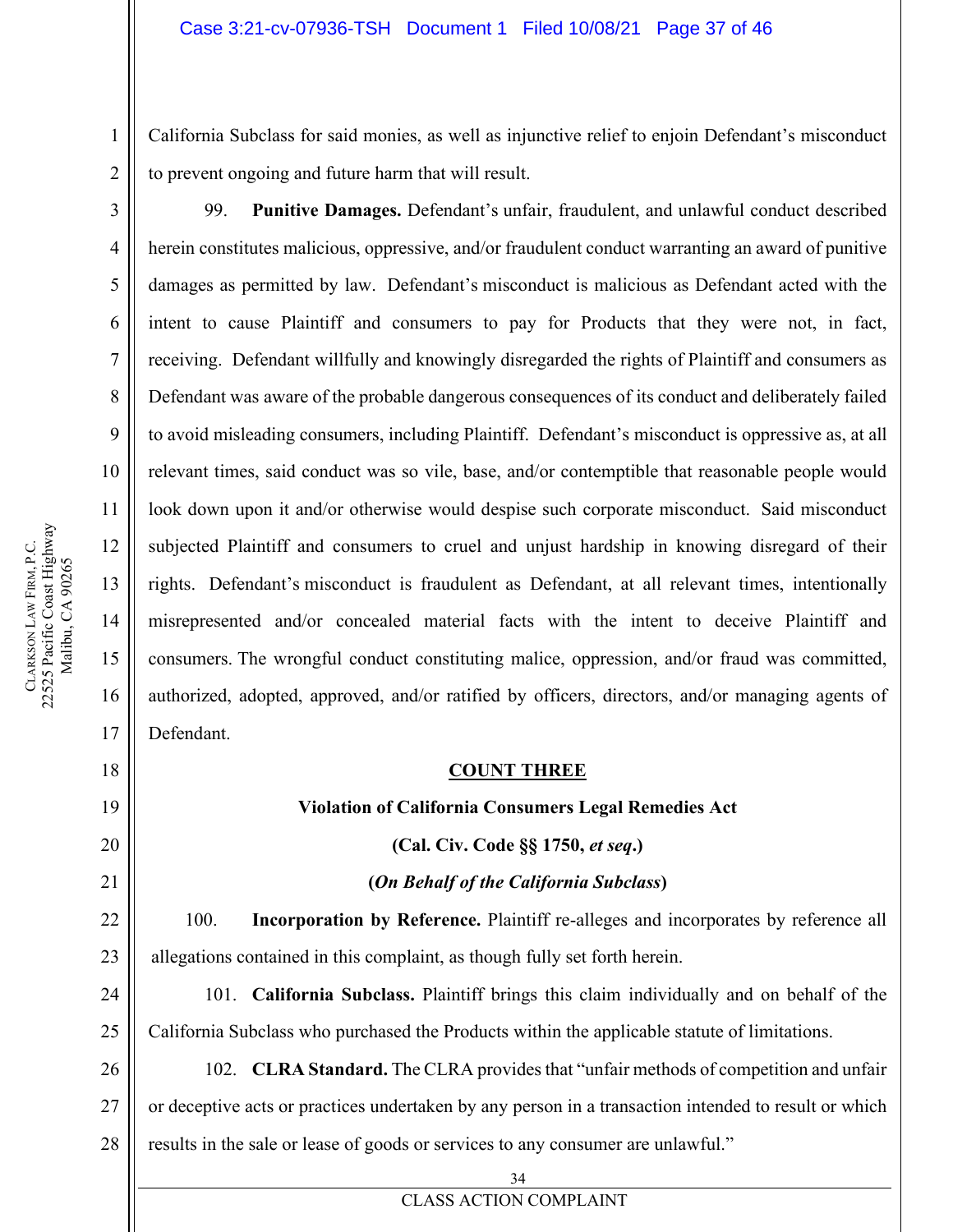103. **Goods/Services.** The Products are "goods," as defined by the CLRA in California Civil Code §1761(a).

104. **Defendant.** Defendant is a "person," as defined by the CLRA in California Civil Code  $§1761(c).$ 

105. **Consumers.** Plaintiff and members of the California Subclass are "consumers," as defined by the CLRA in California Civil Code §1761(d).

106. **Transactions.** The purchase of the Products by Plaintiff and members of the California Subclass are "transactions" as defined by the CLRA under California Civil Code section  $1761(e)$ .

107. **Violations of the CLRA.** Defendant violated the following sections of the CLRA by selling the Products to Plaintiff and the California Subclass through the false, misleading, deceptive, and fraudulent Challenged Representation:

a. Section  $1770(a)(5)$  by representing that the Products have "characteristics, . . . uses [or] benefits . . . which [they] do not have."

b. Section 1770(a)(7) by representing that the Products "are of a particular standard, quality, or grade . . . [when] they are of another."

17 c. Section 1770(a)(9) by advertising the Products "with [the] intent not to sell them as advertised."

108. **Knowledge.** Defendant's uniform and material representations and omissions regarding the Products were likely to deceive, and Defendant knew or should have known that its representations and omissions were untrue and misleading.

109. **Malicious.** Defendant's conduct is malicious, fraudulent, and wanton in that Defendant intentionally misled and withheld material information from consumers, including Plaintiff, to increase the sale of the Products.

110. **Plaintiff Could Not Have Avoided Injury.** Plaintiff and members of the California Subclass could not have reasonably avoided such injury. Plaintiff and members of the California Subclass were unaware of the existence of the facts that Defendant suppressed and failed to disclose, and Plaintiff and members of the California Subclass would not have purchased the Products and/or would have purchased them on different terms had they known the truth.

1

2

3

4

5

6

7

8

9

10

11

12

13

14

15

16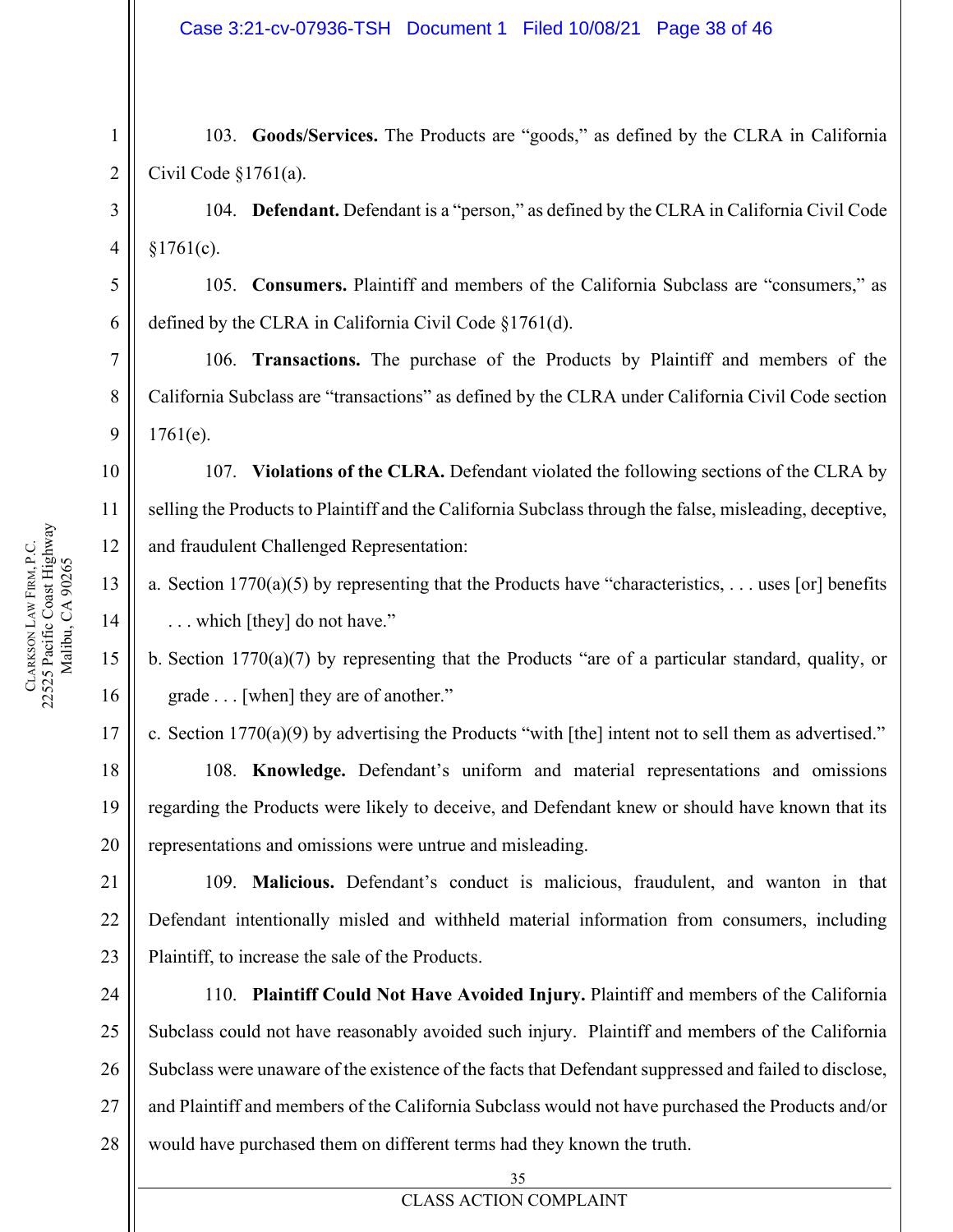111. **Causation/Reliance/Materiality.** Plaintiff and the California Subclass suffered harm as a result of Defendant's violations of the CLRA because they relied on the Challenged Representation in deciding to purchase the Products. The Challenged Representation was a substantial factor. The Challenged Representation was material because a reasonable consumer would consider it important in deciding whether to purchase the Products.

112. **Section 1782 – Prelitigation Demand/Notice—Target Corp. Only.** Pursuant to California Civil Code section 1782, more than thirty days prior to the filing of this complaint, on or about November 24 or 27, 2020, Plaintiff's counsel, acting on behalf of Plaintiff and members of the Class, deposited a Pre-Lawsuit Demand with the U.S. Postal Service for mailing via certified mail, return receipt requested, addressed to Defendant Target Corp. at its headquarters and principal place of buisness registered with the California Secretary of State (Target Corporation, 1000 Nicollet Mall, Minneapolis, MN 55403), and its registered agent for service of process (CT Corporation System, 818 W. 7<sup>th</sup> Street, Ste. 930, Los Angeles, CA 90017), which were delivered to those addresses on or about November 30, 2020. *See* **Exhibit 2** (Pre-Lawsuit Demand; Signed Return Receipt; USPS Tracking History). Said Pre-Lawsuit Demand described Defendant's particular violations of the California Consumers Legal Remedies Act, as set forth above, and demanded that Defendant correct and otherwise rectify those violations with respect to Plaintiff and all members of the Class. The form, content, and delivery of the Pre-Lawsuit Demand satisfy subsections (1) and (2) of section 1782(a). The Pre-Lawsuit Demand identified the statutes and/or laws violated, described how they were violated, and explained the nature and extent of remedial action required to rectify those violations. As of the filing of this complaint, said Defendant did not adequately correct, repair, replace, and/or otherwise remediate the violations, including the requested remedial action, consistent with section 1782(c).

24 25 26 27 28 113. **Causation/Damages—Target Corp. Only.** As a direct and proximate result of Defendant Target Corp.'s misconduct in violation of the CLRA, Plaintiff and members of the California Subclass were harmed in the amount of the purchase price they paid for the Products. Further, Plaintiff and members of the Class have suffered and continue to suffer economic losses and other damages including, but not limited to, the amounts paid for the Products, and any interest

1

2

3

4

5

6

7

8

9

10

11

12

13

14

15

16

17

18

19

20

21

22

23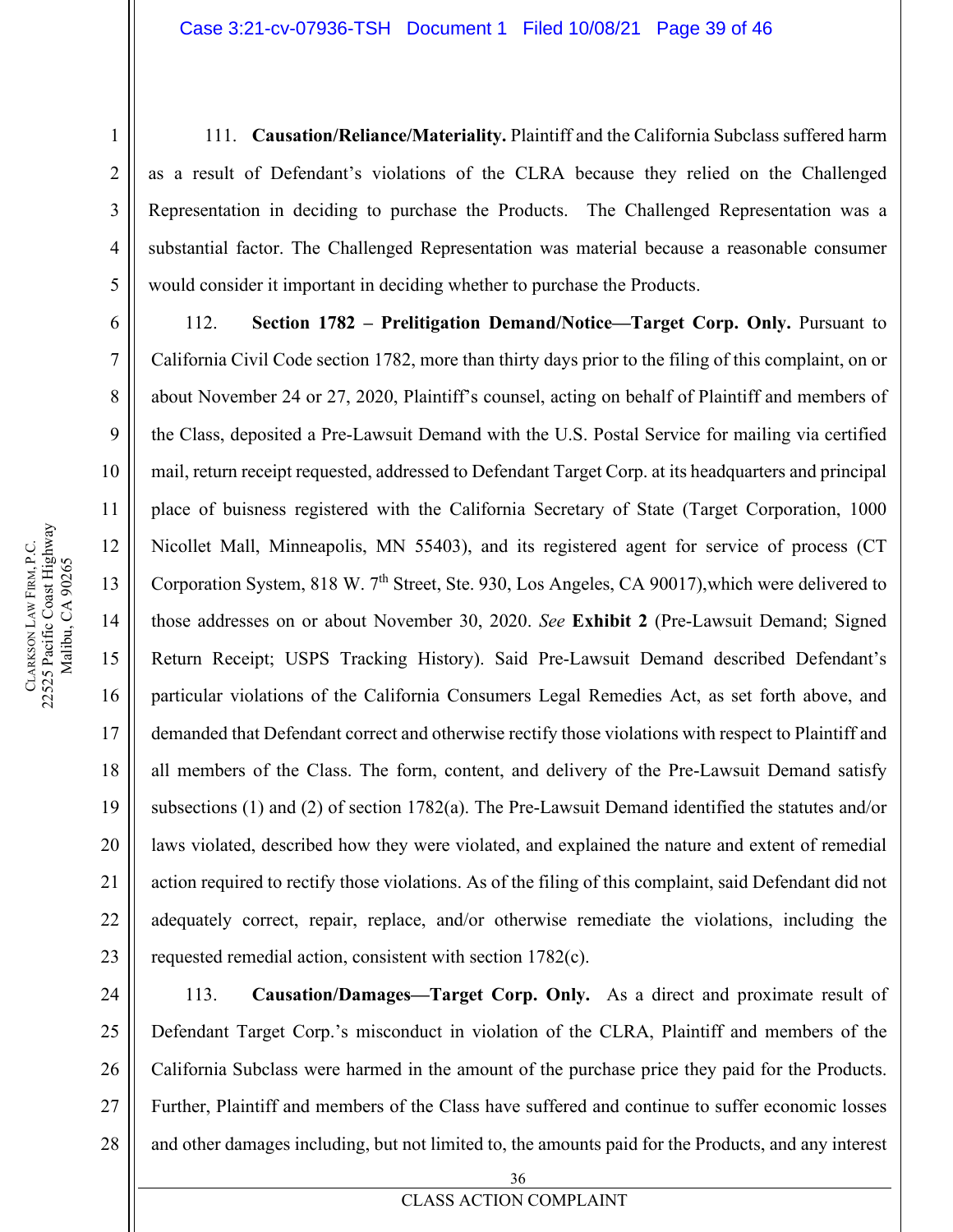that would have accrued on those monies, in an amount to be proven at trial. Accordingly, Plaintiff seeks a monetary award *only as to Defendant Target Corp.* for violation of this Act in the form of damages, restitution, disgorgement of ill-gotten gains to compensate Plaintiff and the California Subclass for said monies.

114. **Section 1782(d)—Intent to Amend if Not Rectified—FOTE Only.** Pursuant to California Civil Code, section 1782, Plaintiff, on Plaintiff's behalf and on behalf of members of the Class, has or will notify *Defendant FOTE* of its alleged violations of the CLRA. Subsequently, and at the appropriate time, Plaintiff will amend the operative complaint to seek damages from *Defendant FOTE*, pursuant to the CLRA, in addition to equitable and injunctive relief, and further request that this Court enter such orders or judgments against *Defendant FOTE* as may be necessary to restore any money that any person in interest may have lost in violation of the CLRA, and for such other relief as is provided under California Civil Code section 1780.

115. **Causation/Damages (Section 1782(d))—FOTE Only.** As a direct and proximate result of *Defendant FOTE's* misconduct in violation of the CLRA, Plaintiff and members of the California Subclass were harmed in the amount of the purchase price they paid for the Products. Further, Plaintiff and members of the Class have suffered and continue to suffer economic losses and other damages as a result of *Defendant FOTE's* misconduct including, but not limited to, the amounts paid for the Products, and any interest that would have accrued on those monies, in an amount to be proven at trial.

116. **Injunction.** Given that Defendant's conduct violated California Civil Code section 1780, Plaintiff and members of the California Subclass are entitled to seek, and do hereby seek, injunctive relief to put an end to Defendant's violations of the CLRA. Plaintiff has no adequate remedy at law. Without equitable relief, Defendant's unfair and deceptive practices will continue to harm Plaintiff and the California Subclass.

117. **Punitive Damages—Target Corp. Only.** Defendant's unfair, fraudulent, and unlawful conduct described herein constitutes malicious, oppressive, and/or fraudulent conduct warranting an award of punitive damages as permitted by law. Defendant's misconduct is malicious as Defendant acted with the intent to cause Plaintiff and consumers to pay for Products that they

1

2

3

4

5

6

7

8

9

10

11

12

13

14

15

16

17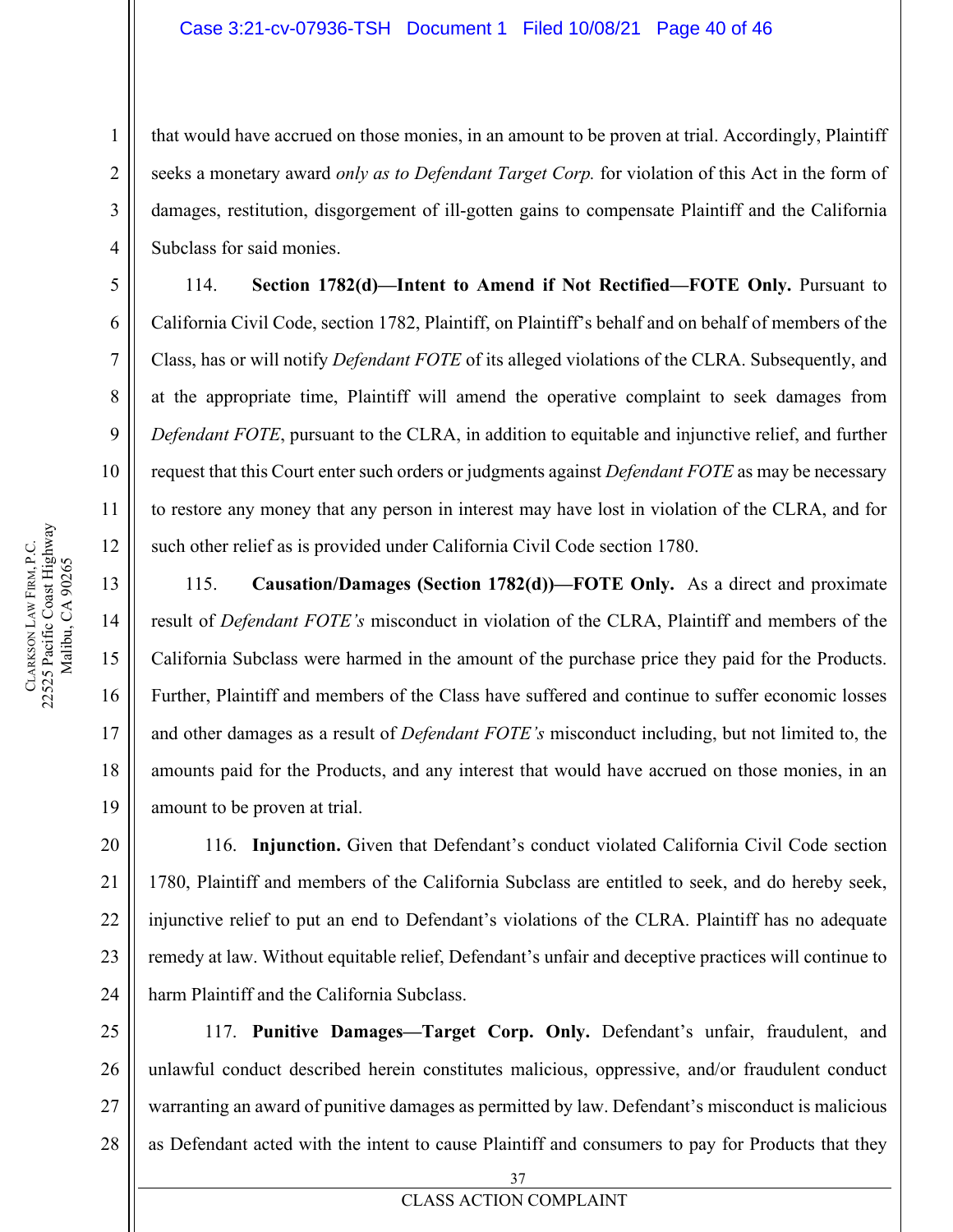### Case 3:21-cv-07936-TSH Document 1 Filed 10/08/21 Page 41 of 46

were not, in fact, receiving. Defendant willfully and knowingly disregarded the rights of Plaintiff and consumers as Defendant was, at all times, aware of the probable dangerous consequences of its conduct and deliberately failed to avoid misleading consumers, including Plaintiff. Defendant's misconduct is oppressive as, at all relevant times, said conduct was so vile, base, and/or contemptible that reasonable people would look down upon it and/or otherwise would despise such corporate misconduct. Said misconduct subjected Plaintiff and consumers to cruel and unjust hardship in knowing disregard of their rights. Defendant's misconduct is fraudulent as Defendant, at all relevant times, intentionally misrepresented and/or concealed material facts with the intent to deceive Plaintiff and consumers. The wrongful conduct constituting malice, oppression, and/or fraud was committed, authorized, adopted, approved, and/or ratified by officers, directors, and/or managing agents of Defendant. Accordingly, Plaintiff seeks an award of punitive damages against *Defendant Target Corp. only*. If and when *Defendant FOTE* fails to adequately and timely rectify its violations of the CLRA, Plaintiff will amend this complaint to, among other things, seek an award of punitive damages against *Defendant FOTE* also.

### **COUNT FOUR**

### **Breach of Warranty**

#### **(***On Behalf of the Nationwide Class and California Subclass***)**

118. **Incorporation by Reference.** Plaintiff re-alleges and incorporates by reference all allegations contained in this complaint, as though fully set forth herein.

119. **Nationwide Class & California Subclass.** Plaintiff brings this claim individually and on behalf of the Nationwide Class and California Subclass (the Class) who purchased the Products within the applicable statute of limitations.

27 120. **Express Warranty.** By advertising and selling the Products at issue, Defendant made promises and affirmations of fact on the Products' packaging and labeling, and through its marketing and advertising, as described herein. This labeling and advertising constitute express warranties and became part of the basis of the bargain between Plaintiff and members of the Class and Defendant. Defendant purports, through the Products' labeling and advertising, to create express warranties that the Products, among other things, conform to the Challenged Representations.

1

2

3

4

5

6

7

8

9

10

11

12

13

14

15

16

17

18

19

28

38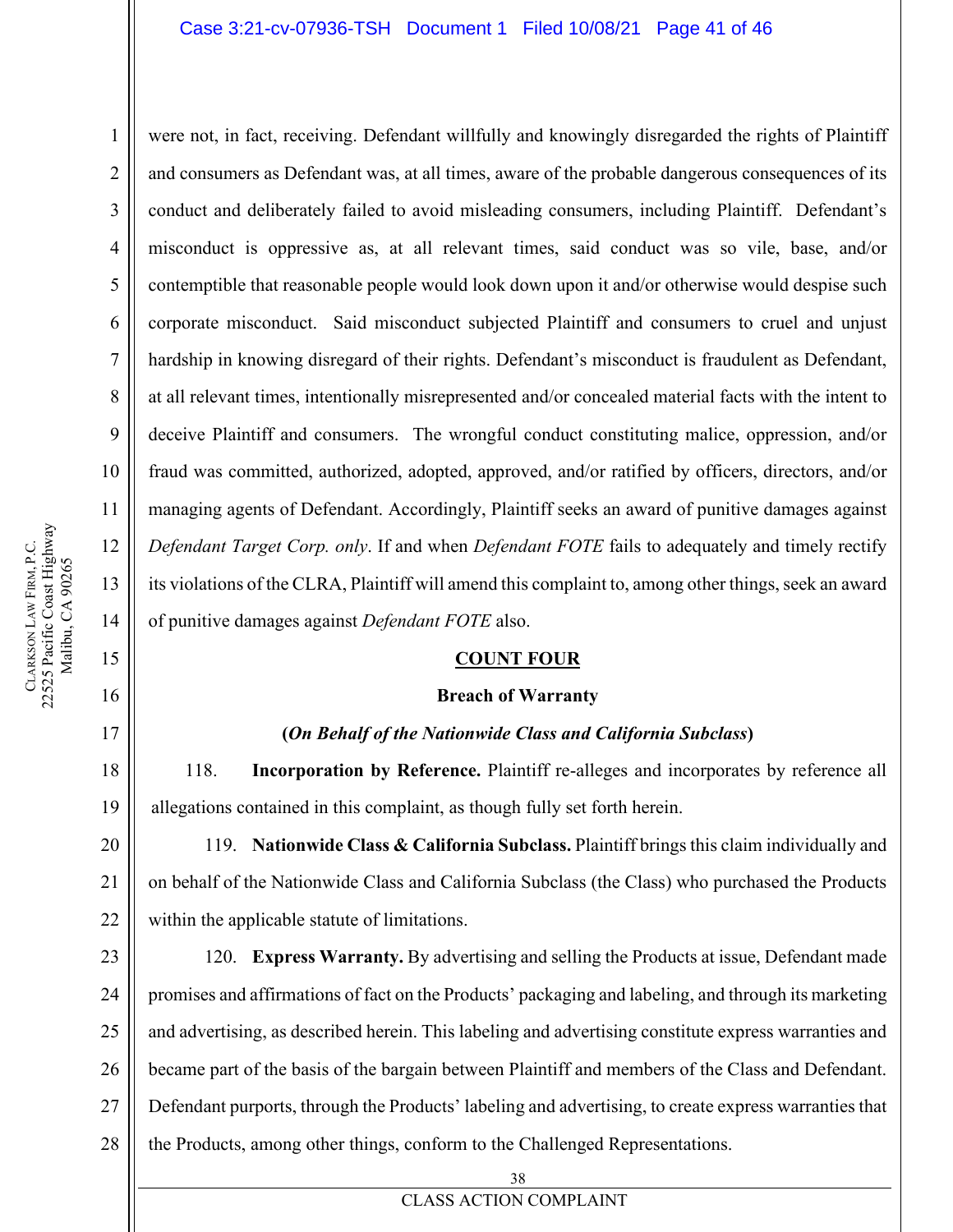121. **Implied Warranty of Merchantability.** By advertising and selling the Products at issue, Defendant, a merchant of goods, made promises and affirmations of fact that the Products are merchantable and conform to the promises or affirmations of fact made on the Products' packaging and labeling, and through its marketing and advertising, as described herein. This labeling and advertising, combined with the implied warranty of merchantability, constitute warranties that became part of the basis of the bargain between Plaintiff and members of the Class and Defendant- --to wit, that the Products, among other things, conform to the Challenged Representations.

122. **Breach of Warranty.** Contrary to Defendant's warranties, the Products do not conform to the Challenged Representations and, therefore, Defendant breached its warranties about the Products and their qualities.

123. **Causation/Remedies.** As a direct and proximate result of Defendant's breach of warranty, Plaintiff and members of the Class were harmed in the amount of the purchase price they paid for the Products. Further, Plaintiff and members of the Class have suffered and continue to suffer economic losses and other damages including, but not limited to, the amounts paid for the Products, and any interest that would have accrued on those monies, in an amount to be proven at trial. Accordingly, Plaintiff seeks a monetary award for breach of warranty in the form of damages, restitution, and/or disgorgement of ill-gotten gains to compensate Plaintiff and the Class for said monies, as well as injunctive relief to enjoin Defendant's misconduct to prevent ongoing and future harm that will result.

20 22 23 24 25 26 27 28 124. **Punitive Damages.** Plaintiff seeks punitive damages pursuant to this cause of action for breach of warranty on behalf of Plaintiff and the Class. Defendant's unfair, fraudulent, and unlawful conduct described herein constitutes malicious, oppressive, and/or fraudulent conduct warranting an award of punitive damages as permitted by law. Defendant's misconduct is malicious as Defendant acted with the intent to cause Plaintiff and consumers to pay for Products that they were not, in fact, receiving. Defendant willfully and knowingly disregarded the rights of Plaintiff and consumers as Defendant was aware of the probable dangerous consequences of its conduct and deliberately failed to avoid misleading consumers, including Plaintiff. Defendant's misconduct is oppressive as, at all relevant times, said conduct was so vile, base, and/or contemptible that

19

21

1

**CLARKSON** 

LAW FIRM, P.C.

22525 Pacific Coast Highway Malibu, CA 90265

CLARKSON LAW FIRM, P.C.<br>22525 Pacific Coast Highway Malibu, CA 90265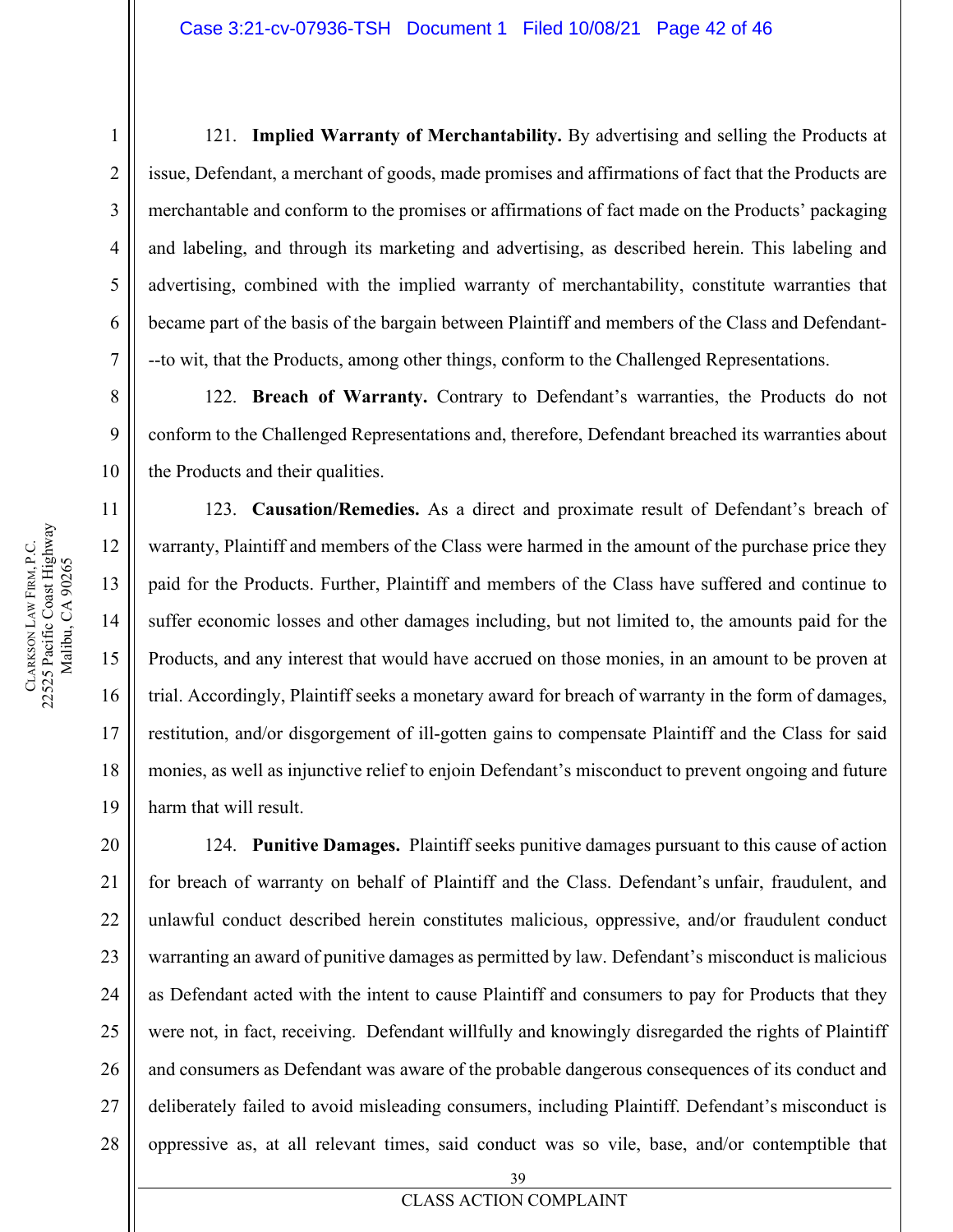1

2

3

4

5

6

7

8

9

20

21

22

23

**CLARKSON** 

LAW FIRM, P.C.

22525 Pacific Coast Highway

CLARKSON LAW FIRM, P.C.<br>22525 Pacific Coast Highway

reasonable people would look down upon it and/or otherwise would despise such misconduct. Said misconduct subjected Plaintiff and consumers to cruel and unjust hardship in knowing disregard of their rights. Defendant's misconduct is fraudulent as Defendant, at all relevant times, intentionally misrepresented and/or concealed material facts with the intent to deceive Plaintiff and consumers. The wrongful conduct constituting malice, oppression, and/or fraud was committed, authorized, adopted, approved, and/or ratified by officers, directors, and/or managing agents of Defendant.

### **COUNT FIVE**

### **Unjust Enrichment/Restitution**

### **(***On Behalf of the Nationwide Class and California Subclass***)**

125. **Incorporation by Reference.** Plaintiff re-alleges and incorporates by reference all allegations contained in this complaint, as though fully set forth herein.

126. **Nationwide Class & California Subclass.** Plaintiff brings this claim individually and on behalf of the Nationwide Class and California Subclass (the Class) who purchased the Products within the applicable statute of limitations.

127. **Plaintiff/Class Conferred a Benefit.** By purchasing the Products, Plaintiff and members of the Class conferred a benefit on Defendant in the form of the purchase price of the Products.

128. **Defendant's Knowledge of Conferred Benefit.** Defendant had knowledge of such benefit and Defendant appreciated the benefit because, were consumers not to purchase the Products, Defendant would not generate revenue from the sales of the Products.

129. **Defendant's Unjust Receipt Through Deception.** Defendant's knowing acceptance and retention of the benefit is inequitable and unjust because the benefit was obtained by Defendant's fraudulent, misleading, and deceptive representations and omissions.

24 25 26 27 28 130. **Causation/Damages.** As a direct and proximate result of Defendant's unjust enrichment, Plaintiff and members of the Class were harmed in the amount of the purchase price they paid for the Products. Further, Plaintiff and members of the Class have suffered and continue to suffer economic losses and other damages including, but not limited to, the amounts paid for the Products, and any interest that would have accrued on those monies, in an amount to be proven at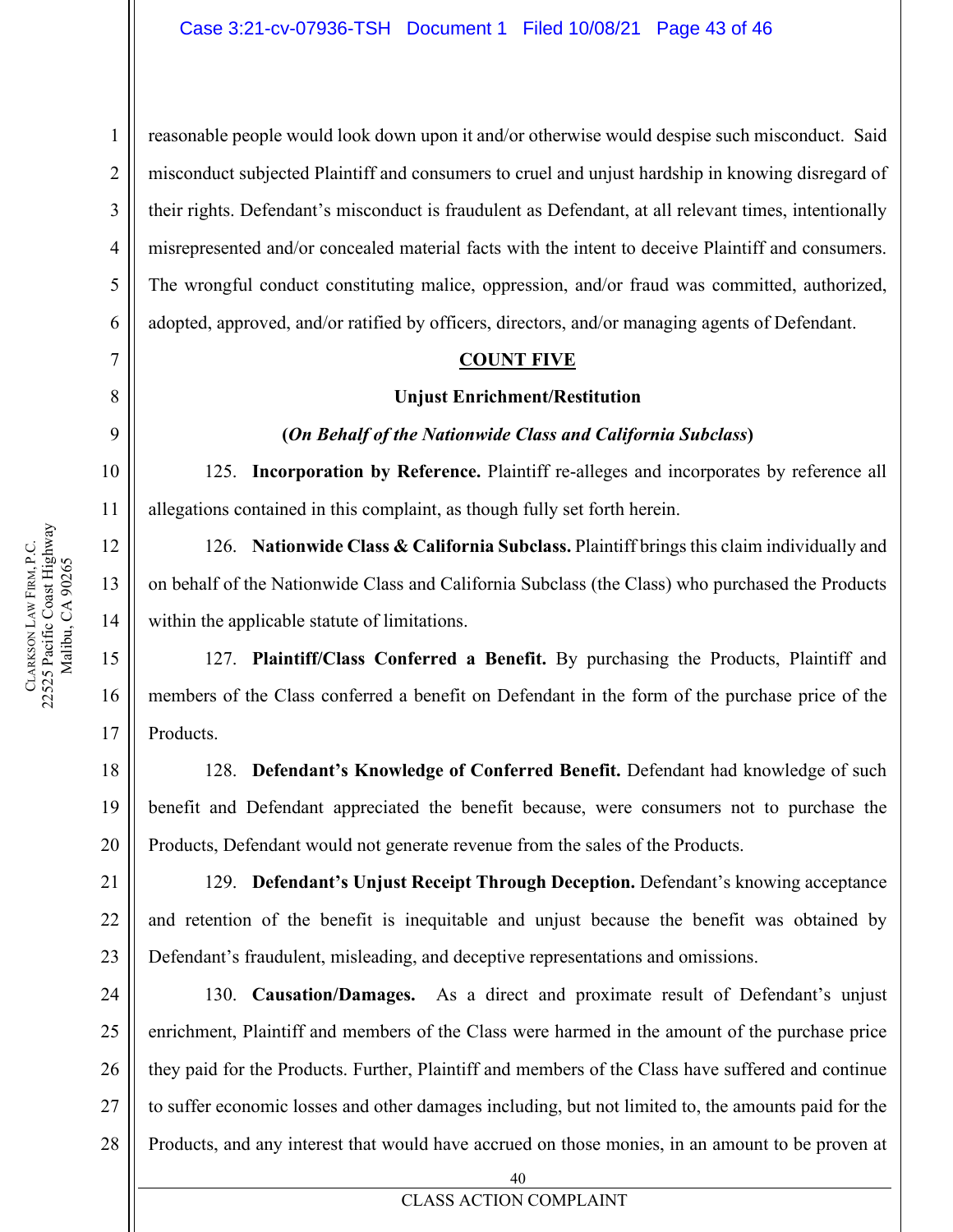trial. Accordingly, Plaintiff seeks a monetary award for unjust enrichment in damages, restitution, and/or disgorgement of ill-gotten gains to compensate Plaintiff and the Class for said monies, as well as injunctive relief to enjoin Defendant's misconduct to prevent ongoing and future harm that will result.

131. **Punitive Damages.** Plaintiff seeks punitive damages pursuant to this cause of action for unjust enrichment on behalf of Plaintiff and the Class. Defendant's unfair, fraudulent, and unlawful conduct described herein constitutes malicious, oppressive, and/or fraudulent conduct warranting an award of punitive damages as permitted by law. Defendant's misconduct is malicious as Defendant acted with the intent to cause Plaintiff and consumers to pay for Products that they were not, in fact, receiving. Defendant willfully and knowingly disregarded the rights of Plaintiff and consumers as Defendant was aware of the probable dangerous consequences of its conduct and deliberately failed to avoid misleading consumers, including Plaintiff. Defendant's misconduct is oppressive as, at all relevant times, said conduct was so vile, base, and/or contemptible that reasonable people would look down upon it and/or otherwise would despise such corporate misconduct. Said misconduct subjected Plaintiff and consumers to cruel and unjust hardship in knowing disregard of their rights. Defendant's misconduct is fraudulent as Defendant, at all relevant times, intentionally misrepresented and/or concealed material facts with the intent to deceive Plaintiff and consumers. The wrongful conduct constituting malice, oppression, and/or fraud was committed, authorized, adopted, approved, and/or ratified by officers, directors, and/or managing agents of Defendant.

### **PRAYER FOR RELIEF**

132. WHEREFORE, Plaintiff, individually and on behalf of all others similarly situated, prays for judgment against Defendant as follows:

- a. **Certification:** For an order certifying this action as a class action, appointing Plaintiff as the Class Representative, and appointing Plaintiff's Counsel as Class Counsel;
- b. **Declaratory Relief:** For an order declaring that Defendant's conduct violates the statutes and laws referenced herein;
- c. **Injunction:** For an order requiring Defendant to immediately cease and desist from selling the unlawful Products in violation of law; enjoining Defendant from continuing to market, advertise, distribute, and sell the Products in the unlawful

1

2

3

4

5

6

7

8

9

10

11

12

13

14

15

16

17

18

19

20

21

22

23

24

25

26

27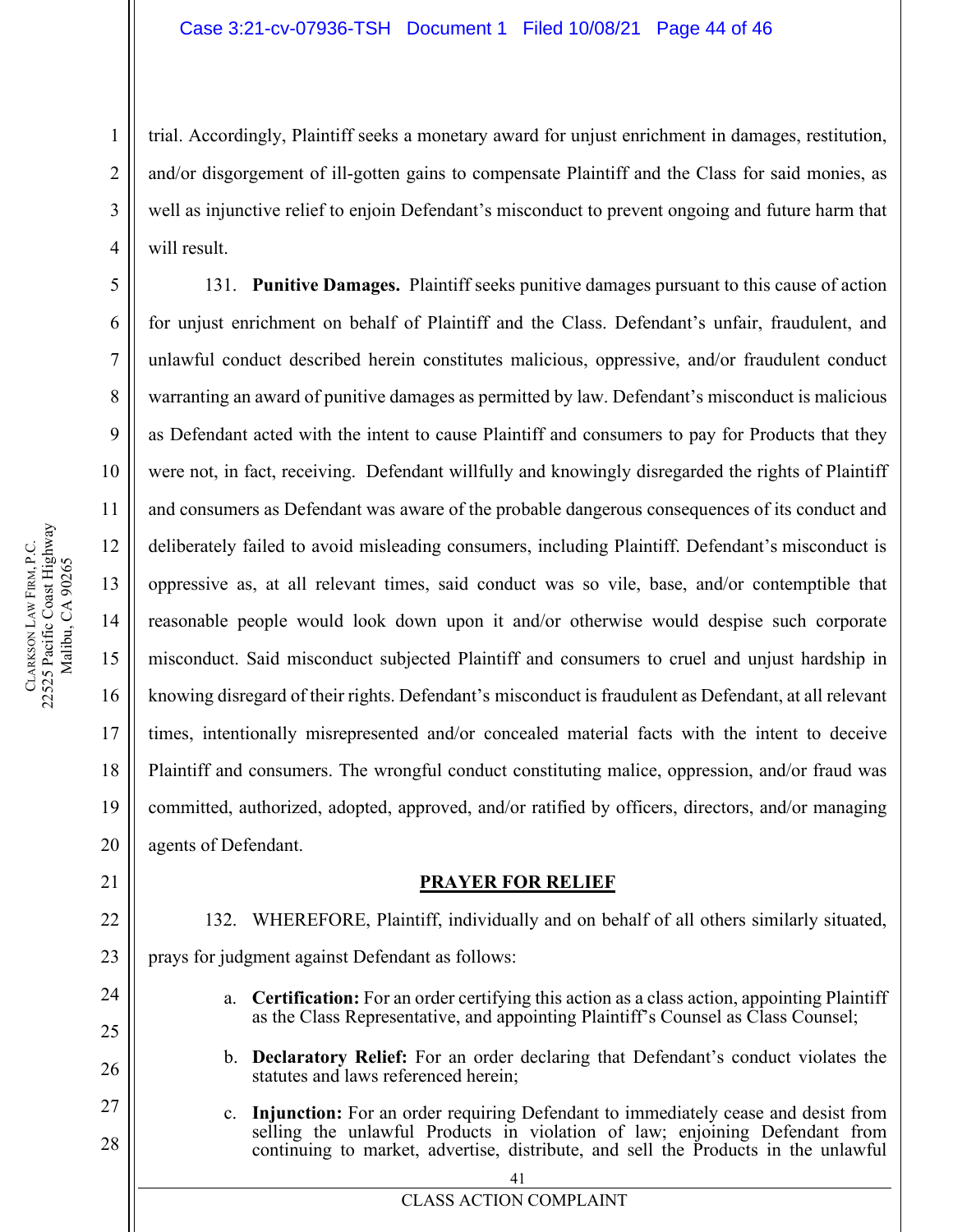|              | Case 3:21-cv-07936-TSH  Document 1  Filed 10/08/21  Page 45 of 46                                                                                                                                                                                                                                                                                         |
|--------------|-----------------------------------------------------------------------------------------------------------------------------------------------------------------------------------------------------------------------------------------------------------------------------------------------------------------------------------------------------------|
| 1<br>2       | manner described herein; requiring Defendant to engage in an affirmative advertising<br>campaign to dispel the public misperception of the Products resulting from<br>Defendant's unlawful conduct; and requiring all further and just corrective action,<br>consistent with permissible law and pursuant to only those causes of action so<br>permitted; |
| 3<br>4<br>5  | d. Damages/Restitution/Disgorgement: For<br>order<br>awarding<br>an<br>monetary<br>compensation in the form of damages, restitution, and/or disgorgement to Plaintiff<br>and the Class, consistent with permissible law and pursuant to only those causes of<br>action so permitted;                                                                      |
| 6<br>7       | e. Punitive Damages/Penalties: For an order awarding punitive damages, statutory<br>penalties, and/or monetary fines, consistent with permissible law and pursuant to only<br>those causes of action so permitted;                                                                                                                                        |
| 8<br>9<br>10 | f.<br>Attorneys' Fees & Costs: For an order awarding attorneys' fees and costs, consistent<br>with permissible law and pursuant to only those causes of action so permitted;<br><b>Pre/Post-Judgment Interest:</b> For an order awarding pre-judgment and post-<br>g.                                                                                     |
| 11           | judgment interest, consistent with permissible law and pursuant to only those causes<br>of action so permitted; and                                                                                                                                                                                                                                       |
| 12<br>13     | h. All Just & Proper Relief: For such other and further relief as the Court deems just<br>and proper.                                                                                                                                                                                                                                                     |
| 14           | Dated: October 8, 2021<br>Respectfully submitted,                                                                                                                                                                                                                                                                                                         |
| 15<br>16     | <b>CLARKSON LAW FIRM, P.C.</b><br>By:<br>$\implies$                                                                                                                                                                                                                                                                                                       |
| 17           | RYAN J. CLARKSÓN                                                                                                                                                                                                                                                                                                                                          |
| 18<br>19     | SHIREEN M. CLARKSON<br>KATHERINE A. BRUCE<br><b>KELSEY J. ELLING</b>                                                                                                                                                                                                                                                                                      |
| 20           | <b>Attorneys for Plaintiff</b>                                                                                                                                                                                                                                                                                                                            |
| 21<br>22     |                                                                                                                                                                                                                                                                                                                                                           |
| 23           |                                                                                                                                                                                                                                                                                                                                                           |
| 24<br>25     |                                                                                                                                                                                                                                                                                                                                                           |
| 26           |                                                                                                                                                                                                                                                                                                                                                           |
| 27<br>28     |                                                                                                                                                                                                                                                                                                                                                           |
|              | 42<br><b>CLASS ACTION COMPLAINT</b>                                                                                                                                                                                                                                                                                                                       |
|              |                                                                                                                                                                                                                                                                                                                                                           |

CLARKSON LAW FIRM, P.C.<br>22525 Pacific Coast Highway<br>Malibu, CA 90265 22525 Pacific Coast Highway LAW FIRM, P.C. Malibu, CA 90265 **CLARKSON**